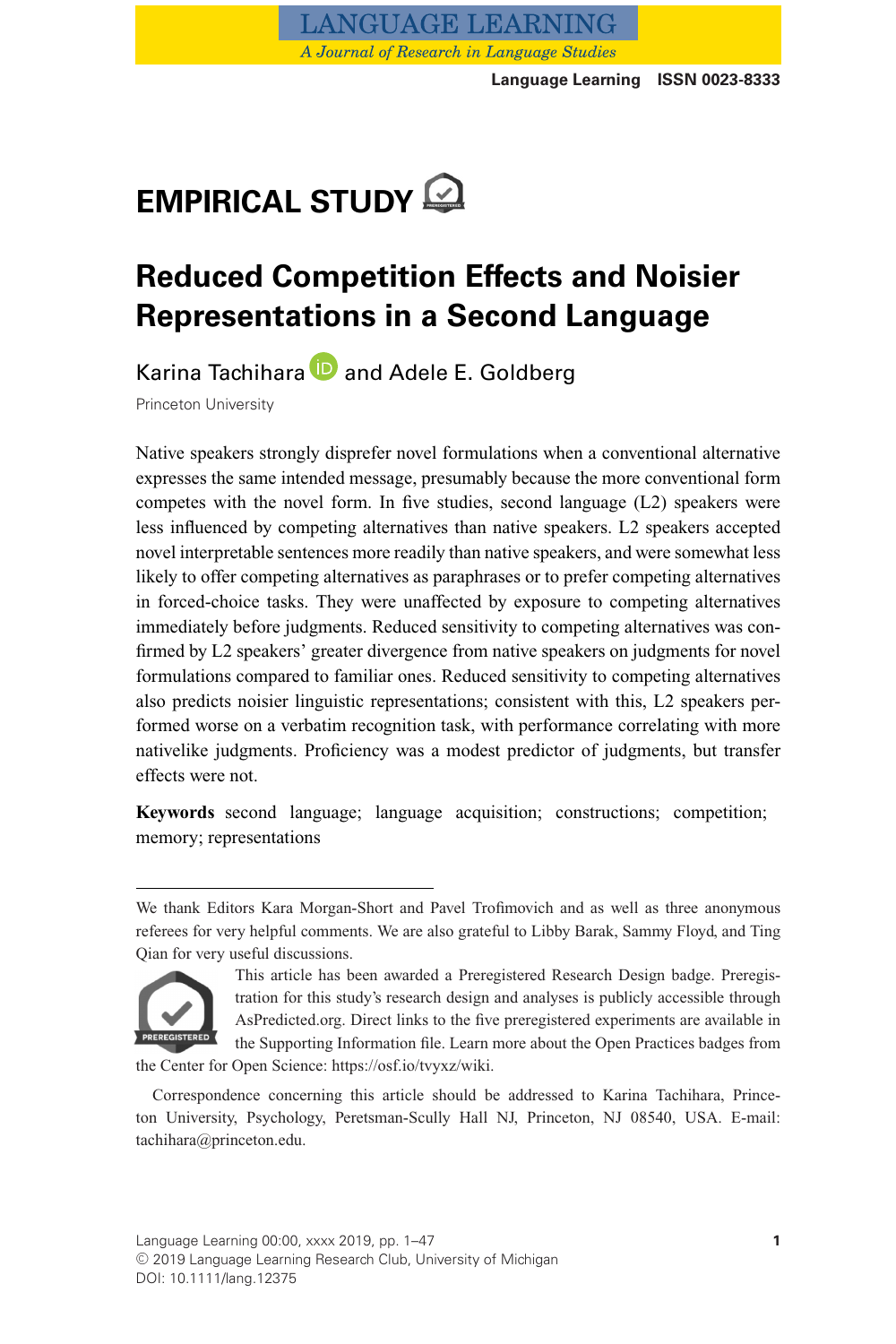# **Introduction**

Adults who learn a new language typically fail to reach the same level of proficiency that first language (L1) speakers do (Hartshorne, Tenenbaum, & Pinker, 2018; although see Dabrowska, 2018). Even learners who live in countries that predominantly use the second language (L2) sometimes produce errors that L1 speakers avoid. For example, Hubbard and Hix (1988) observed that intermediate and even advanced adult learners of English continue to produce verbs in "constructions they do not belong in" (p. 89). That is, except at the very highest levels of proficiency, L2 learners of English are prone to produce certain errors like those in Example 1 that were found online (Bley-Vroman & Joo, 2001; Bley-Vroman & Yoshinaga, 1992; Hubbard & Hix, 1988; Inagaki, 1997; Martinez-Garcia & Wulff, 2012; Oh, 2010).

Example 1

- a. ? . . . the Secretary is absolutely forced that he has to give the information out . . .
- b. ? Please explain me the meaning.
- c. ? she considered to go back to her parents' house.

The errors in Example 1 involve acceptable syntactic patterns of English: The same patterns are fully acceptable with different main verbs (e.g., *convince*, *tell*, *want*, respectively). Moreover, none of the utterances in Example 1 is likely to result in a communication failure, because the intended interpretations are clear. Nonetheless, native English speakers strongly disprefer these types of sentences in favor of more conventional alternative ways to express the same intended messages. Specifically, L1 speakers prefer the conventional formulations in Example 2.

Example 2

- a. . . . the Secretary is absolutely forced to give the information out . . .
- b. Please explain something to me.
- c. she considered going back to her parents' house.

Evidence from several studies has suggested that familiarity with a competing alternative that would express the same intended message influences L1 speakers' judgments about novel sentences. In particular, other things being equal, the more frequent, or entrenched, a conventional formulation is, the less acceptable L1 speakers judge a novel formulation intended to express the same message. For example, the expressions in Example 3 are both unconventional combinations of verb and construction, but L1 speakers tend to judge *drip* in 3a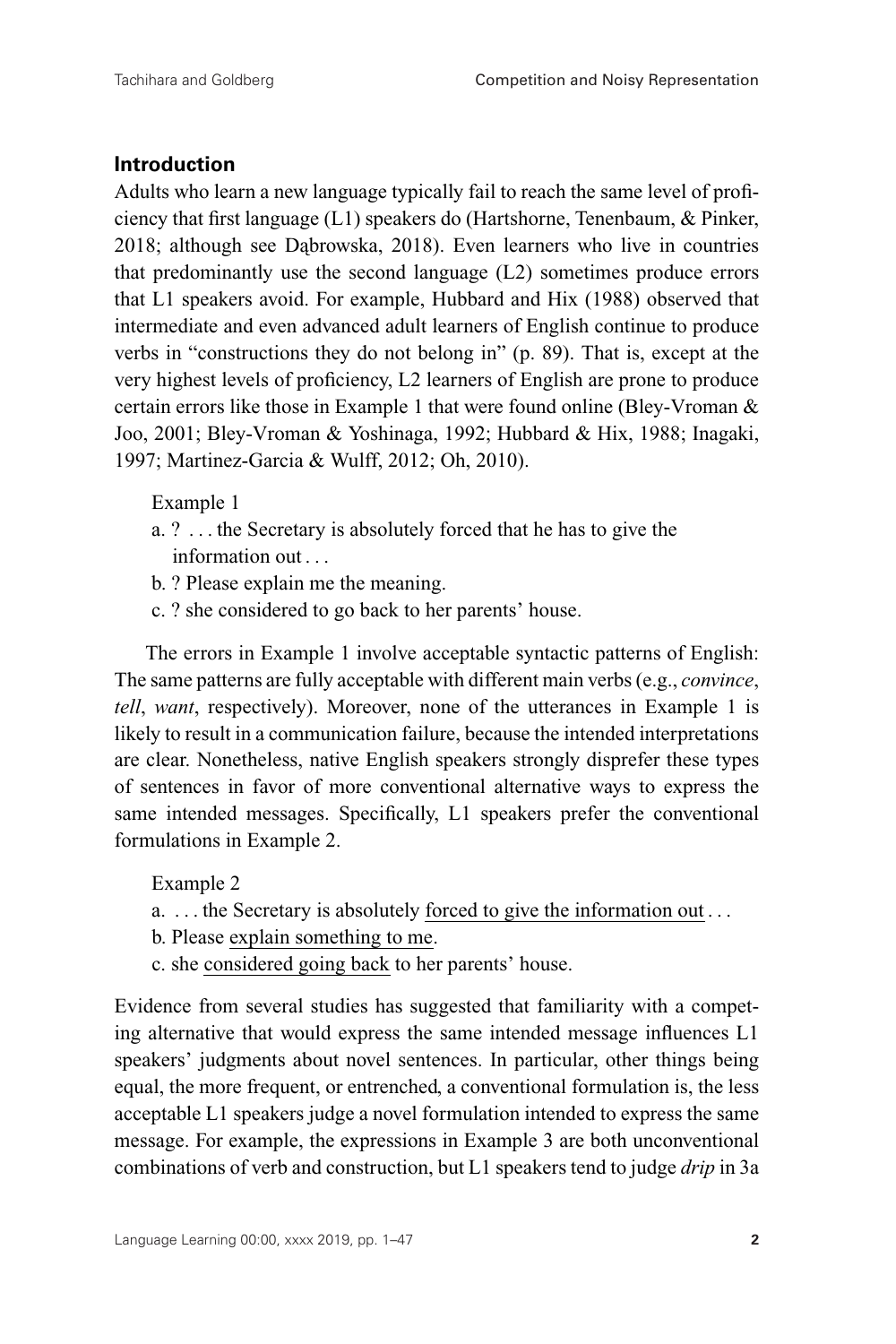to be somewhat more acceptable than the novel use of *spill* in 3b (Theakston,  $2004$ ).<sup>1</sup>

Example 3 a. ? I dripped the carpet with juice.

b. ? I spilled the carpet with juice.

Correspondingly, as illustrated in Example 4, *drip* is less frequent than *spill* in the more conventional formulation used to express the same intended messages as those in Example 3.

Example 4

- a. I dripped juice on the carpet.  $(27 \text{ instances of DRIP } <$ liquid $>$  in Corpus of Contemporary American English; Davies, 2008)
- b. I spilled juice on the carpet. (381 instances in SPILL <liquid> in Corpus of Contemporary American English; Davies, 2008)

Similarly, Ambridge, Pine, Rowland, and Young (2008) elicited acceptability judgments from L1 speakers on novel transitive sentences involving three pairs of verbs that are conventionally used in periphrastic causatives: *fall/tumble*; *disappear/vanish*; *laugh/giggle.* They reported that speakers judged novel sentences with lower frequency verbs to be more acceptable than the nearly synonymous sentences with high frequency verbs; sentences with novel verbs (which have a prior frequency of zero) were judged the most acceptable of all. Thus, the more entrenched a conventional alternative is, the less acceptable a novel formulation intended to express the same message is judged to be (for a production task with related results, see Brooks & Tomasello, 1999). In this way, L1 speakers generally judge novel formulations to be less acceptable to the extent that a better way to express the same intended message is well-entrenched (Goldberg, 2019).

Further evidence for this point comes from Robenalt and Goldberg's (2015) finding that L1 speakers judged novel sentences for which there is no wellentrenched conventional competing alternative as more acceptable than novel sentences for which a clear conventional competing alternative exists. In order to determine if a sentence has a competing alternative, Robenalt and Goldberg asked participants to paraphrase sentences. For example, for the novel expression in Example 5a, speakers tended to suggest a wide range of paraphrases (e.g., Examples 5b to 5d), without converging on a readily available formulation. They therefore considered Example 5a to lack a well-entrenched competing alternative.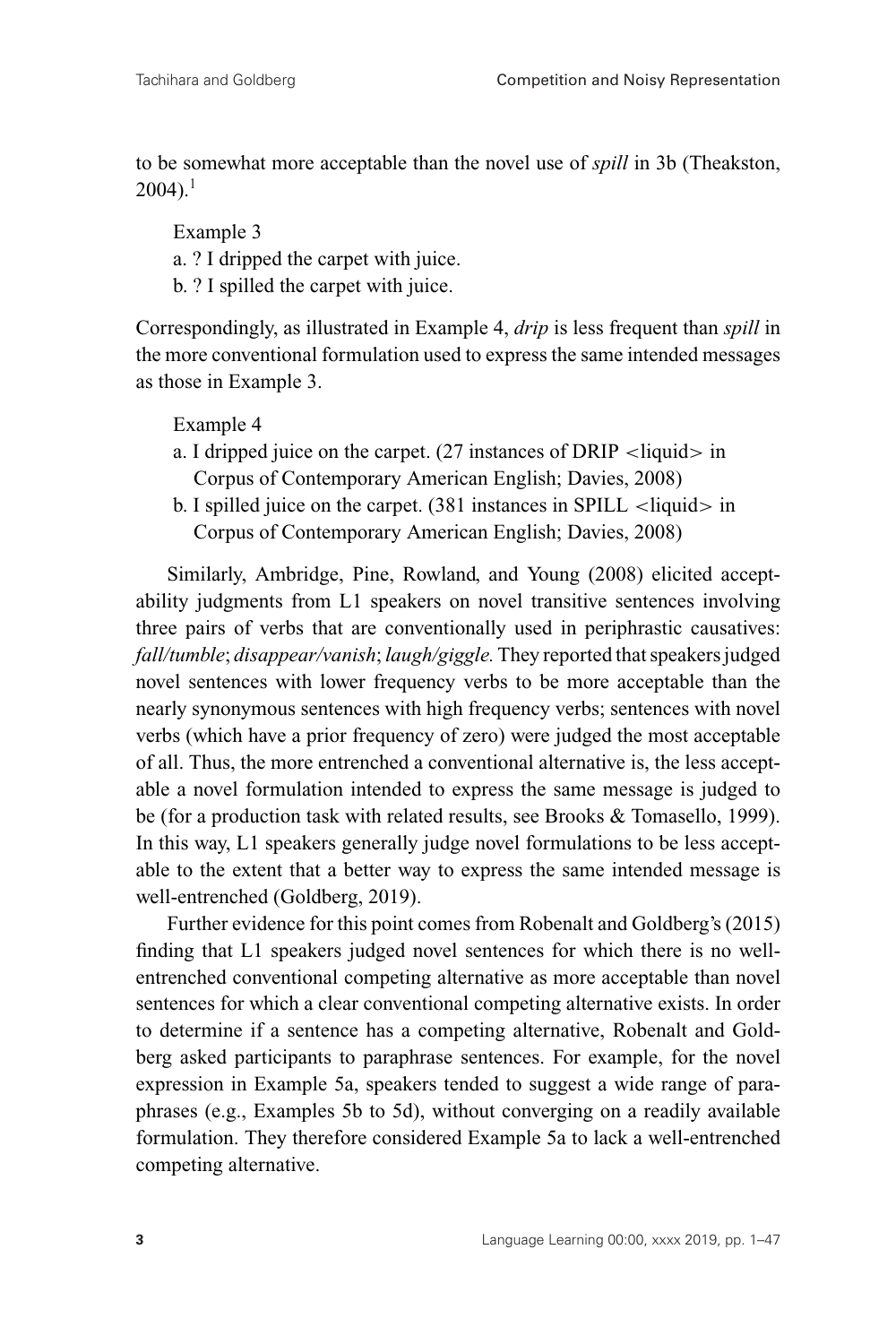Example 5

- a. The teacher frowned a warning to the back of the class.
- b. The teacher frowned at the kids at the back of the class.
- c. The teacher warned the back of the class with a frown.
- d. The teacher frowned as a warning to the back of the class.

Novel combinations of verbs and constructions (e.g., Example 3a) without a clear competing alternative were judged as more acceptable to L1 speakers than corresponding sentences for which a readily available alternative existed (i.e., speakers converged on the same paraphrase). Thus, L1 speakers tolerated novel combinations of verb and construction better when there was no obvious better way to express the intended message.<sup>2</sup>

The focus of the current work is on the extent to which competing alternatives affect the acceptability judgments of moderately proficient L2 speakers. Thus, we tested novel interpretable sentences, each of which has a competing alternative that L1 speakers strongly prefer. The fact that sentences exist that do not appear to violate any systemwide constraints but that do not involve nativelike selection is not new (Pawley & Syder, 1983). In this study, we concentrated on cases in which competition makes a difference for L1 speakers in order to determine whether competition is less effective for L2 speakers.

Robenalt and Goldberg (2016) followed up on their earlier work by comparing the judgments of a large group of L2 speakers from a variety of language backgrounds with a new group of L1 speakers on judgments of sentences with and without well-entrenched competing alternatives. The L1 pattern of judgments reported by Robenalt and Goldberg (2015) was replicated, and like L1 speakers, L2 speakers judged familiar or baseline combinations of constructions and verbs as markedly more acceptable than novel combinations. Critically, however, except at the highest proficiency levels, the L2 speakers did not appear to distinguish novel sentences that had a competing alternative from those that did not. In particular, L2 speakers judged novel combinations of verb and constructions that had a competing alternative to be just as acceptable as novel sentences that did not. Kang (2017) replicated this finding with a group of Korean learners of English. Likewise, in a study of acceptability judgments made by Chinese learners of English on denominal verbs (e.g., *She sweatered the child*), Zhang and Mai (2018) found that only at the highest proficiency levels did competing alternatives appear to be taken into account.<sup>3</sup>

We can also interpret certain older studies as consistent with the idea that L2 speakers are less likely to consider competing alternatives when judging novel formulations. For instance, English does not allow the verb and its direct object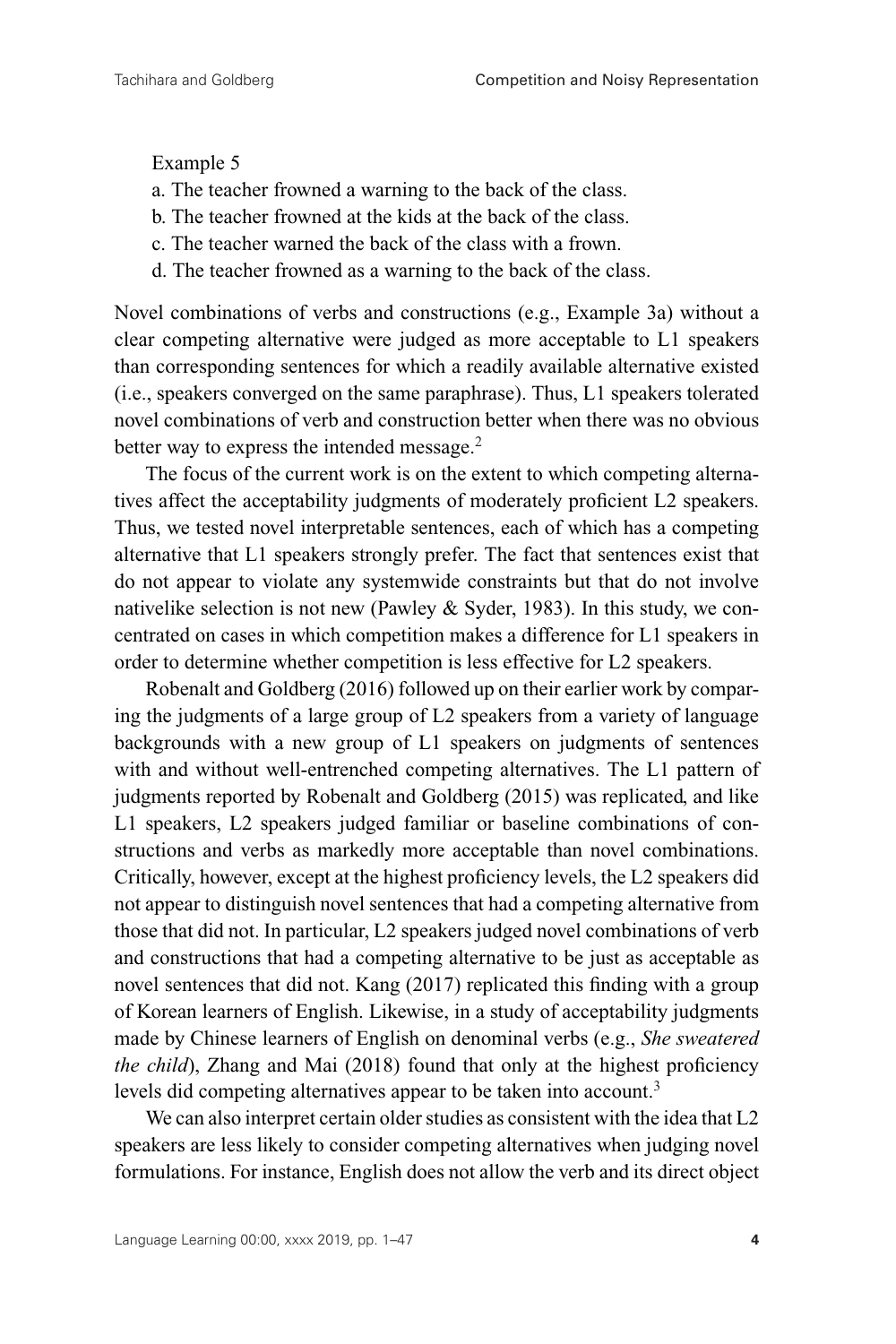to be separated by an adverb (??*John kisses often Mary*), although French does. Trahey andWhite (1993) reported that when French learners of English received intensive exposure to acceptable English order, they increased their production of that order, but they did not appear to learn that the unencountered order was unacceptable. Similarly, Kellerman (1979) had observed that, although advanced learners of English were better able to recognize familiar idioms in English than less advanced learners, they were no better at recognizing incorrect idioms as unconventional than less advanced learners.

## **The Present Study**

We hypothesize that the fact that L2 speakers do not take competing alternatives into account may be related to their having a noisier or less specific linguistic representation compared to L1 speakers.4 Noisier representations predict that memory for linguistic formulations are less strong, and distinctions between different linguistic formulations are not as clearly defined. Although previous studies have demonstrated that L2 speakers appear to take competing alternatives less fully into account than L1 speakers do, the nature of this difference and the possible mechanisms behind it have not been systematically investigated. In a series of experiments, we investigated the following key finding: L2 speakers judge novel (unconventional) sentences with competing alternatives more generously than L1 speakers do. After replicating the effect in Experiment 1, we tested whether it was due to a reduced awareness of the competing alternatives. In particular, we tested whether L2 speakers supply competing alternatives when asked for paraphrases in Experiment 2, whether they recognize competing alternatives to be more acceptable in Experiment 3, and whether exposure to the competing alternatives before the judgment task encourages L2 judgments to align more closely with those of L1 speakers in Experiments 4 and 5. If L2 speakers' linguistic representations are noisier, we expected L2 speakers to perform more poorly on tests of verbatim memory in L2, a possibility that we tested in Experiment 5. Because participants performed the same judgment task in four of the five experiments with remarkably stable results, we combined the judgment data and explored the effects of proficiency and transfer from L1 (focusing on Spanish-to-English transfer) in a sufficiently large sample of participants.

#### **General Aspects of the Stimuli and Participants Across Experiments**

In Table 1, the left-hand column lists the six target novel (unconventional) sentences that we used in our studies. These sentences included three instances each of two English constructions: the double-object construction and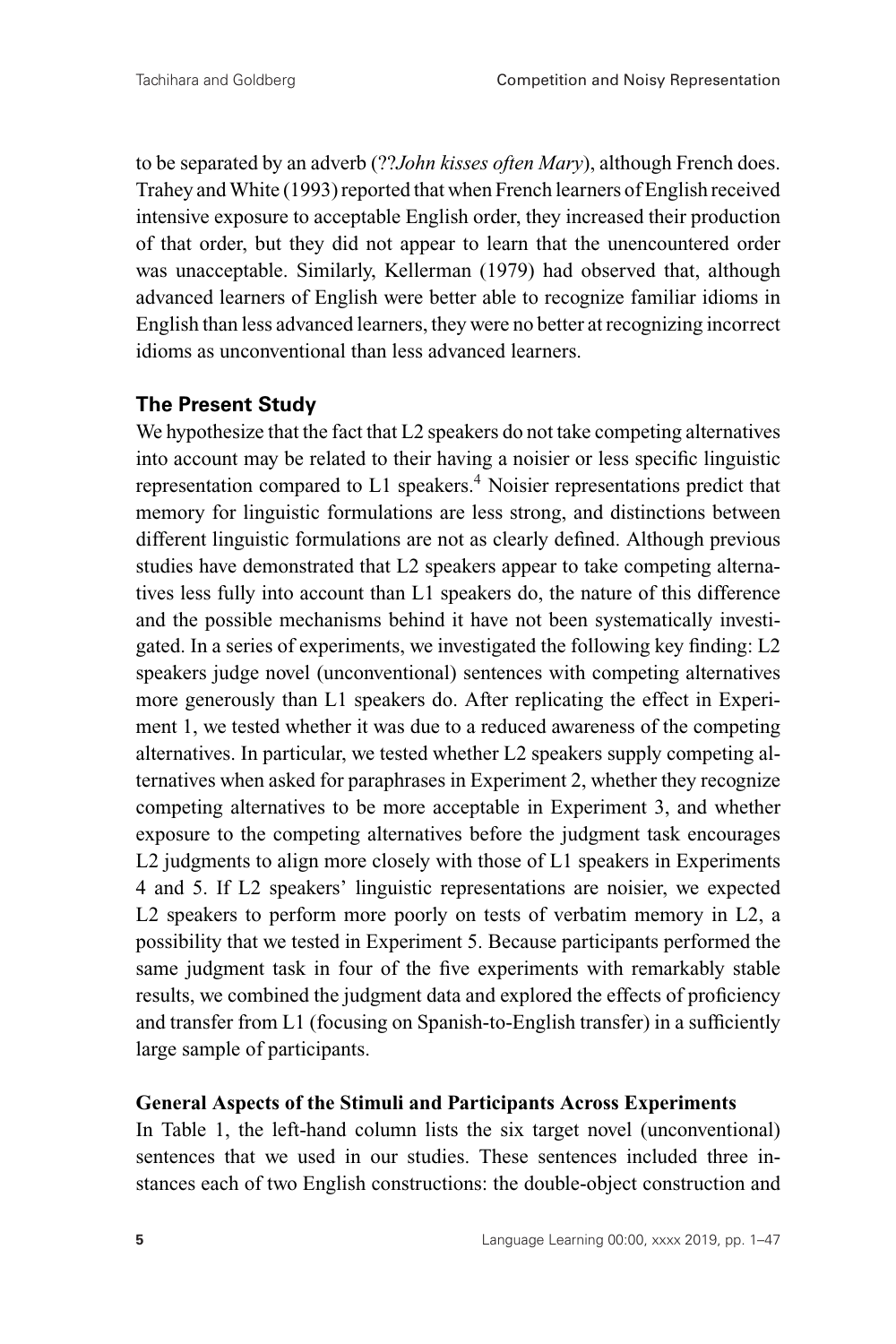**Table 1** Target unconventional combinations of verb construction judged on 0–100 scale of acceptability in Experiments 1, 3–5 (left panel), and conventional competing alternatives (paraphrases) of each sentence to the left used for coding (Experiment 2) and used in nonjudgment tasks of Experiments 3 and 4 (right panel)

| Target novel (unconventional) sentences         | Conventional competing alternatives           |
|-------------------------------------------------|-----------------------------------------------|
| Daniel forced that Helen compete.               | Daniel forced Helen to compete.               |
| Ken convinced that Laura clean her<br>room.     | Ken convinced Laura to clean her room.        |
| Nick encouraged that Michelle finish<br>school. | Nick encouraged Michelle to finish<br>school. |
| Amber explained Zach the answer.                | Amber explained the answer to Zach.           |
| Lucas described Mike the apartment.             | Lucas described the apartment to Mike.        |
| Gary returned the museum his<br>paintings.      | Gary returned his paintings to the<br>museum. |

a clausal complement construction. We chose these constructions to provide different target constructions from those used in previous work (Kang, 2017; Robenalt & Goldberg, 2016; Zhang & Mai, 2018). All verbs had relatively high frequency but were unattested in combination with the argument structure used in the experimental stimuli in the 500+ million word Corpus of Contemporary American English (Davies, 2008). We kept the number of stimuli small so that we could keep the length of the entire experiment to under 20 minutes. This was necessary in order to test 70 unique L1 and L2 speakers in each condition in five experiments: a total of 980 participants (490 L1 speakers).

We asked participants to rate the acceptability of the unconventional sentences (Experiments 1, 3, 4, and 5) or to paraphrase them (Experiment 2). In the right-hand column of Table 1 are the conventional, competing alternatives that we used for coding the paraphrases (Experiment 2) and in the nonjudgment tasks (Experiments 3 and 4). We also included a set of 22 fillers in the judgment tasks. We expected 14 of the fillers to be relatively acceptable, and a subset of eight of these acceptable fillers (baseline sentences) were instances of the double-object and clausal complement construction with verbs that routinely occur in those constructions. We expected another eight fillers to be relatively unacceptable in that they included agreement errors, article omissions, and pronoun case errors (see Appendix S1 in the Supporting Information online).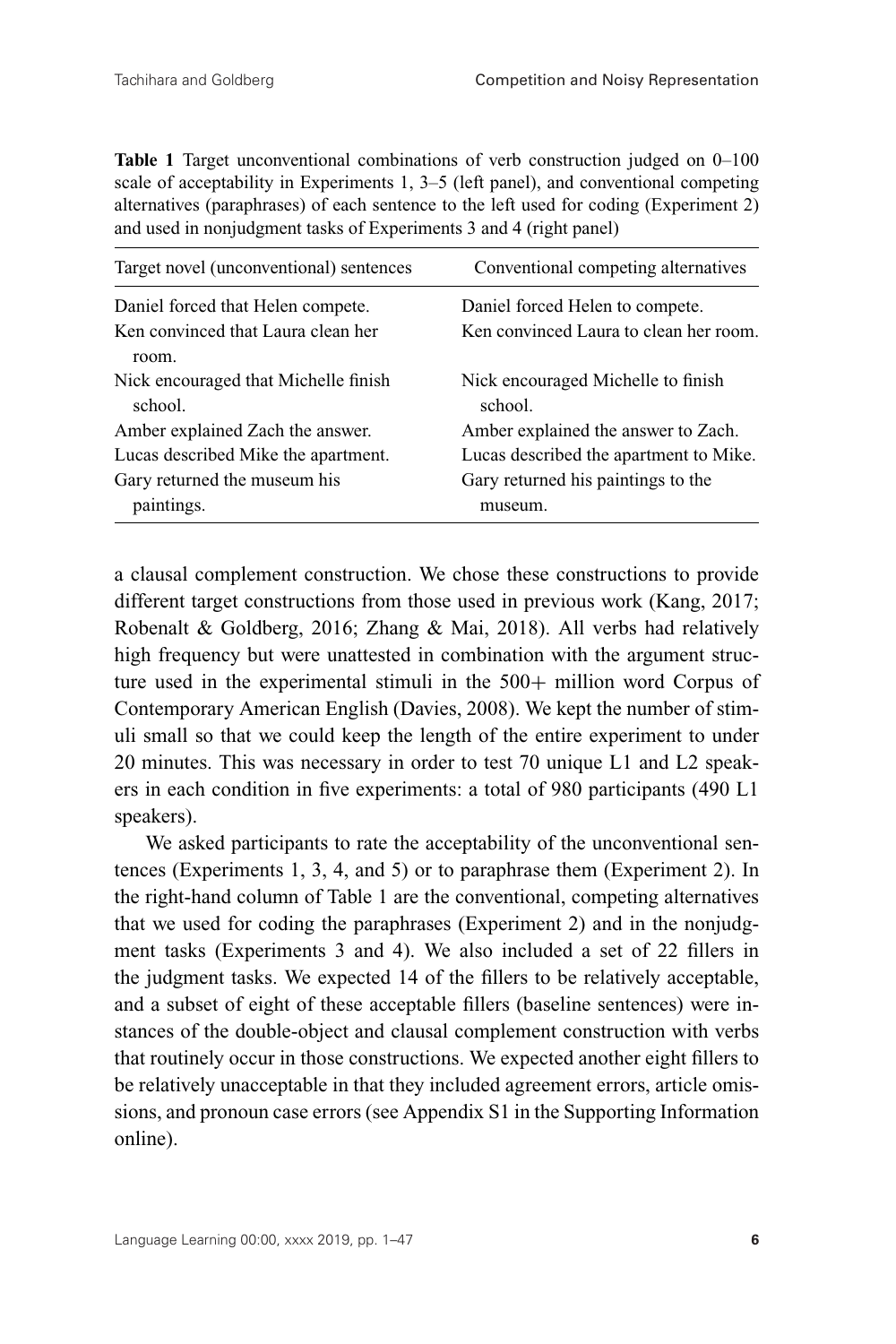#### **Preregistration and Data Collection**

We preregistered each of the five experiments on AsPredicted.org (for preregistration links, see Appendix S2 in the Supporting Information online), specifying our hypotheses, the dependent measures, the data collection process including restrictions on participants and sample sizes, and the main statistical test prior to data collection. We preregistered all of the analyses that are reported, unless specifically noted as exploratory, in order to increase the validity of our results.<sup>5</sup>

We collected the data using the crowdsourcing platform Amazon Mechanical Turk (https://www.mturk.com). Our selection criteria restricted participation to those who had to an IP address within the United States. We also used IP addresses and account information to prevent participants from engaging in any experiment more than once. We collected data until we had reached the desired number of usable participants for each condition in each experiment  $(n = 70)$ , following our preregistered collection procedure and sample size.

We used the same preregistered criterion for classifying L1 and L2 participants for each of the five experiments. The task listed on Amazon Mechanical Turk included a description of the language requirement for recruiting L2 and L1 speakers separately. To qualify for inclusion, all participants initially answered questions about their language skills. In particular, they reported their speaking proficiency in English on a  $0-100$  scale (100 = "I'm as good as a native speaker"), their L1s, the age at which they had started learning English, and their current age. We only included L2 speakers who rated their proficiency in English to be 85 or lower; 85 was used as a criterion because, in the pilot test, three quarters of respondents reported having a proficiency of 85 or lower and because prior work had found that judgments by speakers at the highest levels in self-rated speaking proficiency align with those of L1 speakers (Robenalt & Goldberg, 2016). Across the five experiments, we collected data from a total of 490 L2 speakers. We report the number of participants excluded on the basis of their self-reported proficiency being between 86 and 99 in English for each experiment below. We checked whether the inclusion of participants with proficiency within this range would have changed the quantitative results in any of the experiments, and it did not. Combined results for all L2 participants with self-rated proficiency in English between 0 and 99 are provided in the Combined Judgment Data section. We also collected other measures of proficiency—age of acquisition and years speaking English (see Appendix S3 in the Supporting Information online), but they had no discernable effect.

We did not prescreen for specific L1s, and participants came from 73 different language backgrounds (Figure 1). Spanish was by far the most common language  $(n = 150)$ , and we analyzed this subgroup separately. Other native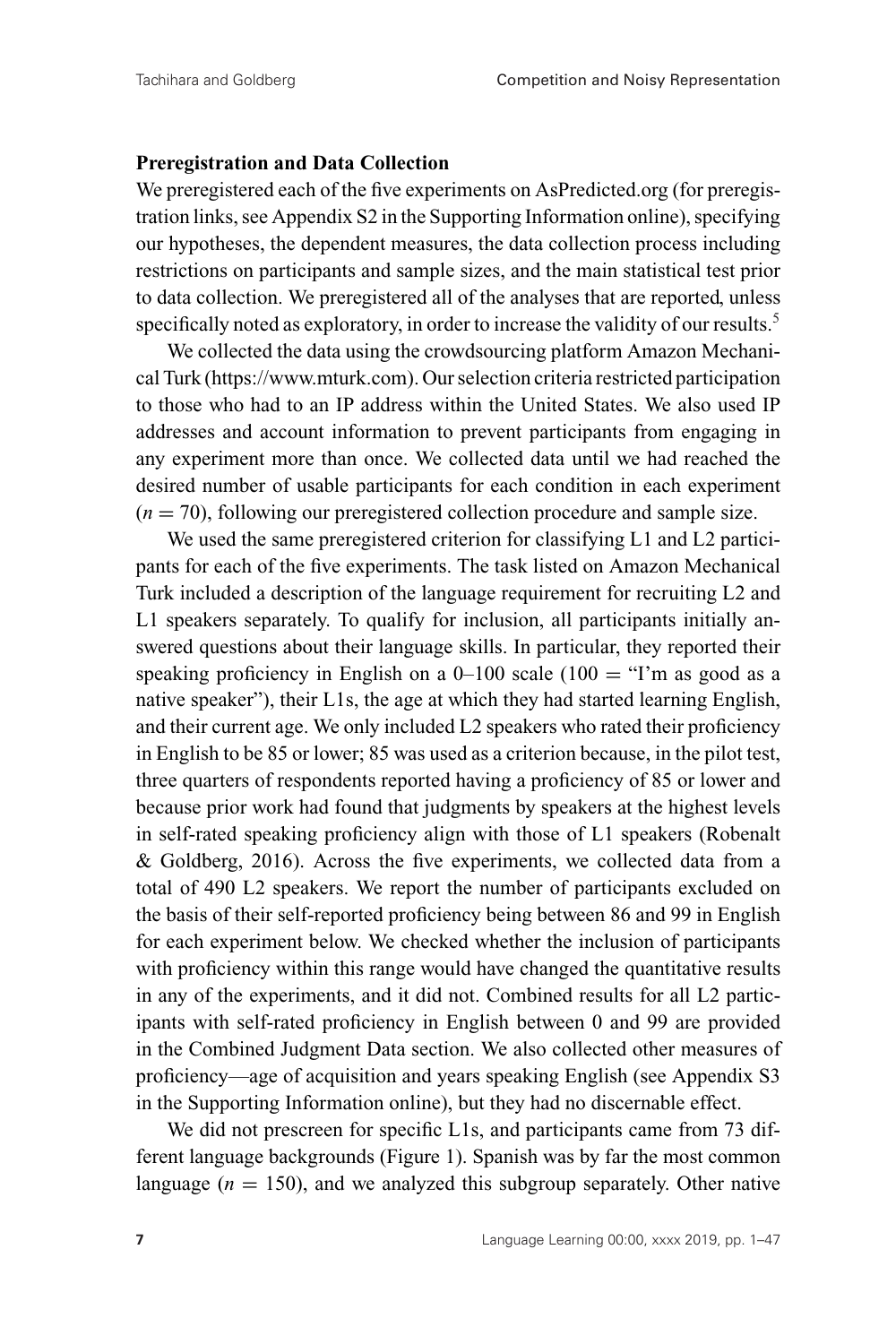

Native Language

**Figure 1** Distribution of the 72 native languages of participants by the number of speakers for each language.

languages included French ( $n = 24$ ), Chinese ( $n = 21$ ), Russian ( $n = 15$ ), and Hindi  $(n = 13)$ . All other languages had fewer than 10 speakers. The relative distribution was similar in each experiment (with Spanish accounting for a plurality and with a variety of other languages represented). We return to consider effects of specific languages in the Combined Judgment Data section. L1 English speakers met the selection criteria when they reported that English was their L1 and that their speaking proficiency in English was 100/100. We recruited most of the L1 speakers (77.5%) from a separate request for L1 English speakers.

In each experiment, L1 and L2 participants completed the same tasks, each requiring 3 to 20 minutes to complete. Participants received moderate financial compensation, appropriate for the estimated time for them to complete the tasks. Within each task in each experiment, we randomly ordered items for each participant. Coding ensured that participants could not review or change any responses that they had already completed.

#### **Experiment 1: Judgment Task**

In Experiment 1, we investigated whether L2 participants rated target unconventional sentences, for which a conventional, competing alternative existed, to be more acceptable than L1 participants did. We did this in order to confirm, with the current stimuli, the key finding that L2 speakers judge novel interpretable sentences to be more acceptable than L1 speakers do (Kang, 2017; Robenalt & Goldberg, 2016).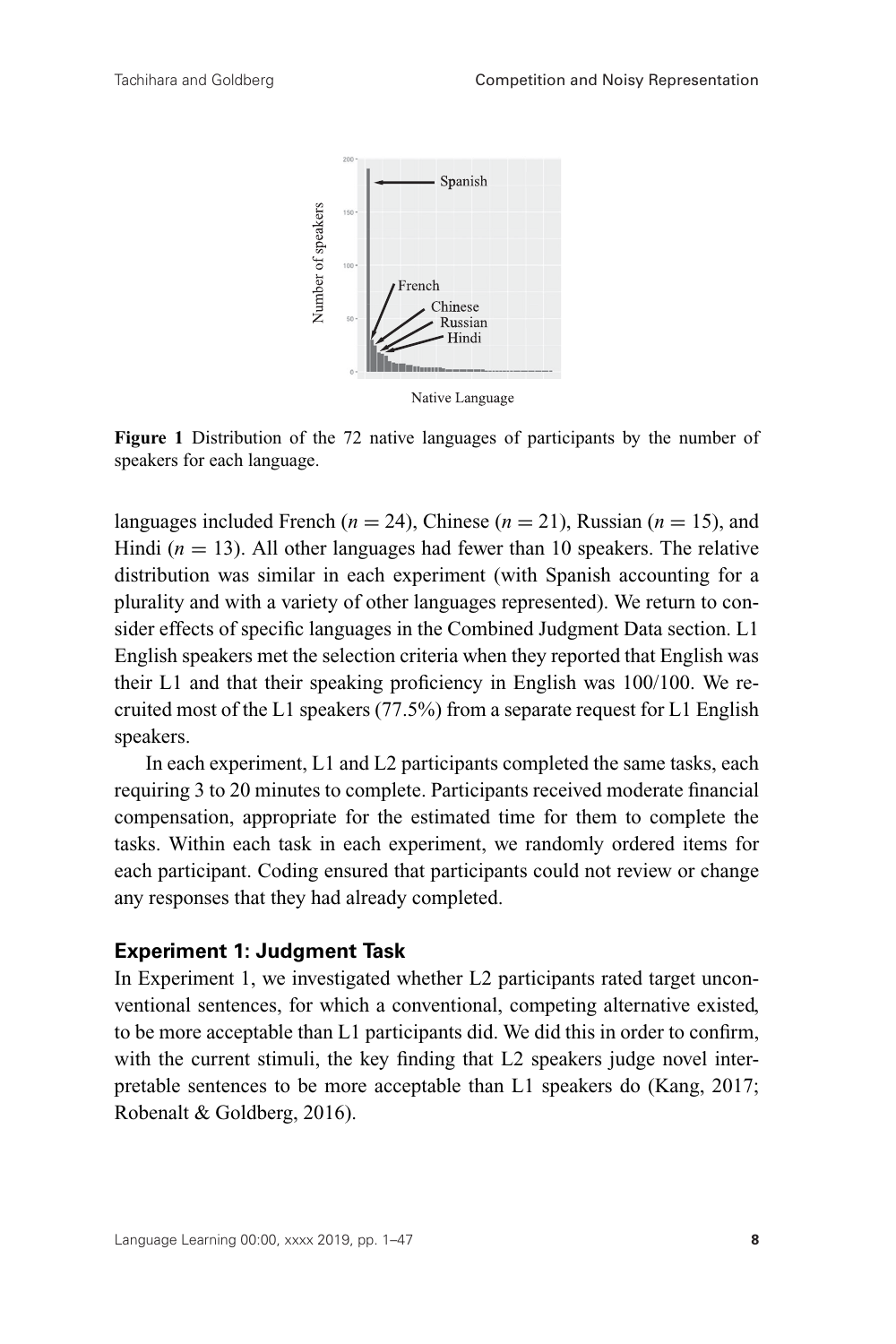#### **Method**

#### *Participants*

Seventy adult native English speakers and 70 adult L2 learners of English were recruited on Mechanical Turk according to the preregistered criteria outlined above. During data collection, another 16 L2 participants whose self-reported proficiency fell between 86 and 99 took the survey, but they were excluded because they did not meet the preregistered selection criteria.

## *Materials and Procedure*

The stimuli included the target unconventional sentences (see Table 1) and 22 filler sentences (see Appendix S1). We instructed participants to rate how acceptable or natural-sounding each of the 28 sentences was on a scale of 0 ("absolutely not acceptable and does not sound natural in English") to 100 ("completely acceptable and natural sounding"). To familiarize participants with the task, we provided two examples initially. Specifically, "I like the show" received a score of 95, and "To me pleases the show" received a score of 5. Sentences appeared one at a time on the screen with the 0–100 scale underneath. Participants clicked the "Next" button to move on to the next sentence.

# **Results**

The preregistered multilevel model included group (L1 vs. L2) as the fixed effect and fit the maximal random terms that convergence would allow (Barr, Levy, Scheepers, & Tily, 2013; Kuznetsova, Brockhoff, & Christensen, 2017), using the lmerTest library (R Development Core Team, 2008; see Appendix S4 in the Supporting Information online for relevant R codes). In this case, we included random intercepts for participants and random intercepts and slopes for items. The model confirmed that L2 participants rated the target unconventional sentences as more acceptable than the L1 participants did,  $\beta = 14.04$ ,  $t = 3.70$ ,  $p < .001$ , as we had predicted. Figure 2 is a graphic representation of the mean judgment scores for the two groups. The results of Experiment 1 provided a benchmark for acceptability judgments on a new set of target unconventional sentences for L1 and L2 participants. In Experiments 2 and 3, we investigated whether the discrepancy in judgments between groups was due to the fact that the L2 participants were unaware of the preferred way of expressing the intended messages, that is, whether L2 participants were unaware of the competing alternatives (i.e., listed on the right-hand side of Table 1).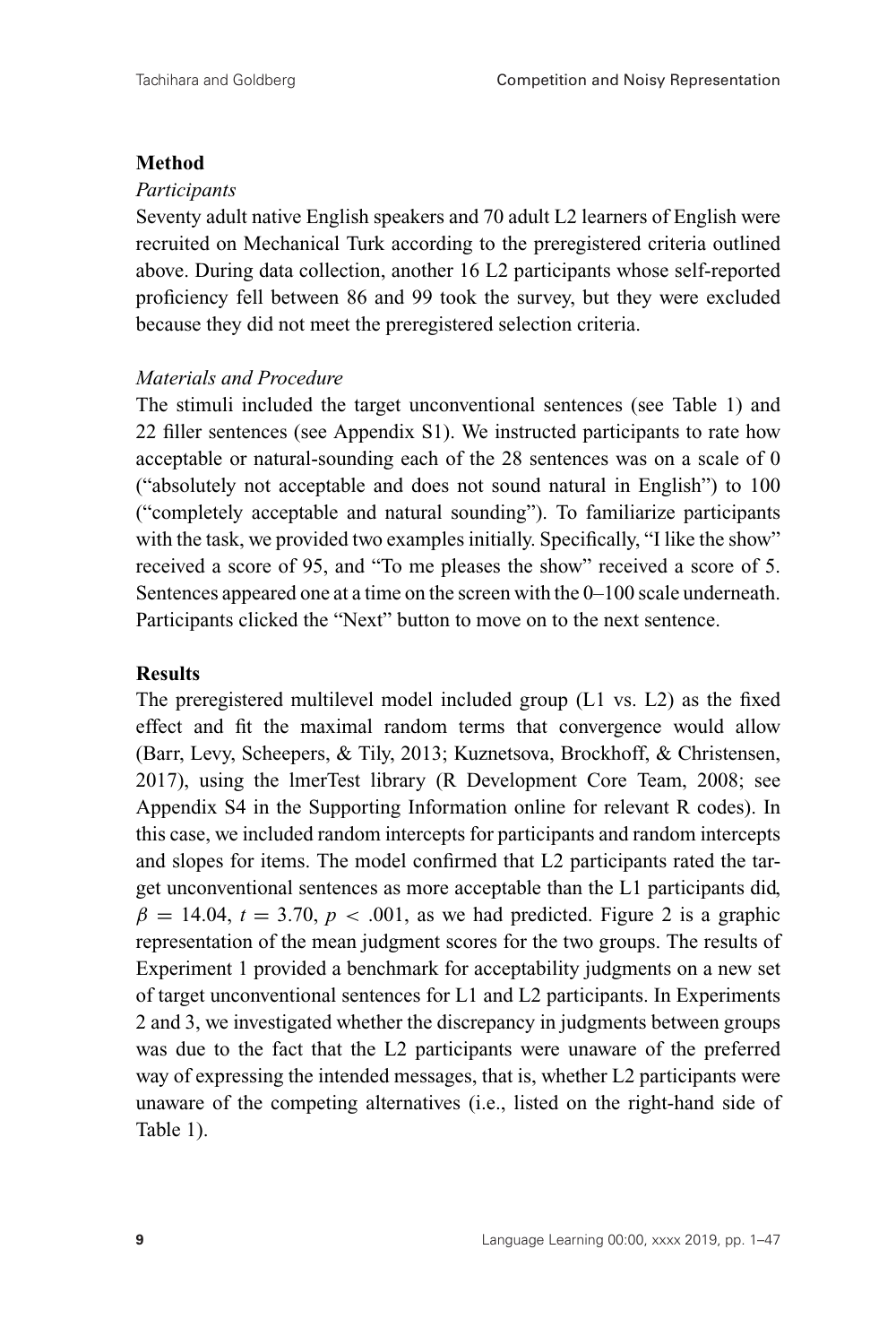

**Figure 2** Experiment 1 judgment task: Mean judgment scores for unconventional sentences on a scale of 0–100 (*fully acceptable*) by group. Error bars represent standard errors. [Color figure can be viewed at wileyonlinelibrary.com]

# **Experiment 2: Paraphrase Task**

In order to assess whether L2 speakers were aware of the competing alternatives, we asked new groups of L1 and L2 participants to paraphrase each target unconventional sentence. Of interest was whether L2 participants would be as likely as L1 participants to provide the intended competing alternative for each target unconventional sentence.

## **Method**

## *Participants*

A new set of 140 participants was recruited for Experiment 2 (70 L1 speakers) following the same criteria as in Experiment 1. Another 16 participants whose self-reported proficiency fell between 86 and 99 took the survey during data collection.

## *Materials and Procedure*

The same target unconventional sentences from Experiment 1 were used. We asked participants to generate paraphrases by rewriting each sentence in a different way while keeping the same meaning and using the same verb. Participants saw each target unconventional sentence on a separate screen and typed their responses into a sentence-length box.

# *Coding*

Two independent coders who were blind as to whether participants were L1 or L2 speakers classified responses. We instructed the coders to ignore minor spelling, capitalization, article choice, and tense differences between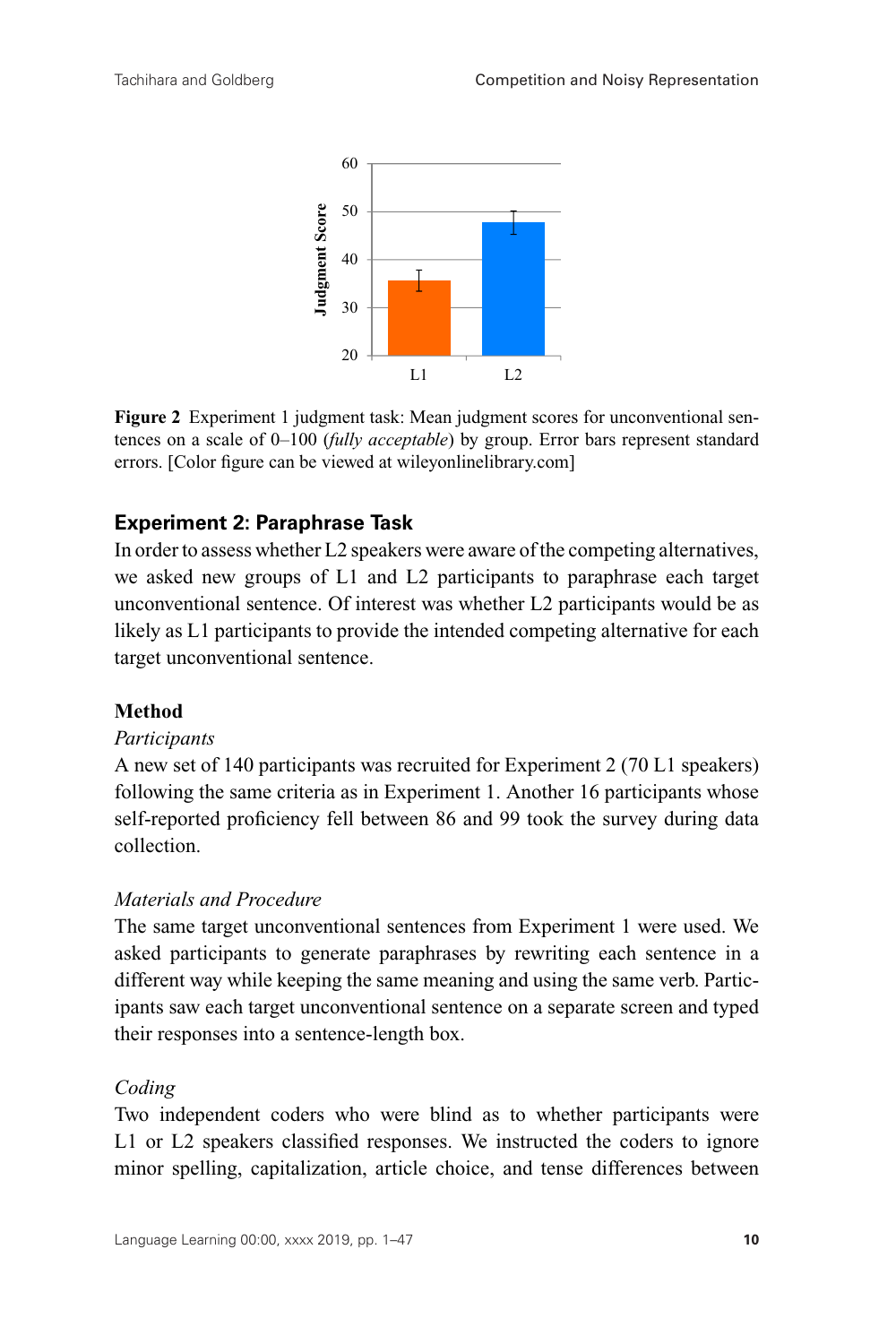

**Figure 3** Experiment 2 paraphrase task: Mean proportion of participants' responses that provided the intended paraphrase (the competing alternative). Error bars represent standard errors. [Color figure can be viewed at wileyonlinelibrary.com]

the paraphrases and the intended target competing alternatives. They coded passive forms of the target competing alternatives as correct target paraphrases. The intercoder reliability was 94%. A third coder adjudicated remaining disagreements.

#### **Results**

132 out of 840 responses were excluded from the analysis because participants failed to follow the instructions for those items. For example, the target unconventional sentence was copied exactly as it appeared, the response did not contain the target verb, or the response did not convey the original meaning. The intended competing alternatives were provided as paraphrases 81.59% of the time by L1 participants compared to 63.95% of the time by L2 participants. We again used the preregistered multilevel model with group (L1 vs. L2) as the fixed effect with maximal converging random structure. We included random intercepts for participants and random intercepts and slopes for items. This model revealed that L2 participants were less likely than L1 participants to supply the intended competing alternatives as paraphrases (see Figure 3),  $\beta =$  $-0.18$ ,  $t = -2.73$ ,  $p = .009$ .

## **Experiment 3: Two Alternative Forced-Choice and Judgment Tasks**

Although results of Experiment 2 indicated that L2 speakers are less likely to spontaneously suggest competing alternatives as paraphrases, L2 speakers may still be able to recognize the competing alternatives as preferable alternatives to the target unconventional sentences. Experiment 3 asked participants to choose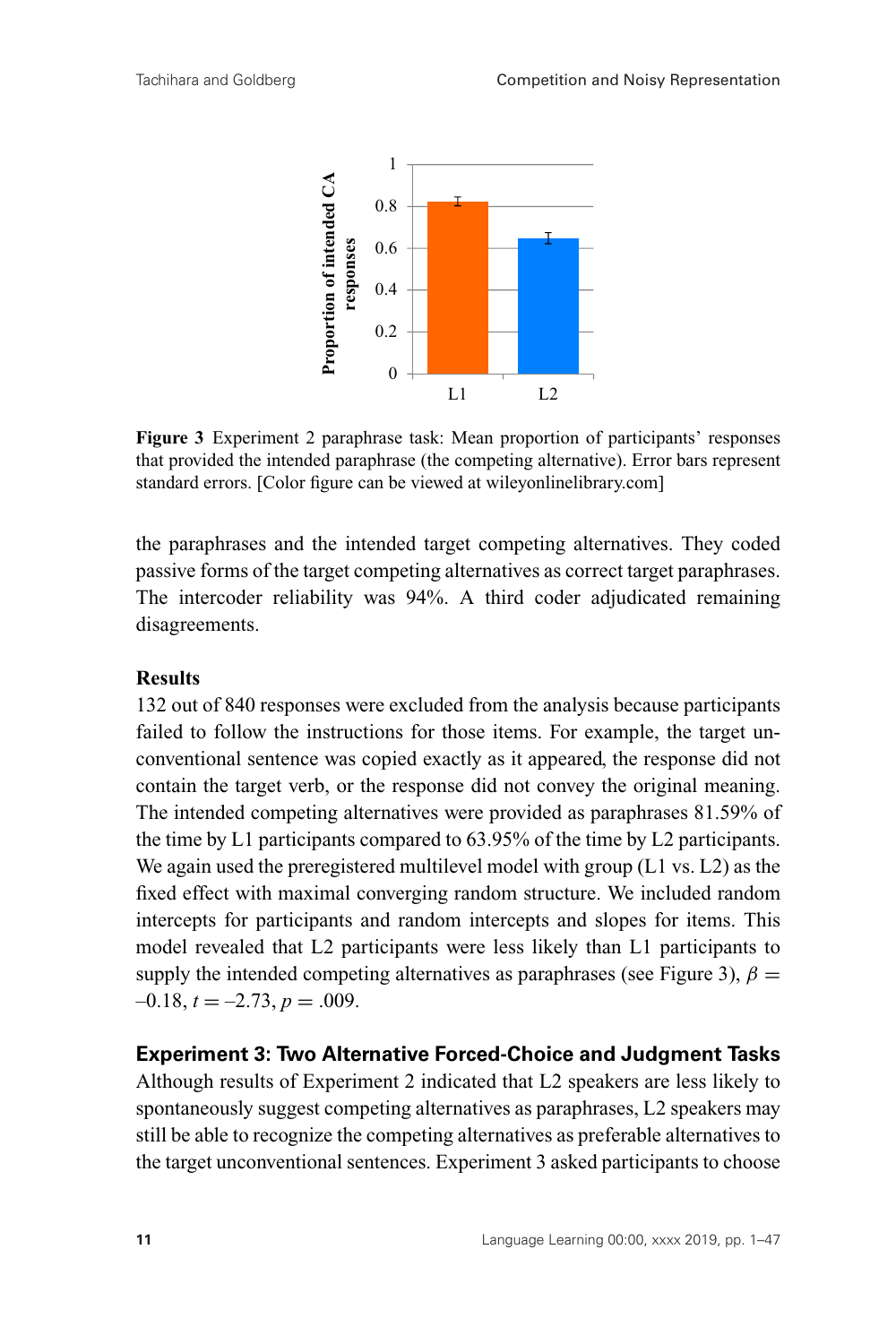which of two sentences they preferred: the target unconventional sentence or its intended competing alternative. We repeated this two alternative forcedchoice task for each target pair. After this task, we asked participants to rate the acceptability of the full set of six target unconventional sentences and 22 fillers as we had done in Experiment 1.

#### **Method**

#### *Participants*

A new set of 140 participants for Experiment 3 was recruited (70 L1 speakers), following the same criteria as for Experiments 1 and 2. Another 15 L2 participants whose self-reported proficiency fell between 86 and 99 took the survey during data collection, but we excluded them because they did not meet our preregistered selection criteria.

#### *Materials and Procedure*

In the forced-choice task, each participant saw six pairs of sentences, each including an unconventional sentence and its corresponding competing alternative. We told participants that one sentence would be more acceptable than the other and gave them these instructions, "Please choose the sentence that is more acceptable in English. If you are not sure, simply choose the sentence that sounds better, or more natural to you." A new pair of sentences appeared on each page. We randomized the order of presentation of each pair for each participant as well as the order of the conventional and the unconventional sentences on each trial. After the forced-choice task, all participants performed the same judgment task that was described in Experiment 1.

#### **Results**

#### *Forced-Choice Task*

When asked to choose between an unconventional combination of verb and construction and a familiar, competing alternative, the L1 participants nearly always chose the competing alternatives, as we had expected. We again used the preregistered multilevel model with group (L1 vs. L2) as the fixed effect with maximal converging random structure. We included random intercepts for participants and random intercepts and slopes for items. This model revealed that the L2 participants were less likely than the L1 participants to choose the competing alternatives as the more acceptable sentence,  $\beta = 0.10$ ,  $t = 3.27$ ,  $p = .002$  (see Figure 4). At the same time, preregistered analyses revealed that L1 and L2 participants both demonstrated a clear preference for the competing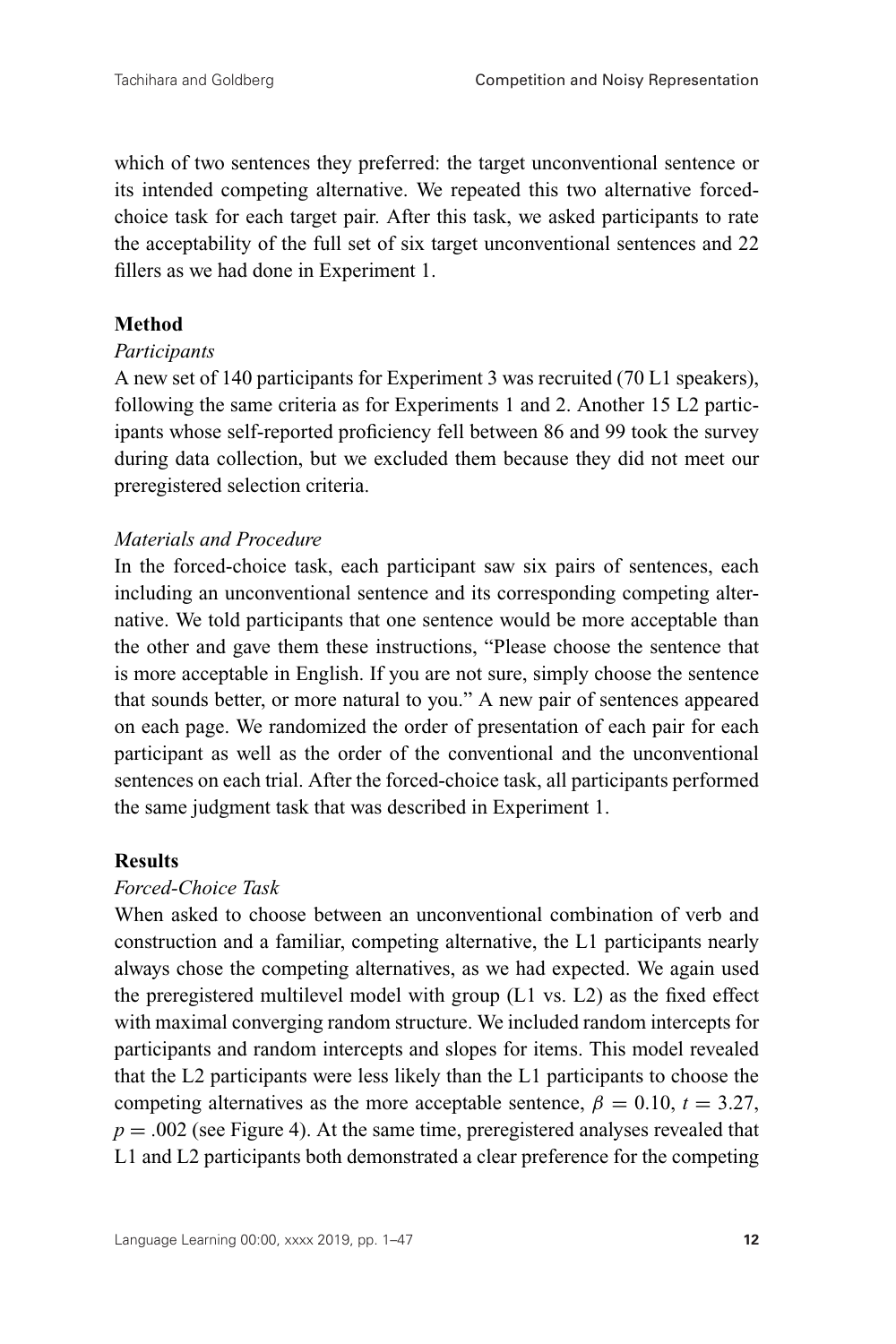

**Figure 4** Experiment 3 forced-choice task: Mean proportion of two alternative forcedchoice task responses in which the conventional competing alternative was chosen. The dotted line represents chance performance. Error bars represent standard errors. [Color figure can be viewed at wileyonlinelibrary.com]

alternatives when we compared their performance to chance, as *t* tests confirmed,  $M_{L1} = .95$ ,  $t = 70.57$ ,  $p < .001$ ;  $M_{L2} = .86$ ,  $t = 36.59$ ,  $p < .001$ .

#### *Judgment Task*

The judgment results replicated those of Experiments 1 and 2: The L2 participants rated the unconventional sentences as more acceptable than the L1 participants did. We again used the preregistered multilevel model with group (L1 vs. L2) as the fixed effect with maximal converging random structure. We included random intercepts for participants and random intercepts and slopes for items. This model revealed that the L2 participants rated the unconventional sentences to be more acceptable than the L1 participants did,  $\beta = 16.62$ ,  $t =$ 4.35,  $p = .001$  (see Figure 5a).

Next, we analyzed only judgments targeting the stimuli for which participants selected the competing alternative as preferable. This included 401 items for the L1 participants and 360 items for the L2 participants. Even for these items, the L2 participants remained significantly more generous in their ratings than the L1 participants did in this exploratory analysis,  $\beta = 15.25$ ,  $t = 3.04$ ,  $p < .001$  (see Figure 5b). That is, even when the L2 participants correctly chose the competing alternative as more acceptable than the unconventional sentence, they continued to rate the unconventional sentence as more acceptable than the L1 participants did.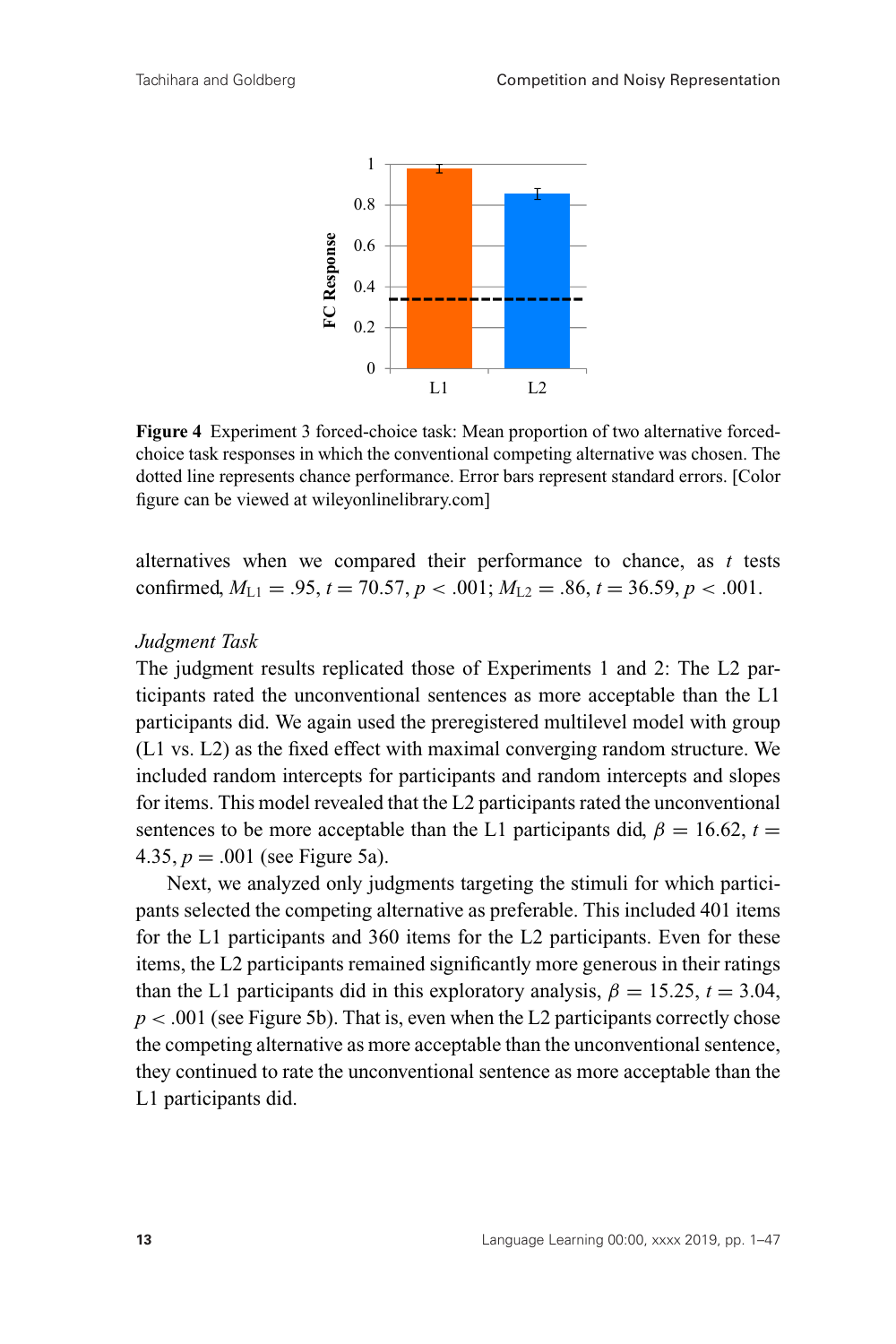

**Figure 5** Experiment 3 judgment task: Mean judgment scores for L1 and L2 participants for all target items (A) and for only those items for which the participants preferred the competing alternative during the two alternative forced-choice task (B). Error bars represent standard errors. [Color figure can be viewed at wileyonlinelibrary.com]

# **Experiment 4: Positive Exposure to Competing Alternatives Followed by Judgment Task**

In Experiment 4, we determined whether exposure to the competing alternatives in naturalistic contexts (where they can be assumed to be acceptable) would serve to remind participants of, or familiarize them with, the competing alternatives. We hypothesized that this might result in L2 judgments aligning more closely with those of L1 speakers. Therefore, we randomly assigned participants to one of two conditions. In the competing alternative condition, they read competing alternatives, each of which was embedded at the end of a short story. A control condition similarly involved reading short stories, but the stories did not include any competing alternatives. After reading all the stories, both groups judged the same set of unconventional sentences (and fillers) used in Experiments 1 and 3. We predicted that the L2 participants in the competing alternative condition would judge target unconventional sentences to be less acceptable, thus aligning their judgments more closely with those of the L1 participants when compared to the control condition. We also compared L1 participants' judgments in the two conditions although we did not expect to see a difference because they had already rated unconventional sentences as quite unacceptable without any manipulation.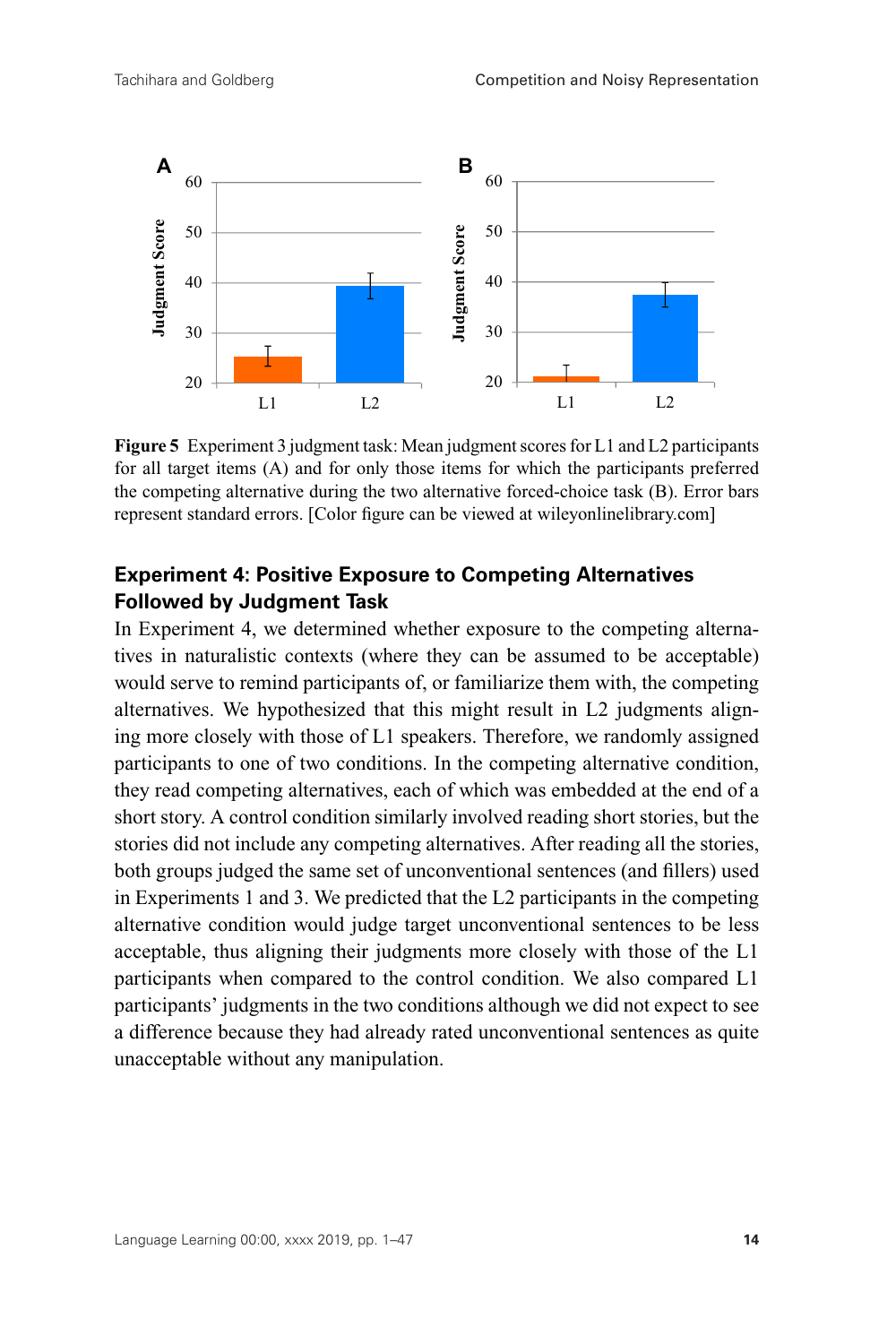| Control condition                                                                                                                                                 |
|-------------------------------------------------------------------------------------------------------------------------------------------------------------------|
| Daniel and Helen were in a competitive<br>swimming team. Helen did not want<br>to compete because she felt ill.<br>Daniel competed in her place.<br>Who competed? |
| Helen<br>$1_{-}$<br>2. Daniel<br>3. No one                                                                                                                        |
|                                                                                                                                                                   |

**Table 2** Sample short stories and follow-up attention questions for the competing alternative and the control conditions

# **Method**

#### *Participants*

A new set of 280 participants (70  $\times$  2 groups  $\times$  2 conditions) were recruited for the experiment, using the same selection criteria from Experiments 1 to 3. Another 29 participants whose self-reported proficiency fell between 86 and 99 took the survey during data collection, but did not meet the criteria for inclusion.

## *Materials and Procedure*

Participants read 12 stories, including six distractor filler stories that were identical in both conditions. All stories consisted of three sentences: The first two sentences provided a context for the third and final sentence. Only the last sentence differed depending on the condition. In the competing alternative condition, the last sentence in each target story was a competing alternative sentence. In the control condition, it was a sentence that did not share the main verb or meaning with a target (unconventional) sentence. Table 2 provides example stories.

We randomly assigned participants to the competing alternative condition or to the control condition. Participants read 12 stories, six stories that depended on the condition and six filler stories. Each story appeared on a separate page and was followed by an attention check question on the next page. These questions were simple multiple-choice questions and were all based on the meaning of the final sentence of the immediately preceding story (see Table 2 and Appendix S5 in the Supporting Information online). Participants clicked on the answer to the question and then continued to the next page. If they answered incorrectly, they returned to the story page having received the message "let's try again." They then answered the same multiple-choice question a second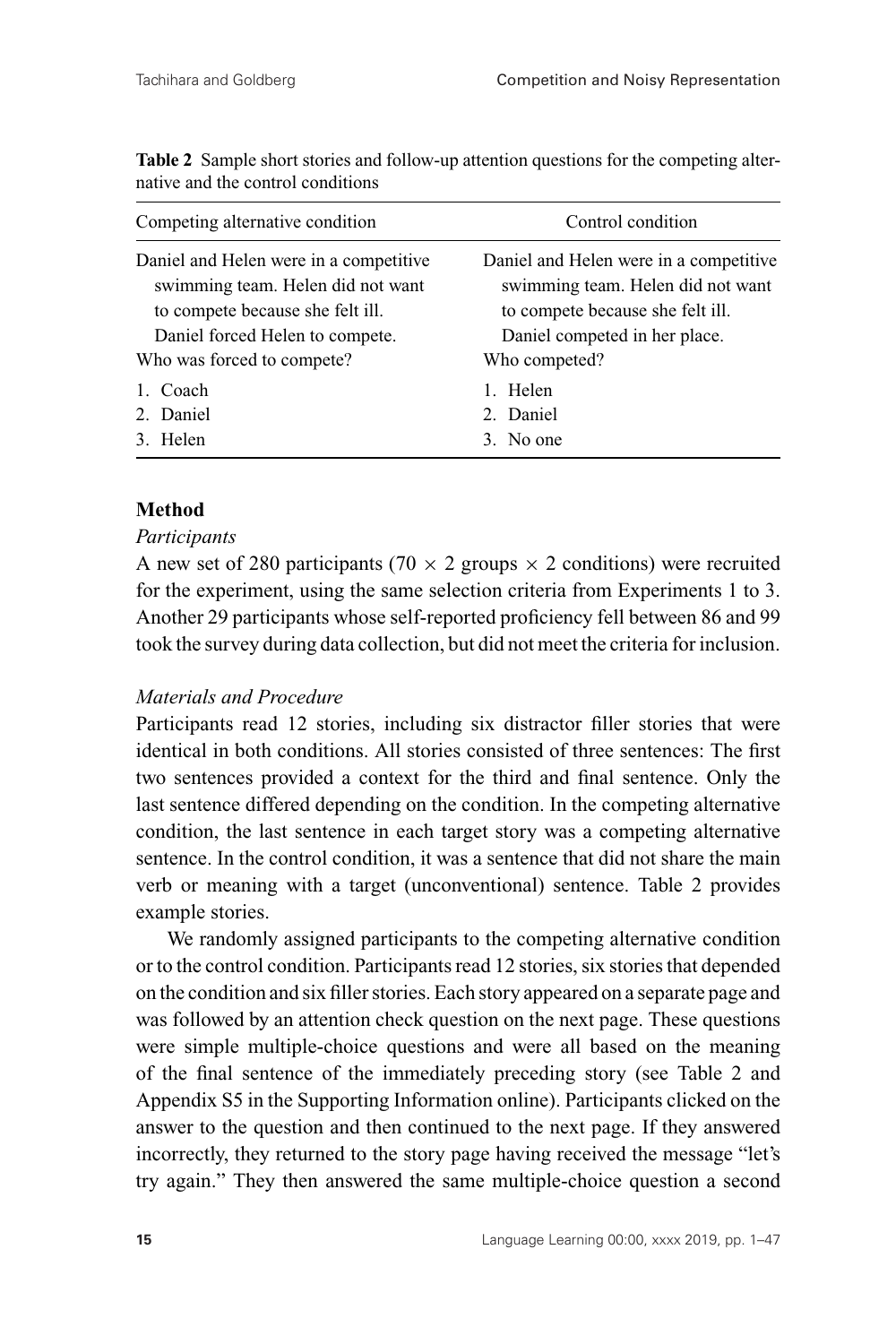time. At that point, regardless of their answer, the survey continued to the next story. We added the repeated attention check question to encourage participants to read and understand the story before continuing. We randomized the order of the stories for each participant. Immediately after the exposure task, all participants took the same judgment task used in Experiments 1 and 3.

#### **Results**

We considered responses to the attention check questions to be correct only when participants answered them correctly the first time that they encountered the question. Our preregistered analysis included only participants who were accurate on 11 out of 12 attention check questions, but this criterion turned out to be too strict because 31.15% of participants made at least two errors. Therefore, we used an accuracy threshold of 10 out of 12 questions, which allowed us to retain 81.64% of the participants. Results did not differ qualitatively when we used only the smaller sample based on the preregistered criterion of 11 out of 12 questions; for consistency, we used the same criteria for Experiment 5.

We again used the multilevel model with group (L1 vs. L2) as the fixed effect with maximal converging random structure. We included random intercepts for participants and random intercepts and slopes for items. We replicated the results from Experiments 1 and 3, as L2 participants once again rated the target unconventional sentences as more acceptable than the L1 participants did,  $\beta = 16.99$ ,  $t = 4.92$ ,  $p < .001$  (see Figure 6a). To compare results in the two conditions, we used a preregistered model with proficiency, condition (competing alternative vs. control), and their interaction as fixed effects with maximal converging random structure. In this case, we included random intercepts for participants and random intercepts and slopes for items. Because we expected the manipulation to make a difference only for L2 participants, we looked at the difference by condition for each group separately. For L2 participants, the model revealed no difference between the competing alternative condition and the control condition,  $\beta = 3.80$ ,  $t = 0.52$ ,  $p = .602$  (see Figure 6b). In other words, reading the competing alternative immediately before judging the corresponding unconventional sentence did not lead to the L2 participants' judgments on the sentences aligning more closely with those of the L1 participants.

There also was no significant effect of proficiency for the L2 participants,  $\beta = 0.32$ ,  $t = 1.50$ ,  $p = .14$ , although there was an interaction of condition and proficiency,  $\beta = -0.54$ ,  $t = -2.07$ ,  $p = .042$ , such that in the control condition only, the proficiency of the participants and their judgments were negatively correlated (i.e., the higher the proficiency, the lower the judgment score). This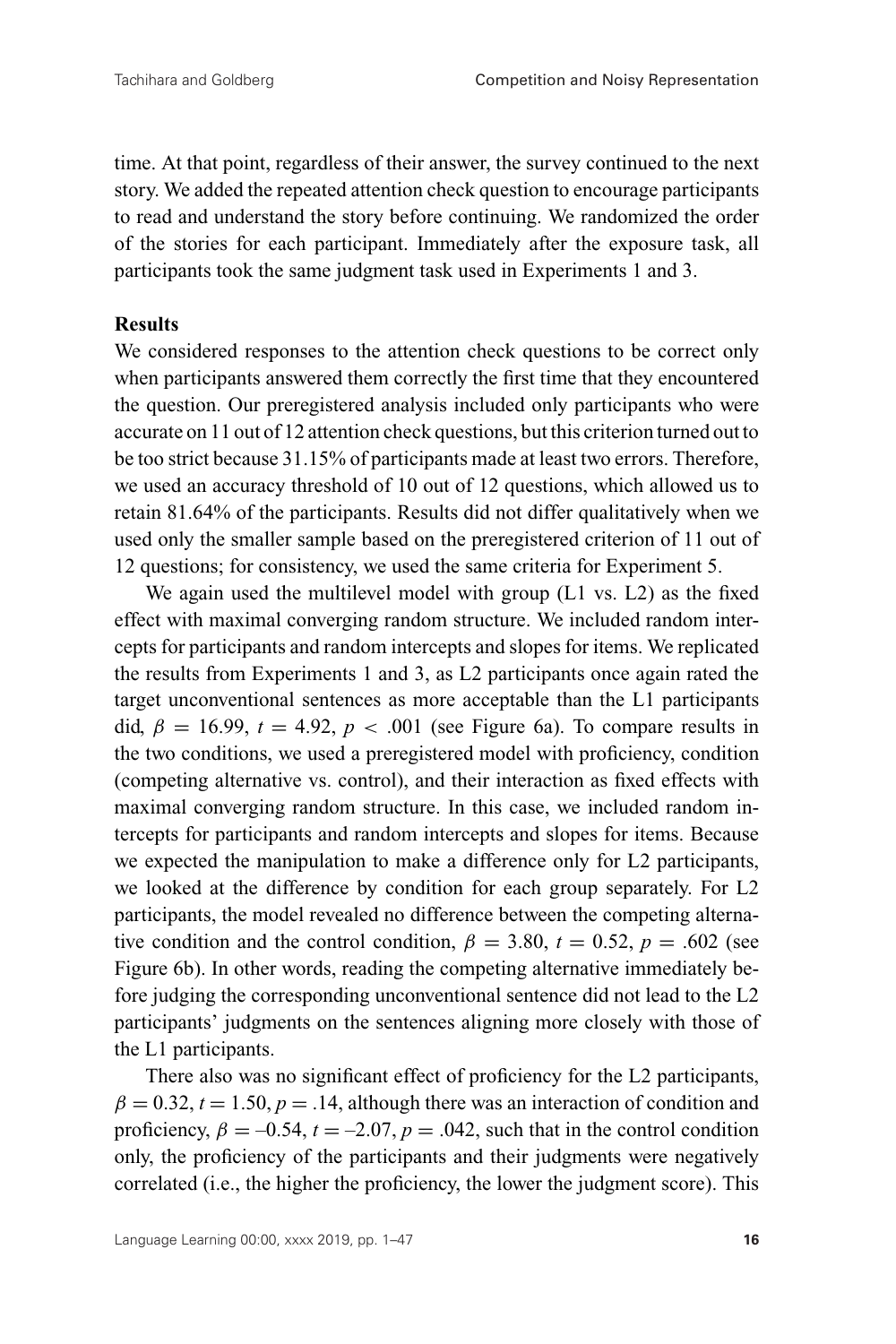

**Figure 6** Experiment 4 exposure task: Mean judgment scores for L1 and L2 participants collapsed across conditions (A), by condition for L2 participants (B), and by condition for L1 participants (C). Error bars represent standard errors.  $CA =$ competing alternative. [Color figure can be viewed at wileyonlinelibrary.com]

correlation was in the expected direction although we did not anticipate that it would exist in only the control condition. We ran a similar model for the L1 participants, without proficiency as a variable (all L1 participants had a selfrated proficiency of 100). The maximal converging model included condition (competing alternative vs. control) as a fixed effect, random intercepts for participants, and random intercepts and slopes for items. As expected, we found no difference between conditions,  $\beta = 2.06$ ,  $t = 0.51$ ,  $p = .62$  (see Figure 6c).

Contrary to our expectations, encountering the conventional competing alternatives immediately before the judgment task did not affect the L2 participants' judgments on the unconventional formulations. This raised the question of whether the L2 participants were able to remember the conventional competing alternatives after they had encountered them at the end of short stories. In order to determine this, in Experiment 5, we again exposed L2 participants to the short stories followed by a judgment task, and then we had the same participants perform a verbatim recognition memory task.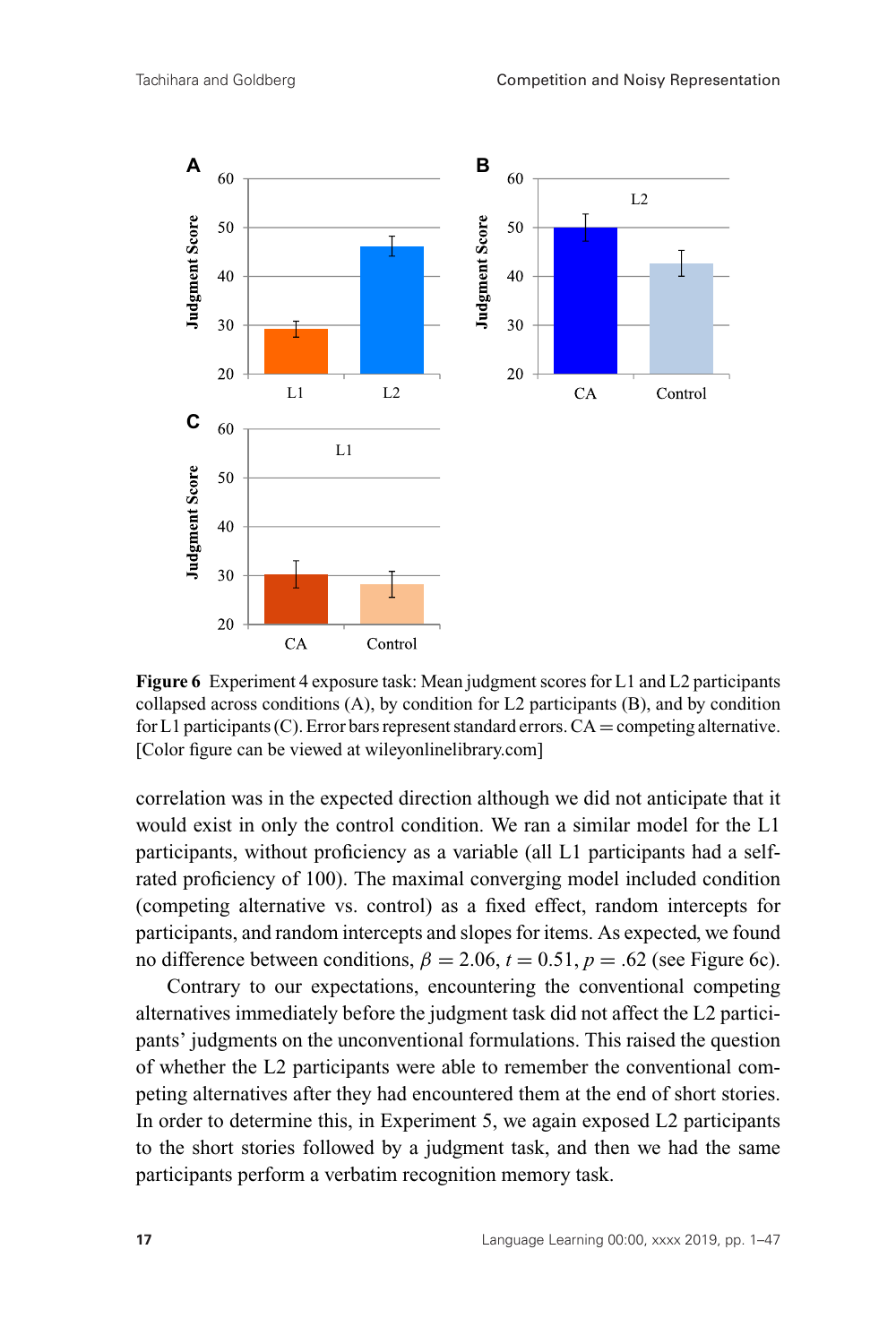# **Experiment 5: Exposure, Judgments, and Verbatim Recognition Tasks**

The lack of an effect of exposure to competing alternatives on sentence judgments in Experiment 4 may have been due to a failure by L2 participants to notice, encode, and/or remember the difference in constructions between the competing alternatives provided during the story exposure and the target unconventional sentences that we later asked them to judge. To test this possibility, we added a recognition memory test after the judgment task. We again included a competing alternative condition and a control condition to compare performance with and without exposure to the competing alternatives during exposure.

#### **Method**

#### *Participants*

We recruited a new set of 280 participants (70  $\times$  2 groups  $\times$  2 conditions) for this experiment, using the same criteria as for Experiments 1 to 4. Another 24 participants whose self-reported proficiency fell between 86 and 99 took the survey during data collection, but were excluded based on our preregistered selection criteria.

#### *Materials and Procedure*

We again exposed each participant to 12 stories including six distractor filler stories that were identical across conditions. As in Experiment 4, all stories consisted of three sentences: Sentences 1 and 2 provided a context for the third and final sentence. We modified the six target stories used in Experiment 4 by using different arguments but keeping the construction and the verb combinations the same. For example, instead of "Daniel forced Helen to compete," participants read "Melissa forced Tom to dance." We also changed the two preceding sentences in each story in order to provide an appropriate context for the final sentence. We modified the stories for the control condition in an analogous manner, such that, as in Experiment 4, only the last sentence of each target story differed between the conditions: The competing alternative condition used competing alternative constructions in the last sentence, and the control condition used unrelated sentences that did not share verbs or meanings with the target unconventional sentences. The attention check questions were similar to those used in Experiment 4. The exposure task was the same as in Experiment 4, except for the six target stories which were edited as just described.

The same judgment task used in Experiments 1, 3, and 4 immediately followed the exposure. After the judgment task, we included a new memory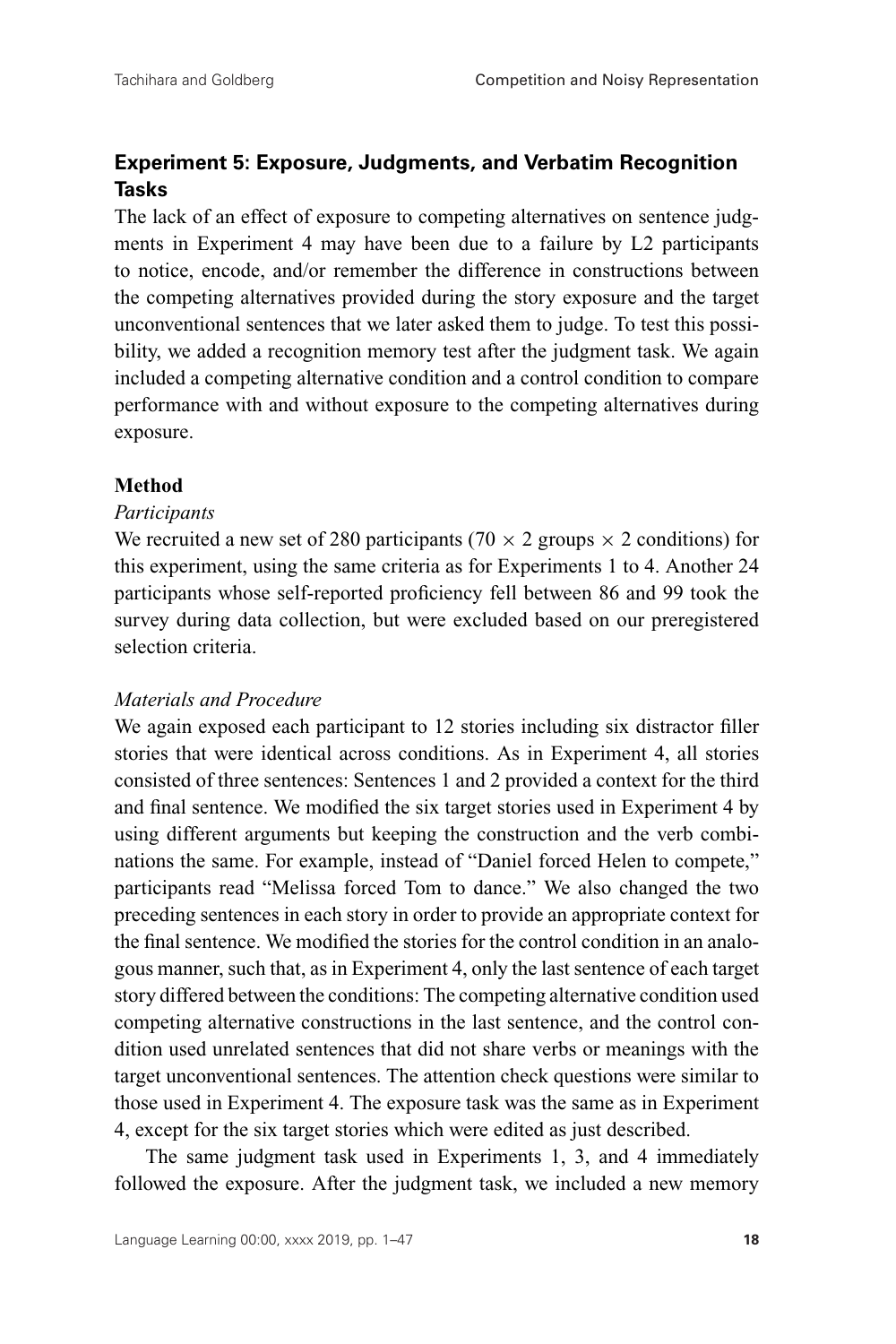task. The memory task consisted of 12 items: six sentences that participants had read in the preceding stories (old items), drawn equally from the target stories and filler stories, and six new sentences. For example, "Melissa forced Tom to dance" appeared in the exposure story condition; subsequently, participants judged "Daniel forced that Helen compete"; and finally, in the memory task, participants had to decide if, for example, they had seen "Melissa forced that Tom dance" (in this case, the correct answer was "no"). Including different arguments in stories and the judgment task allowed us to test recognition memory for story sentences without interference from the intervening judgment task. We counterbalanced new and old items across participants. We instructed participants to "indicate if the sentence is an old sentence (i.e., you have seen this exact sentence before) or a new sentence (i.e., you have never seen this exact sentence before)." On each page, they saw a sentence and two choices, "This is a new sentence" and "This is an old sentence." They could continue to the new page only after they had made a choice between those two options.

#### **Results**

As in Experiment 4, we had preregistered a criterion of accurate responses of 11 out of 12 attention check questions, but this was again too strict as it would have required us to omit 59.64% of the participants from the analyses. Therefore, we used the threshold of 10 out of 12 accuracy, allowing us to use a consistent cutoff in both Experiments 4 and 5. This allowed us to include 78.21% of the participants.

#### *Judgment Task*

As in Experiment 1, 3, and 4, we found that L2 participants rated the target unconventional sentences as more acceptable than the L1 participants did,  $\beta =$ 16.80,  $t = 5.26$ ,  $p < .001$  (see Figure 7a), based on a multilevel model with group (L1 vs. L2) as a fixed effect with maximal converging random structure (random intercepts for participants and random intercepts and slopes for items). To determine whether the experimental manipulation had an effect on the L2 participants, we ran a preregistered model with proficiency, condition (competing alternative vs. control), and their interaction as fixed effects with maximal converging random structure (again, random intercepts for participants and random intercepts and slopes for items). As in Experiment 4, the model revealed no difference between the competing alternative condition and the control condition,  $\beta = -4.18$ ,  $t = -0.64$ ,  $p = .52$  (see Figure 7b). There was also no significant effect of proficiency,  $\beta = -0.03$ ,  $t = -0.15$ ,  $p = .89$ , and no interaction,  $\beta = -0.10$ ,  $t = -0.37$ ,  $p = .72$ . For completeness, we also we used a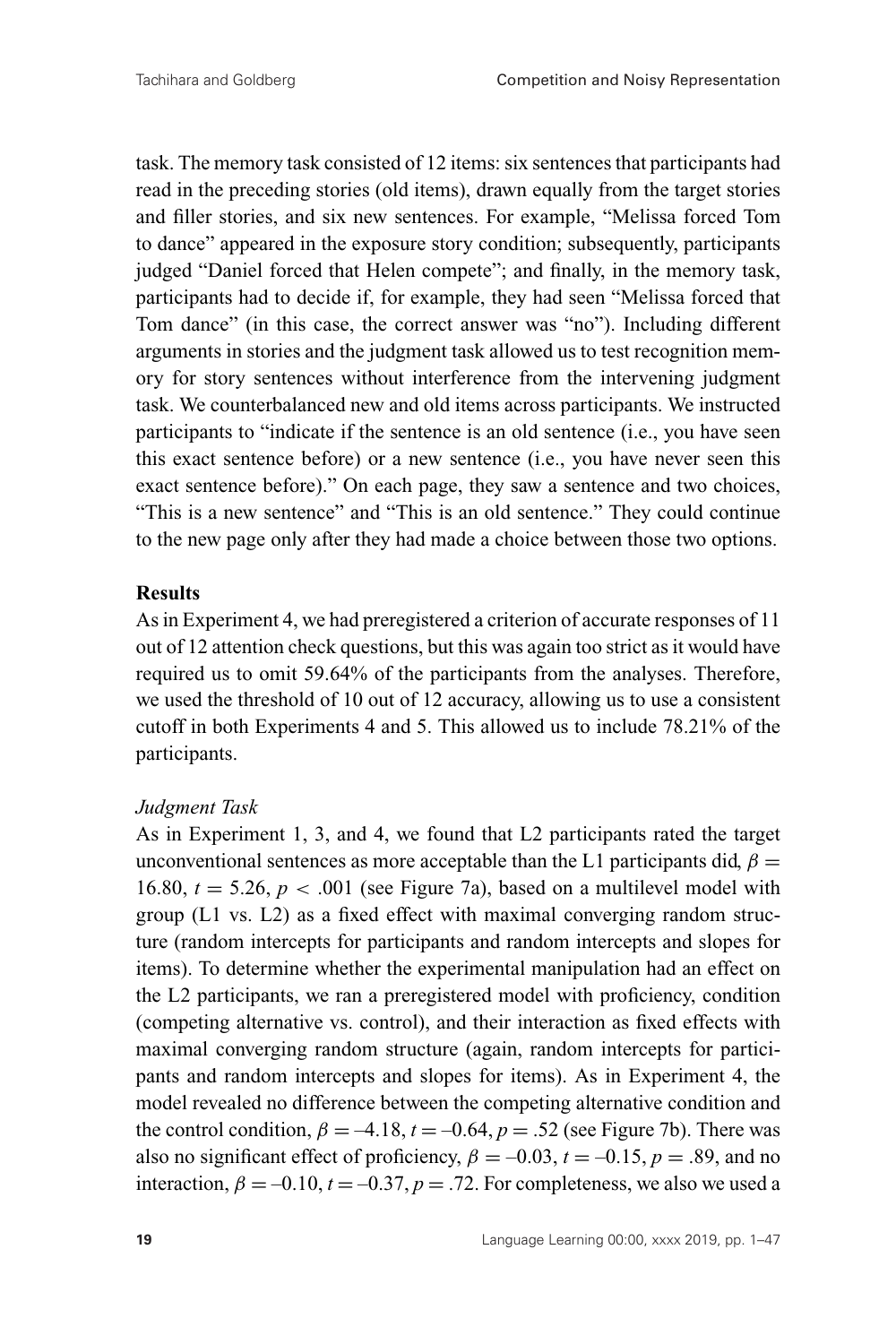

**Figure 7** Experiment 5 judgment task: Mean judgment scores by L1 and L2 participants on a scale of 0–100 (*fully acceptable*) collapsed across conditions (A), for L2 participants by condition (B), and for L1 participants by condition (C). Error bars represent standard errors.  $CA =$  competing alternative. [Color figure can be viewed at wileyonlinelibrary.com]

maximal converging model that included condition (competing alternative vs. control) as a fixed effect for the L1 participants (again with random intercepts for participants and random intercepts and slopes for items). As expected, we found no difference between conditions,  $\beta = -3.34$ ,  $t = -1.01$ ,  $p = .32$  (see Figure 7c), replicating Experiment 4.

#### *Memory Task*

Using signal detection theory, we calculated the *d'* score on the memory recognition results for each participant. A  $t$  test on  $d'$  scores (preregistered) revealed that both L1 and L2 participants performed above chance,  $d'_{L1} = 0.59$ ,  $t =$ 8.72,  $p < .001$ ;  $d'_{L2} = 0.31$ ,  $t = 4.58$ ,  $p < .001$ . However, compared to the L1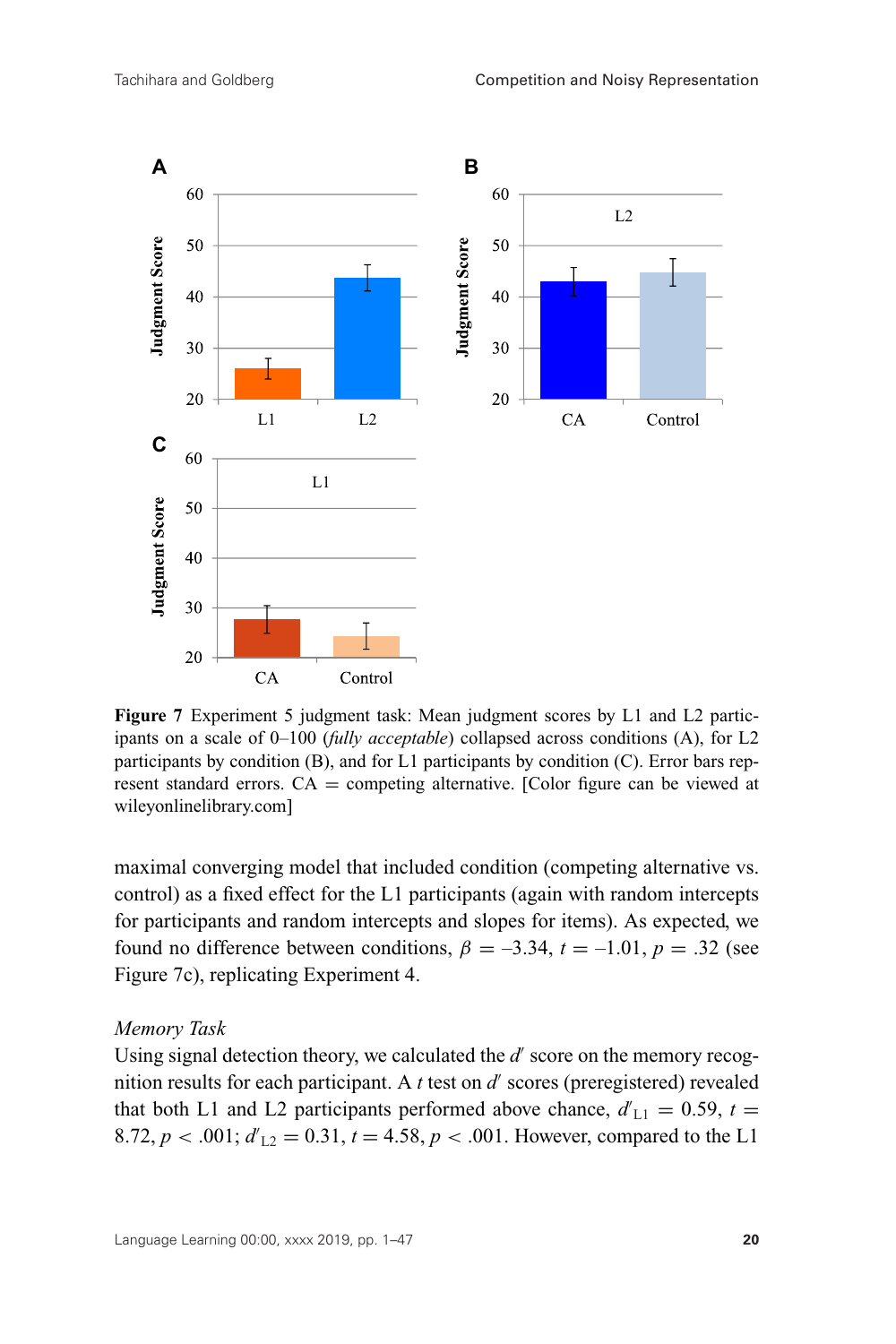

**Figure 8** Experiment 5 memory task: Mean d' by group. The dotted line represents chance performance. Error bars represent standard errors. [Color figure can be viewed at wileyonlinelibrary.com]

participants, the L2 participants were less accurate on the recognition memory task,  $t = 2.98$ ,  $p = .003$  (see Figure 8).

We further conducted an exploratory analysis of the data from the recognition memory task to better characterize the difference between L1 and L2 participants' performance. The L1 participants in the competing alternative condition were more accurate  $(d' = 0.87)$  than those in the control condition  $(d' = 0.32)$ ,  $t = -4.37$ ,  $p < .001$  (see Figure 9), which may have been due to the following aspect of the design. Our aim was to determine whether L2 speakers are able to remember the distinction between unconventional sentences and their competing alternatives. This led us to test the recognition of unconventional sentences in the competing alternative condition. These sentences were never encountered during the stories (all stories contained fully acceptable sentences). For instance, after encountering "Melissa forced Tom to dance" in a story, participants in the competing alternative condition judged "Daniel forced that Helen compete." Then during the memory task, we asked them whether they had seen the following (unconventional) sentence in a story: "Melissa forced that Tom dance." In total, three out of six of the new items in the competing alternative condition's memory task were unconventional. In the control condition, all stimuli in the memory task were conventional (and acceptable); the new sentences were simply slightly different from those encountered in the stories (e.g., "Kelly stared at the trees" vs. "Kelly looked at the trees"). The L1 participants in the competing alternative condition may have recognized the new sentences as new because all of the sentences in the stories had been acceptable, and some of the new sentences used in the memory task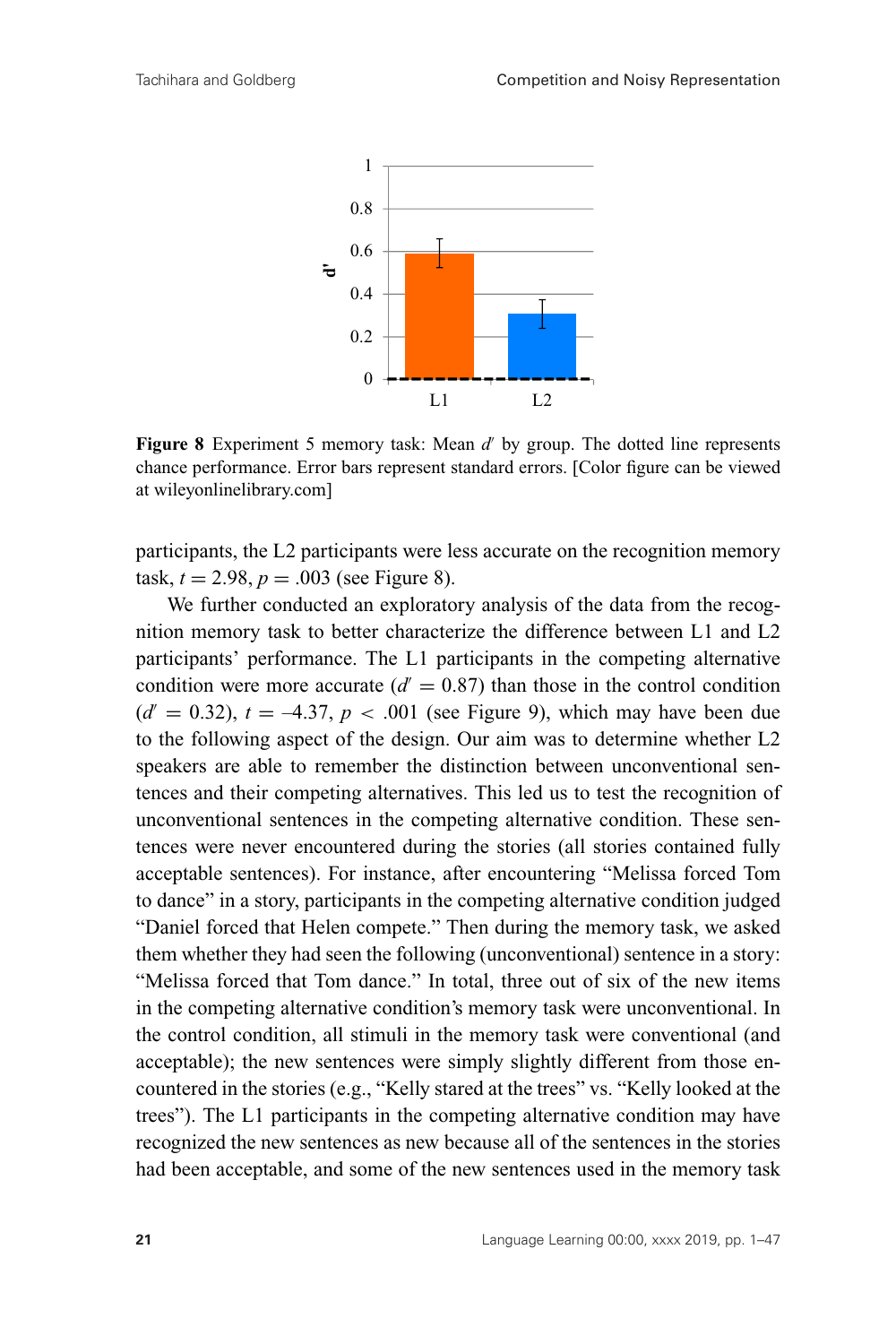

**Figure 9** Experiment 5 memory task: Mean  $d'$  by group and condition. Dotted line represents chance performance. Error bars represent standard errors.  $CA =$  competing alternative. [Color figure can be viewed at wileyonlinelibrary.com]

were unacceptable. That is, the L1 participants may have realized, for example, that "Melissa forced that Tom dance" was new because it was unacceptable and that all of the sentences in the stories had been acceptable.

On the other hand, and most relevant in the current context, recognition accuracy for the L2 participants did not differ by condition: L2 participants in the competing alternative condition  $(d' = 0.38)$  were not significantly more accurate than those in the control condition ( $d' = 0.21$ ),  $t = 1.26$ ,  $p = .57$  (see Figure 9). Insofar as the L2 participants did not use unacceptability as a cue to newness, it may suggest, once again, that they were not as sensitive to the unacceptability of unconventional sentences as the L1 participants were.

The above analysis of recognition memory used the  $d'$  measure from signal detection theory. This is the appropriate measure because it reports accuracy while taking into account any potential bias toward answering yes or no. But we were able to perform exploratory analyses on responses to old and new items separately by considering the data in Figure 10. Figure 10a displays responses to old items; it shows the mean number of hits (old items identified correctly as old) versus misses (old item erroneously identified as new). Figure 10b displays responses to new items; it shows the mean number of false alarms (new items erroneously identified as old) versus correct rejections (new items correctly identified as new). L1 participants and L2 participants tended to accurately recognize old sentences as old (hits) and rarely forgot or erroneously categorized old sentences as new (misses). That is, using a multilevel model for just hits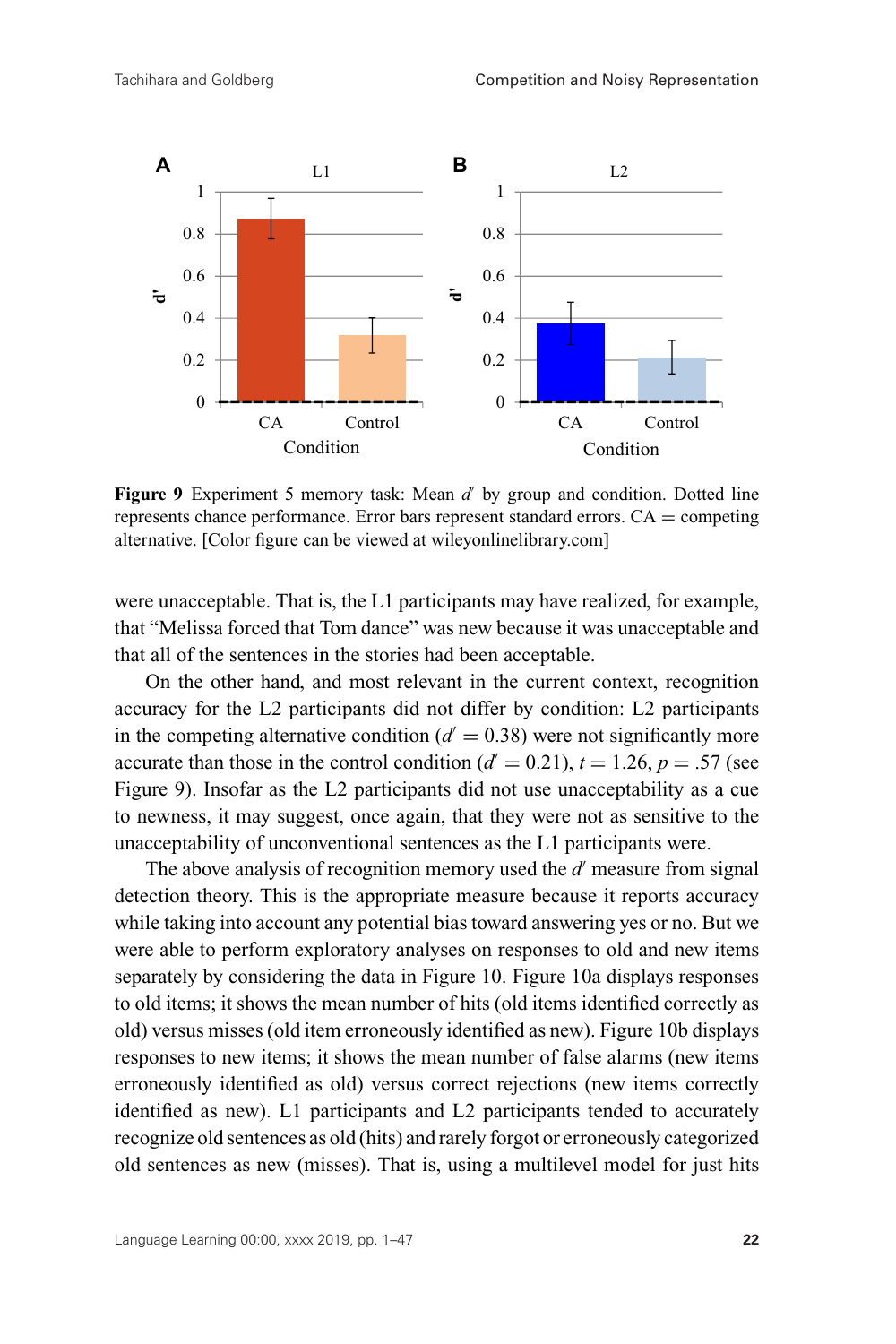

**Figure 10** Experiment 5 memory task: Mean sum of each response type by group. Old items: hits or misses (A). New items: correct rejections or false alarms (B). Error bars represent standard errors. [Color figure can be viewed at wileyonlinelibrary.com]

versus misses, group (L1 vs. L2), and their interaction as fixed effects with maximal converging random structure (random intercept per participant), there was no main effect of group,  $\beta = 0.72$ ,  $t = 1.68$ ,  $p = .094$ , and no interaction,  $\beta = -0.21$ ,  $t = -1.70$ ,  $p = .09$ . There was a main effect of hits versus misses,  $\beta = -2.11$ ,  $t = -22.82$ ,  $p < .001$ , which meant that there were more hits than misses for both L1 and L2 participants.

Figure 10b tells a different story. The L1 participants were less accurate with new items (correct rejections vs. false alarms), and the L2 participants were even worse. That is, the L2 participants were fairly likely to say that the new sentences were old. Using the same model, we compared correct rejections versus false alarms in the two groups and found a main effect of group,  $\beta = 1.01$ ,  $t = 3.24$ ,  $p = .001$ , and a main effect of response,  $\beta = 1.13$ ,  $t = 7.51, p < .001$ . Importantly, there was a significant interaction of response and group, such that the L2 participants were more prone to false alarms than the L1 participants were,  $\beta = -0.68$ ,  $t = 3.41$ ,  $p < .001$ . To summarize, the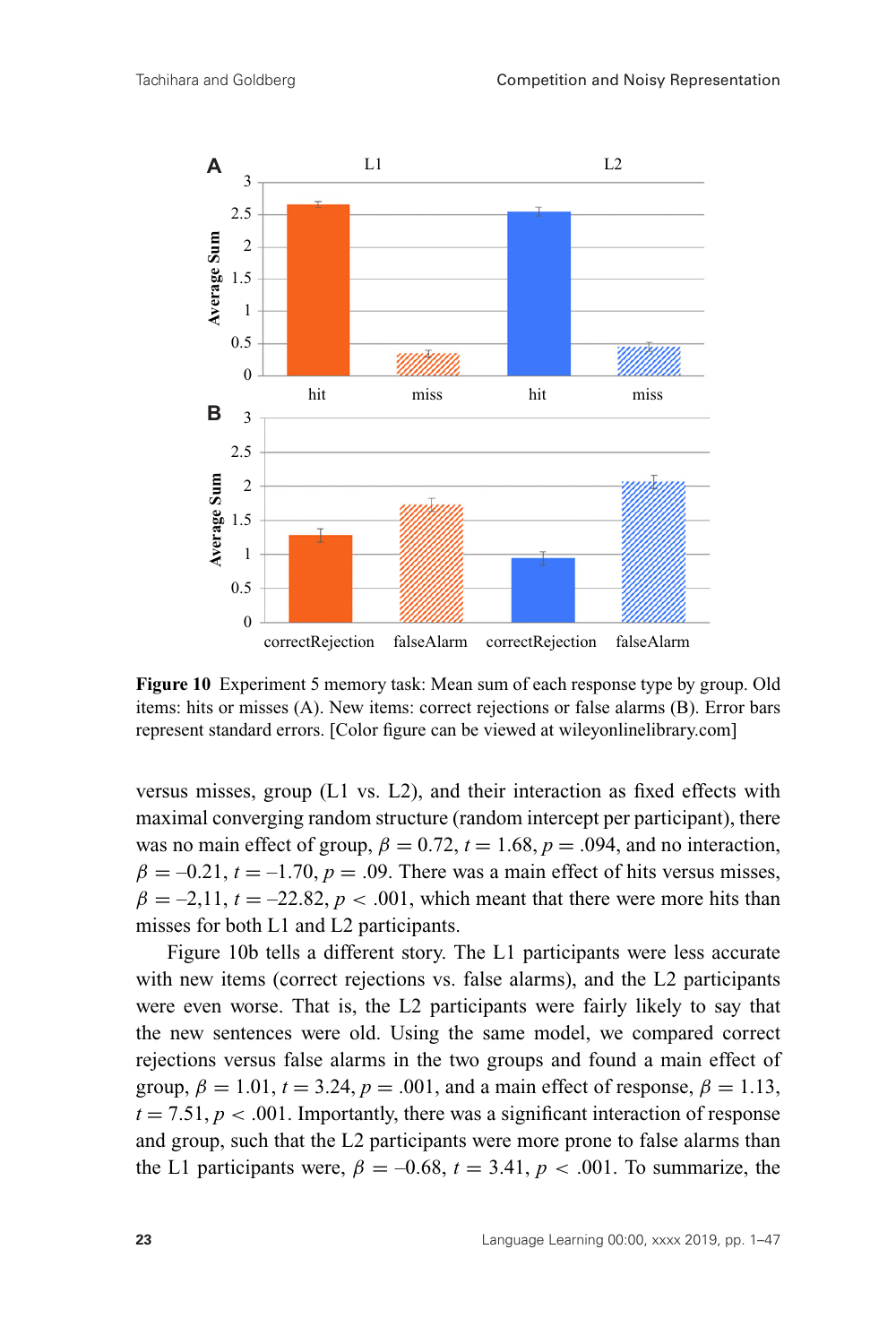results demonstrated that the L2 participants were as good as the L1 participants at recognizing old items. But recognizing that new items were new proved more difficult, and the L2 participants were particularly likely to erroneously believe new sentences were old (false alarms compared to correct rejections). Thus, the L2 participants were less adept at discriminating new sentences from ones that they had encountered; that is, they demonstrated a bias toward believing that they had seen items even when they had not.

This is consistent with the hypothesis that L2 speakers' representations of encountered sentences may be less specific—noisier—than those of L1 speakers (see also Futrell & Gibson, 2017). That is, if L2 speakers' linguistic representations of encountered exemplar types exist but are noisier, they should find it challenging to recognize that new items are distinct from similar representations. This predicts that L2 speakers with more accurate recognition memory may have richer and more nuanced memories of which constructions they have encountered with which verbs. We therefore hypothesized that as verbatim memory (*d* ) increases, judgments should align more closely with L1 speakers' for unconventional sentences. A Pearson correlation test confirmed, in fact, a significant correlation between participants'  $d'$  scores and their average judgments given to target unconventional sentences,  $r = -.27$ ,  $p = .008$ . That is, better verbatim memory predicted judgments that were more aligned with those of the L1 participants.

Perhaps verbatim memory is simply a proxy for greater proficiency in English. To test this possibility, we ran a logistic regression with  $d'$  and selfreported proficiency as interacting predictors. While *d'* showed a significant relationship with judgments,  $\beta = -10.52$ ,  $t = -2.28$ ,  $p = .03$ , proficiency was not significantly correlated,  $\beta = -0.02$ ,  $t = -0.19$ ,  $p = .85$ . There was also no interaction between proficiency and *d*' scores,  $\beta = -0.14$ ,  $t = -0.75$ ,  $p = .45$ . This suggested that the L2 participants' memory was a better predictor of their judgments than self-rated proficiency.

Nonetheless, it would be quite strange if proficiency did not correlate with the degree to which L2 participants' judgments correlated with those of the L1 participants, particularly given that self-rated proficiency was previously found to be a significant predictor in a similar judgment task (Robenalt & Goldberg, 2016). In fact, we had purposely narrowed the range of proficiency with the exclusion criteria and we expect self-rated measures to be noisy; therefore, the lack of effect of proficiency on judgments in Experiment 5 may have been due to a power issue. Because none of the manipulations in Experiments 4 and 5 affected participants judgments (recall that the verbatim recognition task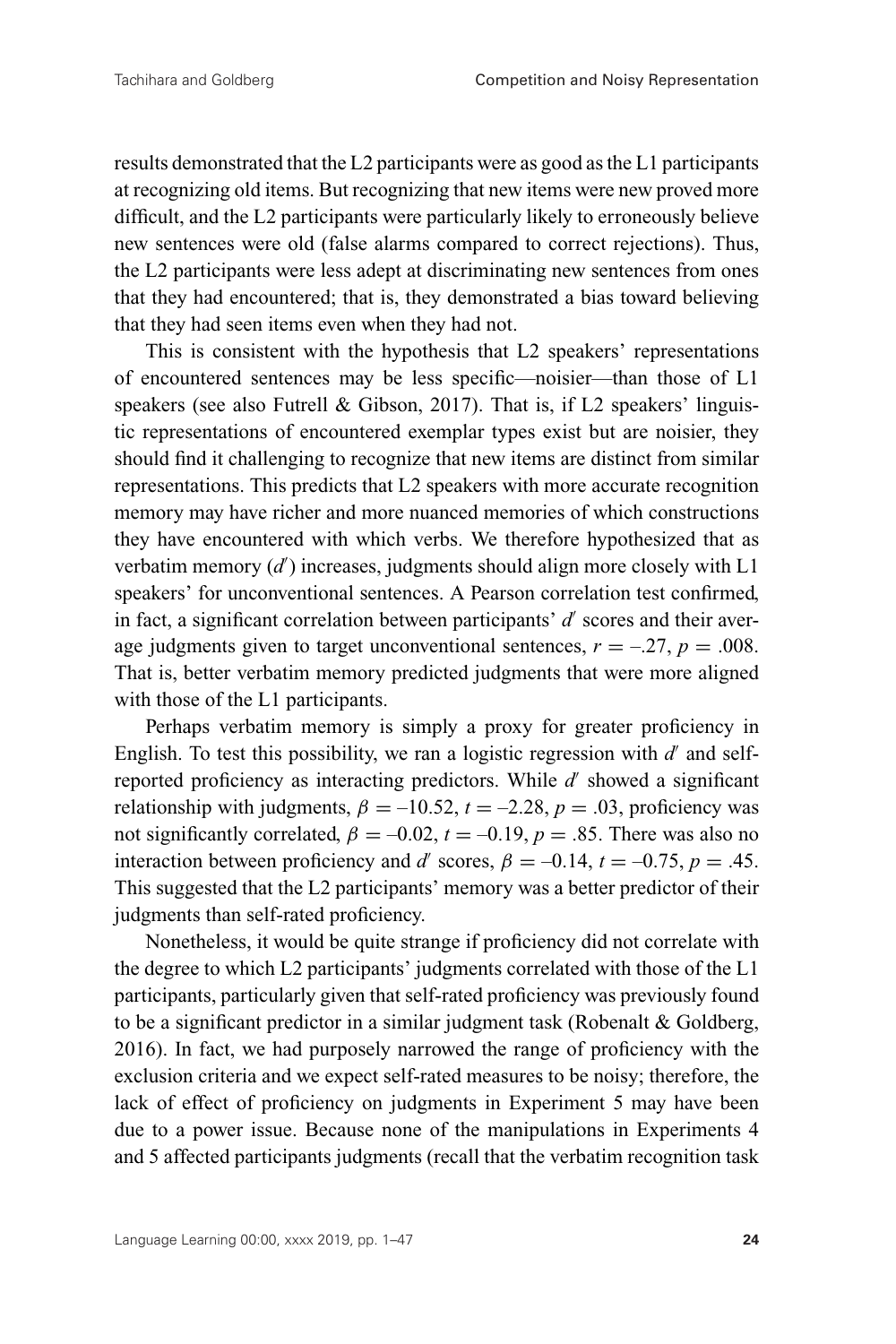followed the judgment task), we combined the data from all four experiments that included the judgment task in order to increase power.

# **Combined Judgment Data**

Experiments 1, 3, 4, and 5, performed by unique groups of participants, all included the same judgment task. Despite the experimental manipulations preceding the judgment task in Experiments 4 and 5, all four experiments revealed that the L2 participants were significantly more generous in their judgments of the target unconventional sentences than the L1 participants were. In this section, we explore the full dataset of judgments in more detail, attempting to answer several questions. The first question is whether self-rated proficiency predicts L2 participants' judgments in the larger dataset. A second question is whether the L2 participants simply regressed toward the mean on judgments of unacceptable and acceptable sentences. If so, this could mean that L2 speakers are less secure overall in their judgments than L1 speakers are, a plausible possibility. To address this question, we compared L1 and L2 participants' judgments on target unconventional sentences with their judgments on a comparable subset of filler sentences*—*the set of eight baseline conventional sentences. Finally, the combined data allow us to consider possible transfer effects of the L2 participants' L1s; in particular, we consider the performance of the subpopulation of Spanish-speaking learners of English in some detail because this subgroup of 150 participants was of comparable size to those used in each of the individual experiments. Since we had preregistered each of the five experiments separately, the analyses on the combined data must be considered exploratory.

## **Effect of Proficiency on Judgment Scores**

With the power of the combined, full dataset, we predicted that participants who reported higher proficiency in English would judge target unconventional sentences more like L1 speakers did (i.e., as less acceptable than less proficient speakers). We used a multilevel model with proficiency as a fixed effect and with a maximal converging random structure (random intercepts for participants, items, and experiments). When both L1 and L2 participants were included, the model demonstrated a significant negative relationship between proficiency and judgment scores for target unconventional sentences,  $\beta = -0.30$ ,  $t = -8.51$ ,  $p < .001$ . However, this relationship is not surprising because the L1 participants had proficiency scores of 100 and had low judgment scores for target unconventional sentences. More relevantly, we ran the same model using only the L2 participants who had met our preregistered criterion of having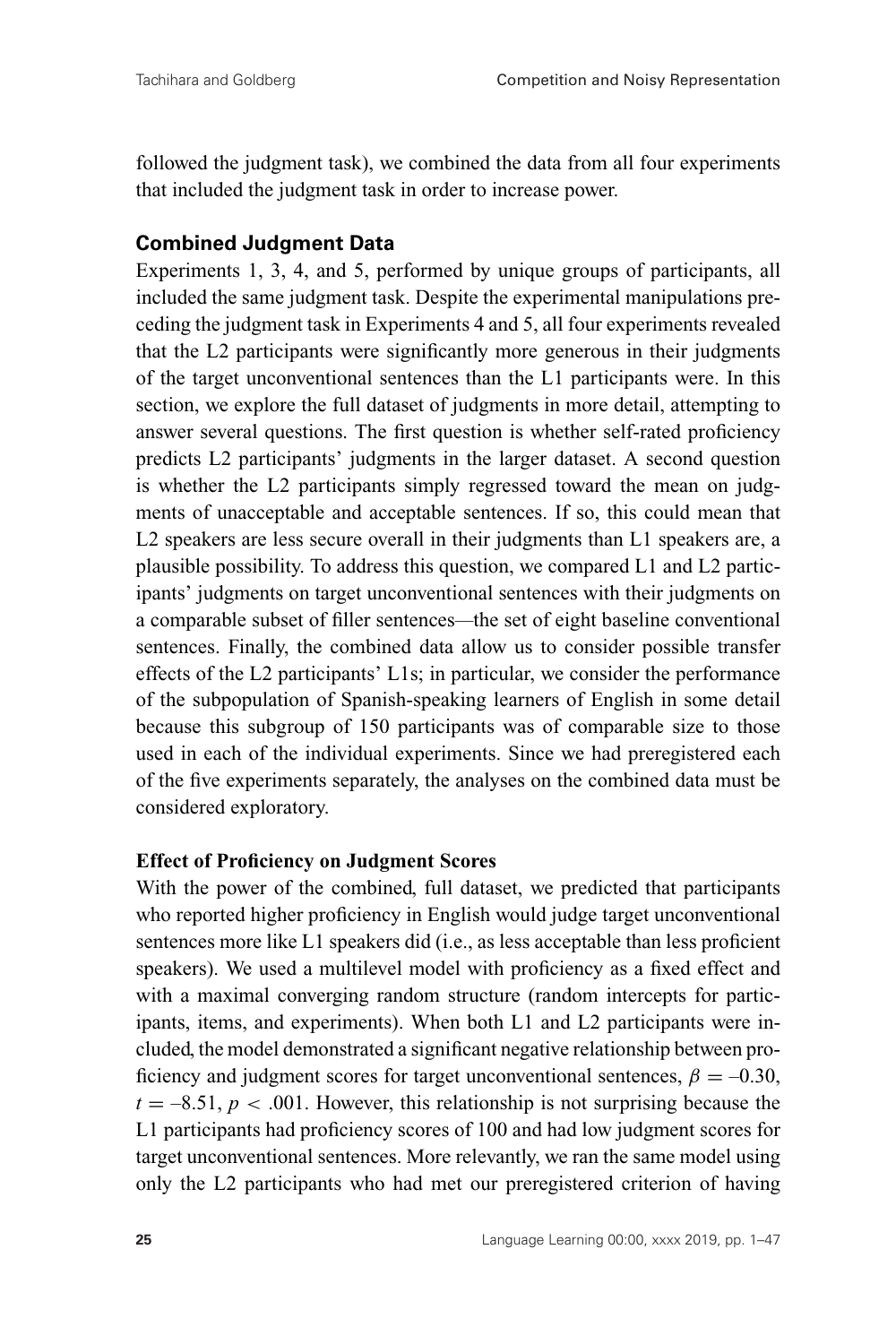self-rated proficiency scores of 85 or lower. Surprisingly, we did *not* find a significant effect of proficiency on judgments in this group of 334 L2 participants,  $\beta = -0.07$ ,  $t = -1.14$ ,  $p = .25$ . Self-rated proficiency is a noisy measure, but we had expected that it would nonetheless show some correlation with the judgment data. In order to increase the variation in proficiency as much as possible, we performed an additional analysis in which we included all L2 participants with a proficiency level of 99 or lower. With this full set of L2 participants  $(n = 445)$ , we did find the expected relationship between proficiency and judgments,  $\beta = -0.12$ ,  $t = -2.48$ ,  $p = .014$ . Thus, although the L1 participants and the L2 participants differed in their judgments of unconventional sentences, L2 participants' judgments aligned more closely with L1 participants' judgments as their proficiency increased.

We used the same dataset of participants with a proficiency level of 99 or lower and the same model to test if any other variables, such as age of acquisition, current age, or number of years of use predicted the L2 participants' judgments. None was a significant predictor of judgment scores: age of acquisition,  $\beta = -0.09$ ,  $t = -0.86$ ,  $p = .39$ ; current age,  $\beta = -0.01$ ,  $t = -0.18$ , *p* = .86; number of years of English use,  $\beta$  = -0.03, *t* = -0.43, *p* = .67.

# **Comparing Performance for Novel Versus Baseline Sentences in L1 and L2**

The judgments included 22 filler sentences, eight of which we predicted to be quite unacceptable and 14 of which we predicted to be acceptable (see Appendix S1). Of the acceptable sentences, eight sentences involved the same constructions that we had used in the target unconventional sentences (double-object and clausal complement constructions), with verbs that readily appeared in those constructions (e.g., "The realtor showed the happy couple a bungalow"). This subset of fillers involving conventional combinations of verbs and argument structure constructions provided a suitable baseline because it controlled for length, complexity, and type of construction in sentences that we expected to be acceptable for a comparison with the target unconventional sentences that we expected to be unacceptable. That is, comparison against these baseline sentences was a useful way of accounting for potential differences in how L1 and L2 participants used the scale, perhaps due to different degrees of confidence, certainty (R. Ellis, 1991), or metalinguistic awareness (R. Ellis, 2004).

In an analysis of the combined data, reassuringly, L2 participants rated the baseline (conventional) sentences as more acceptable than the target (unconventional) sentences, using a multilevel model with sentence type (unconventional vs. conventional) as a fixed effect with maximal converging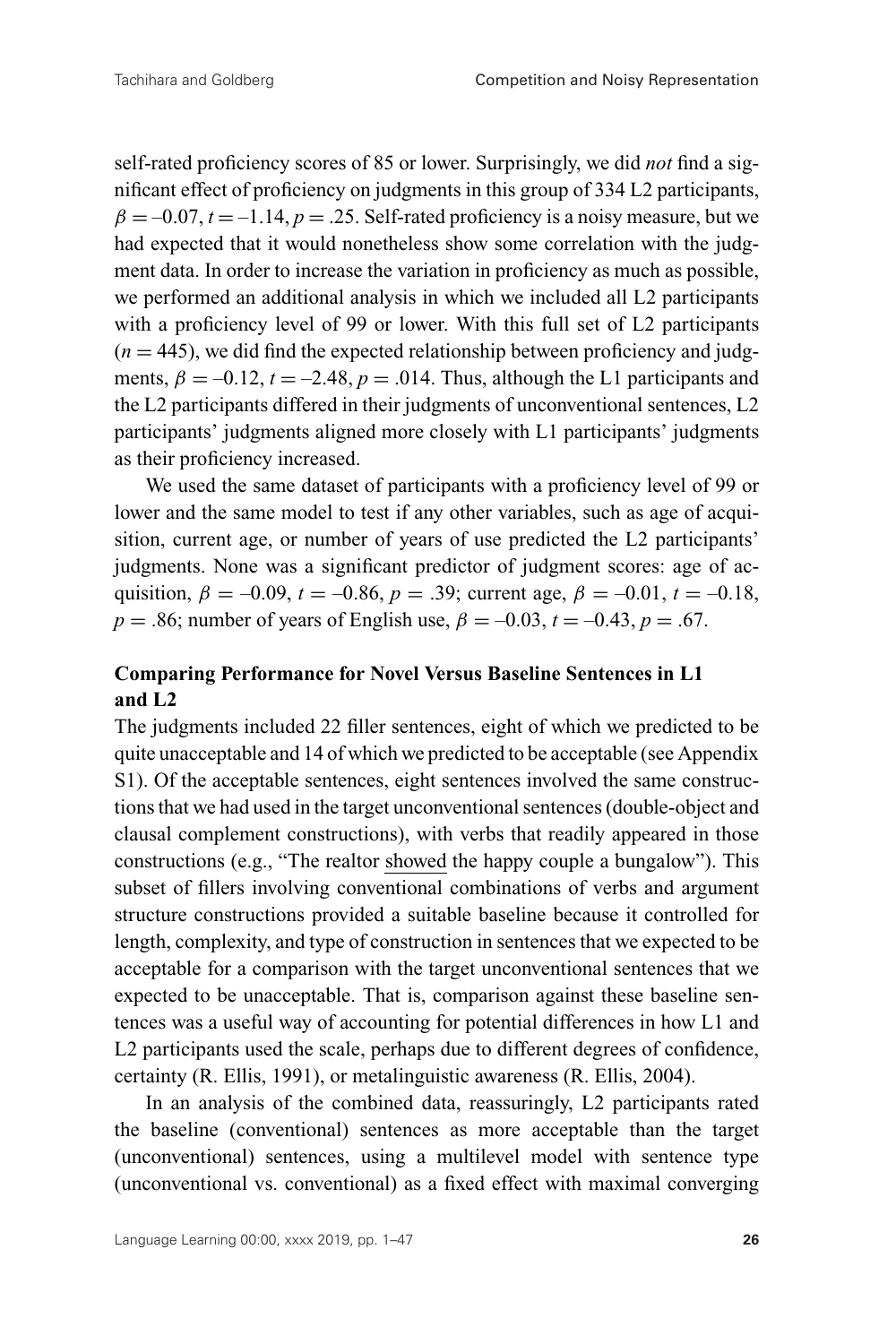

**Figure 11** Combined judgment data: Mean judgment scores for unconventional and conventional sentences by group. Results show a significant sentence type  $\times$  group interaction,  $\beta = -1.96$ ,  $t = -2.30$ ,  $p = .03$ . L2 judgments for novel sentences differed more (in absolute value) from L1 judgments than judgments for baseline sentences. Error bars represent standard errors. [Color figure can be viewed at wileyonlinelibrary.com]

random structure and random intercepts for participants and items and random intercept and slope for experiment,  $\beta = 32.05$ ,  $t = 6.15$ ,  $p < .001$ . Next, we compared the difference in judgment scores between L1 and L2 participants for unconventional and conventional sentences. We found that L2 participants not only rated unconventional sentences as more acceptable, they also rated baseline conventional sentences as less acceptable. This was confirmed by a multilevel model with group (L1 vs. L2) as a fixed effect with maximal converging random structure (random intercepts for participants and random intercepts and slopes for items and experiments),  $\beta = -12.34$ ,  $t = 7.90$ ,  $p <$ .001 (see Figure 11). In order to compare the size of the differences, we used the scaled scores created by RStudio over the entire dataset. Because acceptable sentences had positive values and unacceptable sentences had negative values, we used the absolute values of the scaled scores to determine distance from the mean. A multilevel model with sentence type (unconventional vs. conventional) and group (L1 vs. L2) as interacting fixed effects with maximal converging random structure was fit with the maximal random terms that convergence would allow. In this case, we included random intercepts for participants and random intercepts and slopes for items and experiments.

Results showed a significant interaction of sentence type and group,  $\beta = -1.96$ ,  $t = -2.30$ ,  $p = .03$ . In other words, the difference between L1 and L2 participants for target (unconventional) sentences was larger than the difference between L1 and L2 participants for baseline (conventional) sentences. To summarize, uncertainty may play a role in the discrepancy between L1 and L2 judgments; in fact, our data confirmed that L2 speakers do tend to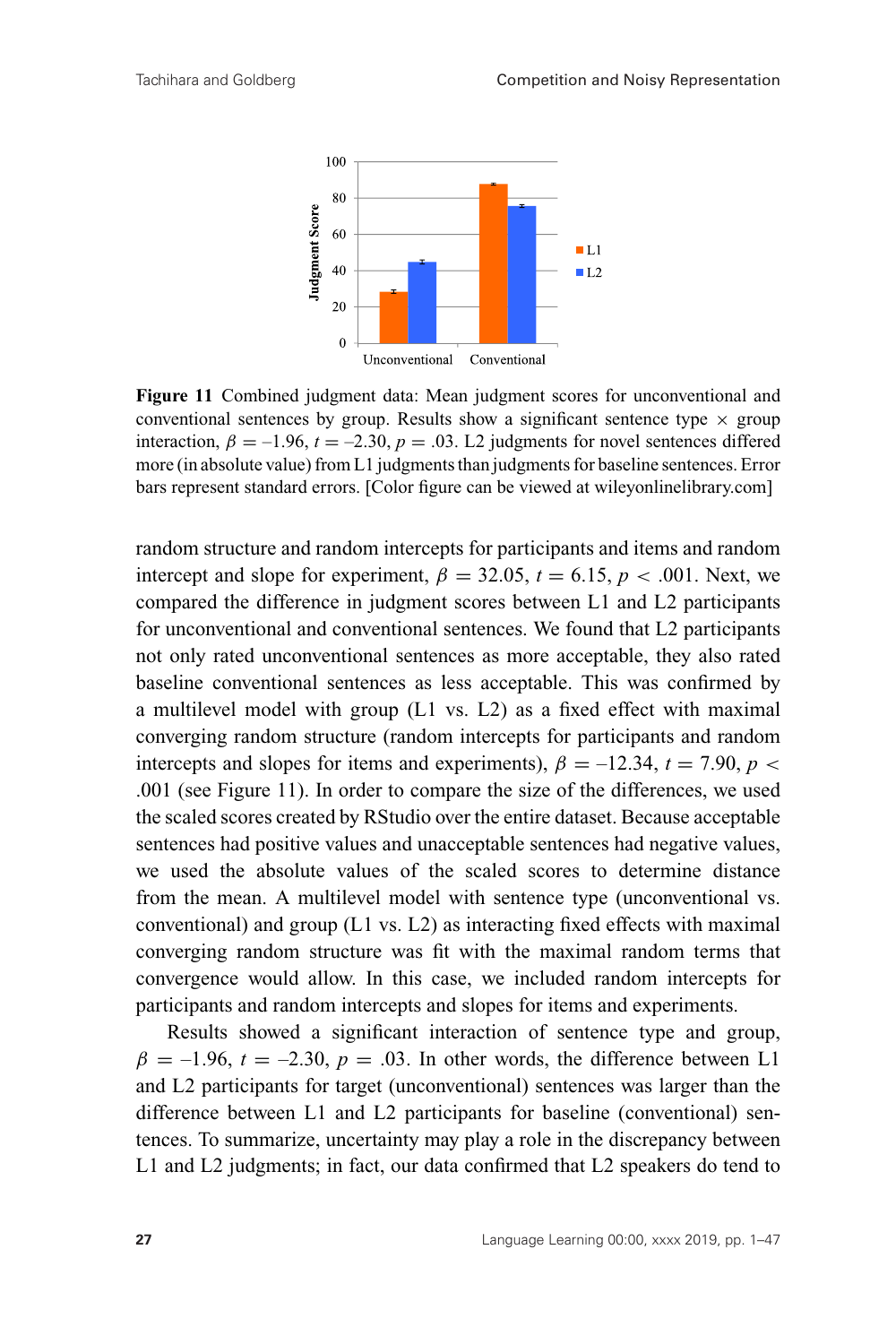

**Figure 12** Reanalyzed data from Robenalt and Goldberg (2016) showed an interaction between groups and the difference between baseline (acceptable) sentences and novel (unacceptable) sentences,  $\beta = 1.33$ ,  $t = 11.41$ ,  $p < .001$ . L2 judgments for novel sentences differed more from L1 judgments (in absolute values) than judgments for baseline sentences. Error bars represent standard errors.

stay closer to the middle of the scale. However, the discrepancy between L1 and L2 judgments was especially large for unconventional sentences, which was the phenomenon that we had set out to investigate.

In order to confirm that novel interpretable sentences are of particular interest and that L2 speakers do not simply provide more middle of the road judgments overall, we performed a new, parallel analysis using the data reported by Robenalt and Goldberg (2016) that we present graphically in Figure 12. As in the analysis of the current data, we took the absolute values of the scaled score. We used a multilevel model with sentence type (target unconventional vs. baseline conventional) and group (L1 vs. L2) as interacting fixed effects with maximal converging random structure and fit the maximal random terms that convergence would allow. In this case, we included random intercepts for participants and random intercepts and slopes for items. As in the current data, the data collected by Robenalt and Goldberg revealed a significant interaction of sentence type and group,  $\beta = -0.46$ ,  $t = -12.89$ ,  $p < .001$ . That is, once again, the L2 participants were particularly different from the L1 participants on judgments of unconventional sentences.

#### **Effect of Native Language and Transfer**

One variable that may play a role in judgments involves transfer effects from L2 participants' already well-entrenched L1. That is, adults are highly practiced in the linguistic skills needed for their L1, and these skills constitute ingrained linguistic habits that can influence the learning and use of a newer L2 (Ambridge & Brandt, 2013; Austin, Pongpairoj, & Trenkic, 2015; Bates & MacWhinney, 1987; Bley-Vroman & Joo, 2001; N. Ellis, 2002; Finn & Hudson Kam,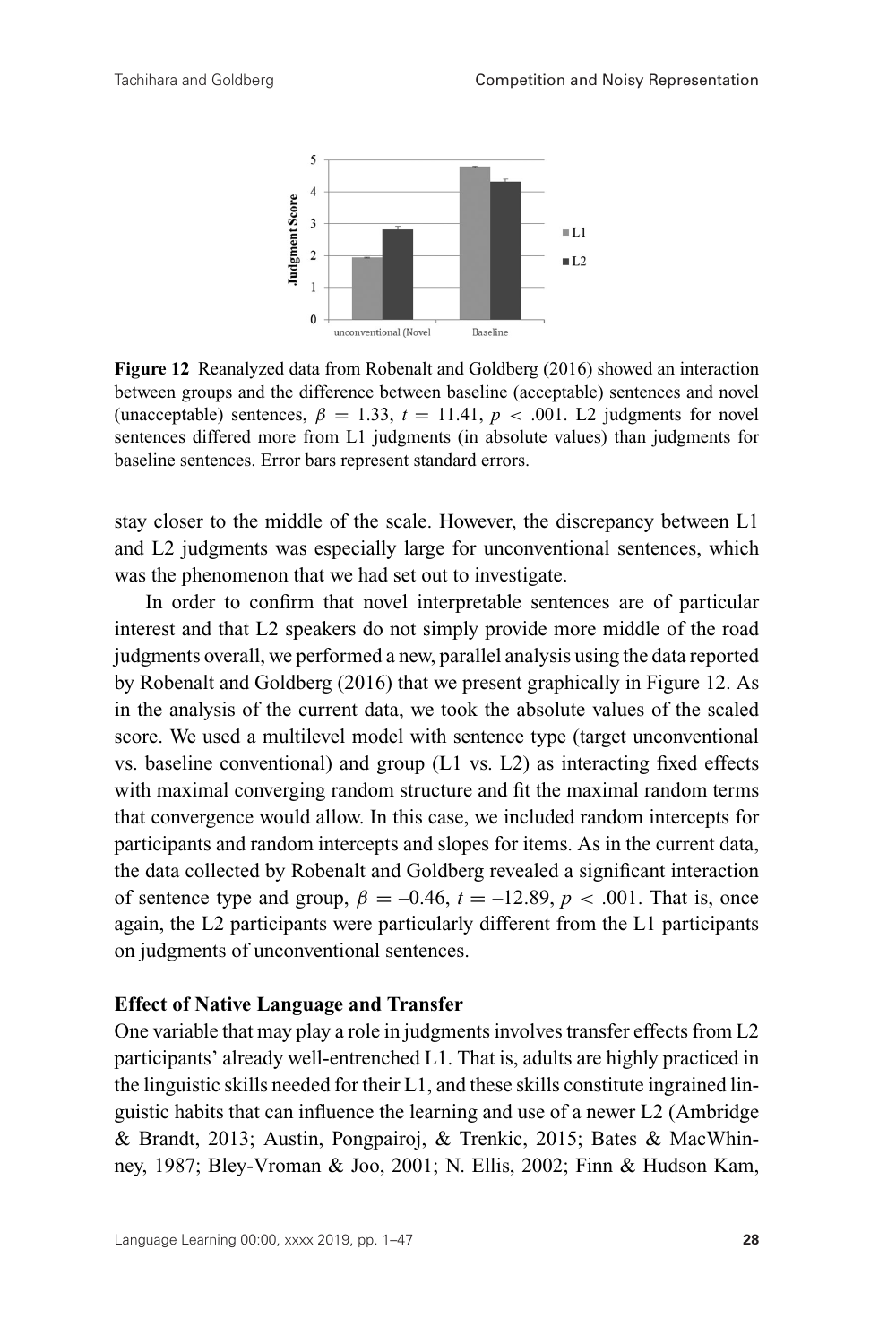

**Figure 13** Mean judgment scores on the target unconventional sentences for each of the six most common participants' L1s in the combined data from Experiments 1, 3, 4, and 5. Error bars represent standard errors. [Color figure can be viewed at wileyonlinelibrary.com]

2015; Foucart & Frenck-Mestre, 2011; Hernandez, Li, & MacWhinney, 2005; Kellerman, 1995; MacWhinney, 2006; Rutherford, 1989; Sabourin, Stowe, & de Haan, 2006; Selinker & Lakshmanan, 1992). We expected that participating language learners would face a particular challenge when a distinction required in L2 was irrelevant in their L1, especially if the distinction was an obscure or arbitrary one. Thus, we were interested in seeing whether L2 participants' specific L1 affected their judgments.

The combined dataset allowed us to consider L2 participants' L1 as a variable to investigate whether the key findings held when we treated L1s as a random effect. We again used the multilevel model with group (L1 vs. L2) as the fixed effect with maximal converging random structure. We included random intercepts for languages and participants and random intercepts and slopes for items. As in Experiments 1, 3, 4, and 5, we found that L2 participants rated the target unconventional sentences as more acceptable than the L1 speakers did,  $\beta = 18.03, t = 6.51, p < .001.$ 

We also compared judgment scores across groups of L2 participants who shared a L1. We used a multilevel mixed model to compare Spanish, the most dominant language, to the four next most frequent L1s and fit the maximal random terms that convergence would allow. In this case, language was a fixed effect with random intercepts for participants and experiment and with random intercepts and slopes for items. There were no significant differences between Spanish and any of the four other most dominant languages (see Figure 13):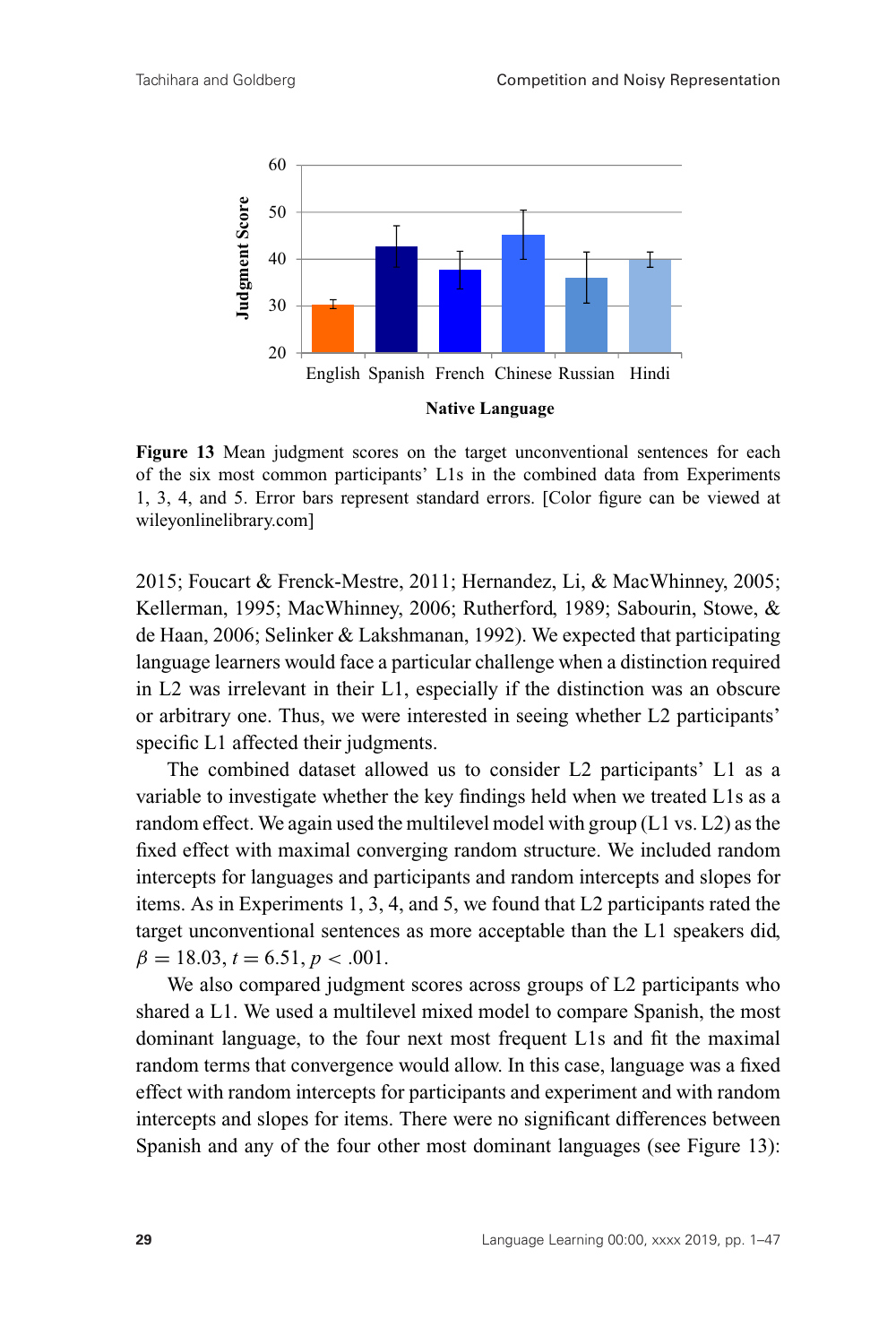French,  $\beta = -4.67$ ,  $t = -0.65$ ,  $p = .52$ ; Chinese,  $\beta = 0.76$ ,  $t = 0.07$ ,  $p = .94$ ; Russian,  $\beta = 2.68$ ,  $t = 0.31$ ,  $p = .76$ ; Hindi,  $\beta = -6.03$ ,  $t = -0.72$ ,  $p = .49$ .

To examine possible effects of transfer, we analyzed data from speakers of the one language for which we had a large enough number of L1 participants, Spanish  $(n = 150)$ . Spanish is a particularly interesting test case because of the particular stimuli used in our studies. Both Spanish and English allow the same general range of verb meanings to appear with clausal complements while the two languages differ in how verb translations are used in their dative constructions. If transfer from Spanish was responsible for the fact that the L2 participants were more generous on judgments of unconventional sentences, then they should have behaved more like L1 English participants on the clausal complement target stimuli than on the double-object stimuli.

Specifically, English and Spanish both use clausal complements for verbs meaning *think*, *believe*, and *want* (e.g., Example 6a, Example 7a) and neither language allows clausal complements for verbs that mean *force*, *encourage*, or *convince* (e.g., Example 6b, Example 7b). For the latter verbs, both Spanish and English prefer a direct object plus infinitival complement (e.g., Example 6c, Example 7c).

Example 6

- a. Melissa thought that Helen played.
- b. ? Melissa forced that Helen play.
- c. Melissa forced Helen to play.

Example 7

- a. Melissa pensó que Helen había jugado.
- b. ? Melissa obligó que Helen juegue.
- c. Melissa le obligó a Helen a jugar.

The other type of unconventional sentences used in our stimuli were instances of the English double-object construction with Latinate sounding verbs. In particular, although English verbs that sound Germanic and mean *transfer* typically can appear in the double-object construction (e.g., Example 8a), each of the Latinate verbs strongly prefers a different, *to*-dative construction (e.g., Examples 8b and 8c). In Spanish, however, there are no constructions that distinguish Latinate-sounding verbs from Germanic-sounding verbs. With the exception of rare borrowings, all Spanish verbs are of Latin origin, and all verbs that express literal or metaphorical transfer are expressed in the same construction, which includes the animate dative marker *a* on the recipient argument and allows a different word order (Examples 9a and 9b).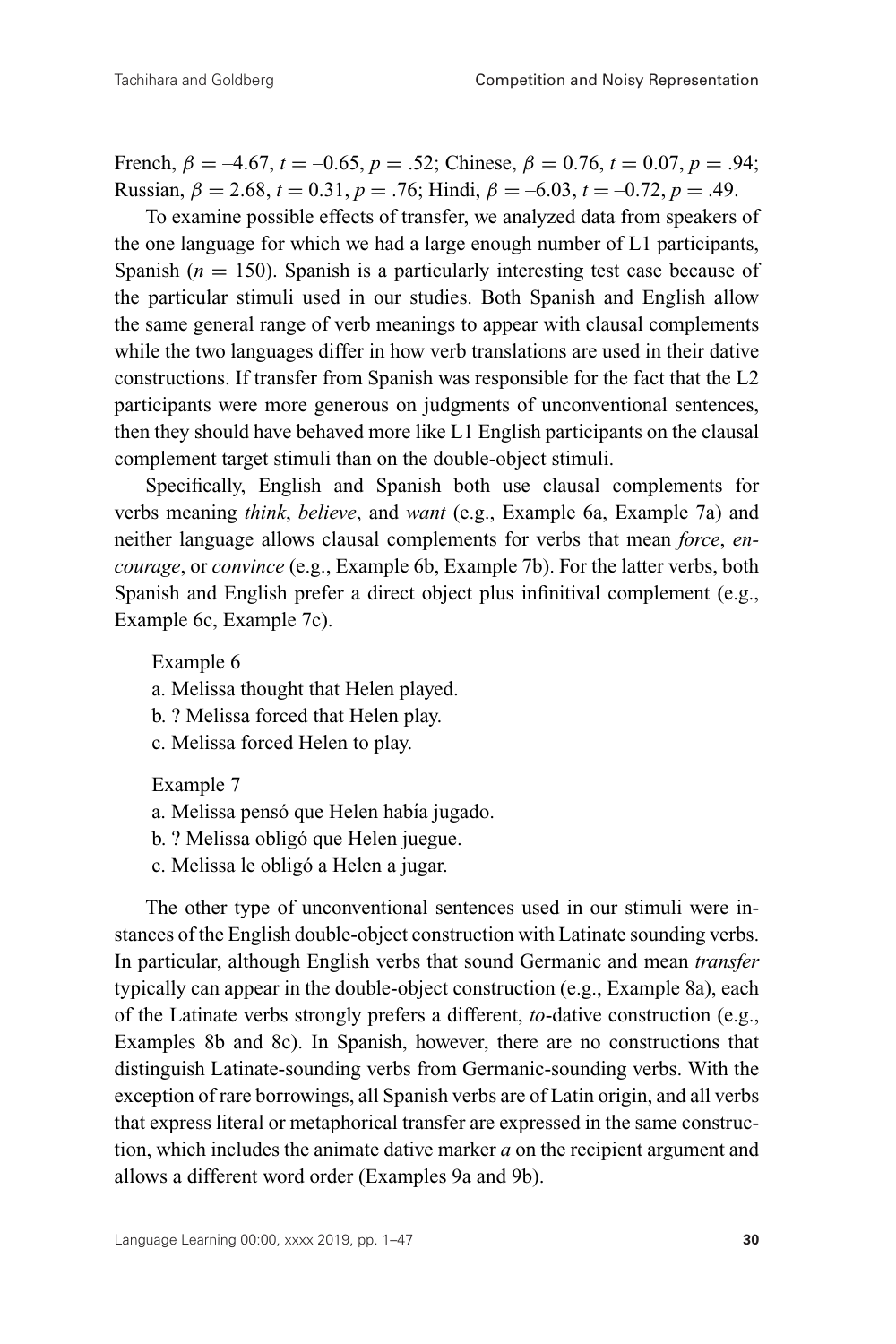

**Figure 14** Mean judgment scores for native English participants (L1) and Spanishspeaking learners of L2 English by construction. Error bars represent standard errors. [Color figure can be viewed at wileyonlinelibrary.com]

- Example 8
- a. Amber told Zach the answer.
- b. ? Amber explained Zach the answer.
- c. Amber explained the answer to Zach.

Example 9

- a. Amber le dijo a Zach la respuesta.
- b. Amber le explicó a Zach la respuesta.

If the participating Spanish-speaking learners of English were simply transferring their knowledge of verb and construction from their L1 (Spanish) to their L2 (English), they should have recognized that the clausal complement constructions with *force*, *convince*, and *encourage* were unacceptable because they are unacceptable in Spanish as well. We might have expected, then, to see the Spanish-speaking participants have more trouble with the double-object construction because Spanish treats the verbal translational equivalents of *explain* and *tell* (*explicar* and *decir*) alike. Specifically, Spanish speakers might have difficulty recognizing that verbs like *explain* do not allow the double-object construction because verbs like *tell* do.

However, L1 Spanish participants had just as much difficulty with the clausal complement constructions as with the double-object construction, with their judgments on the two types of unconventional combinations patterning the same way (see Figure 14). That is, we analyzed the double-object construction and the clausal complement constructions separately, and, to a comparable degree in both, the L1 Spanish participants rated unconventional sentences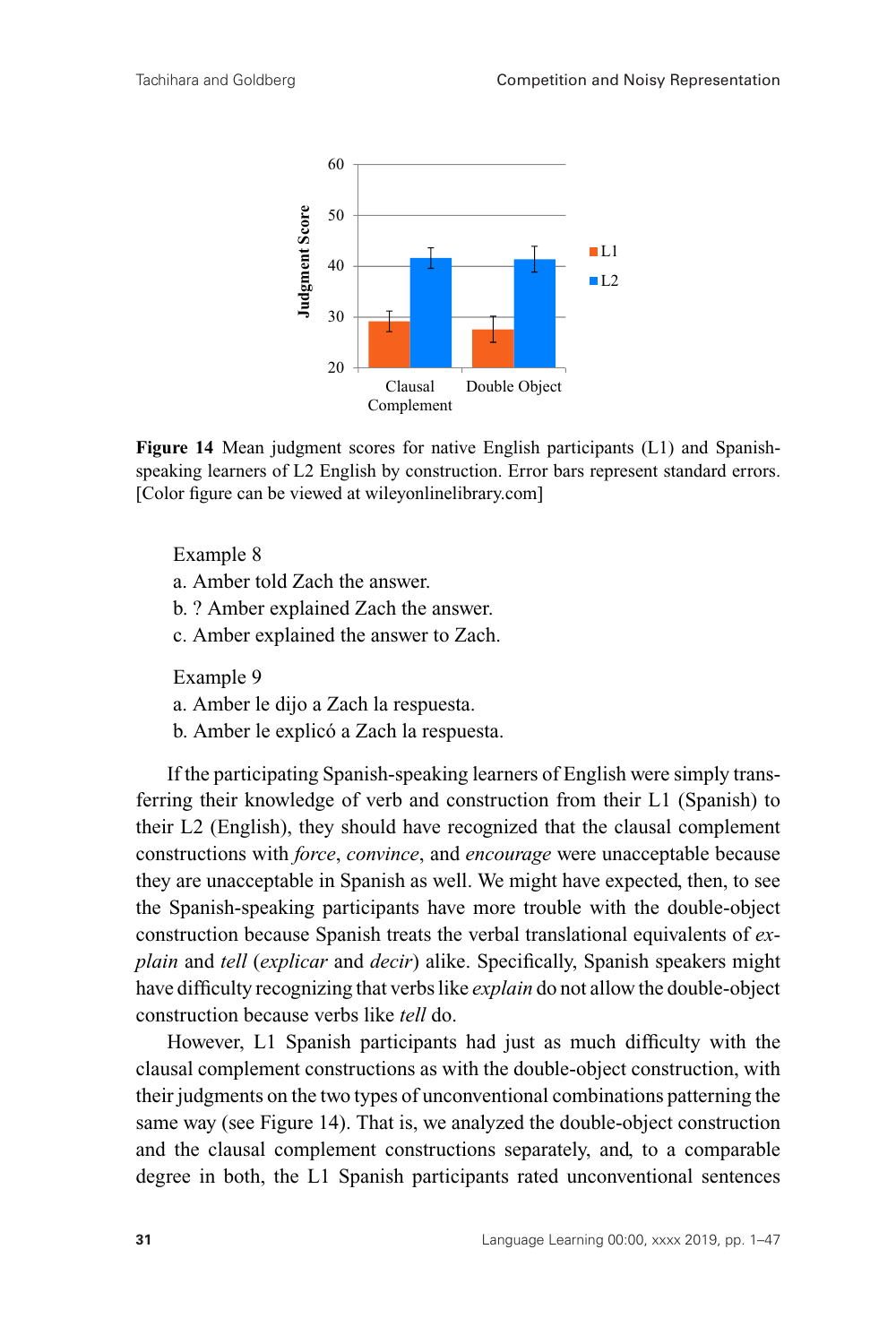as more acceptable than the L1 English participants. In particular, we used a multilevel model with group (L1 English speakers vs. L2 speakers) as the fixed effect and maximal converging random structure (random intercepts for participants and random intercepts and slopes for items): double-object,  $\beta$  =  $-13.78$ ,  $t = -4.32$ ,  $p = .004$ ; clausal complement,  $\beta = 12.43$ ,  $t = -5.15$ ,  $p <$ .001. Although transfer effects were certainly likely to partially account for L2 judgment scores in certain cases, data from L1 Spanish participants suggested that it was not the only reason L2 participants rated unconventional sentences as more acceptable than L1 participants did.

#### **Discussion**

#### **Summary of Findings**

We conducted five experiments with L1 English participants and with L2 participants from a wide variety of L1 backgrounds. The L2 participants all lived in the United States and were able to follow instructions in English, indicating that they had at least moderate proficiency in their L2, although they did not consider themselves to possess nativelike proficiency (higher than 85 on scale of 100). In the four experiments that included a judgment task (Experiments 1, 3, 4, and 5), we found that these moderately proficient L2 participants were more generous than L1 participants in accepting sentences that involved novel combinations of verb  $+$  construction, which each had a conventional alternative.

We found evidence to support the idea that the L2 participants were less aware of the competing alternatives than the L1 participants. Specifically, the L2 participants were less likely to suggest the intended competing alternatives as paraphrases of the unconventional sentences (Experiment 2); additionally, when we asked the L1 and L2 participants to choose whether the unconventional sentence or the competing alternative was preferable, the L2 participants were less likely to accurately choose the competing alternative sentences (Experiment 3). At the same time, if simple recognition that a competing alternative was preferable were sufficient to result in alignment of L1 and L2 judgments, we would have expected L2 judgments for those items for which the L2 participants did recognize that the competing alternative was preferable to pattern like those of the L1 participants. But a secondary analysis revealed that the L2 participants judged even those items more leniently (Experiment 3). Thus, it seems that L2 speakers do not take competing alternatives into account when judging novel sentences even when they recognize the competing alternatives to be more conventional. In Experiments 4 and 5, we investigated whether exposure to competing alternatives just before the judgment task would reduce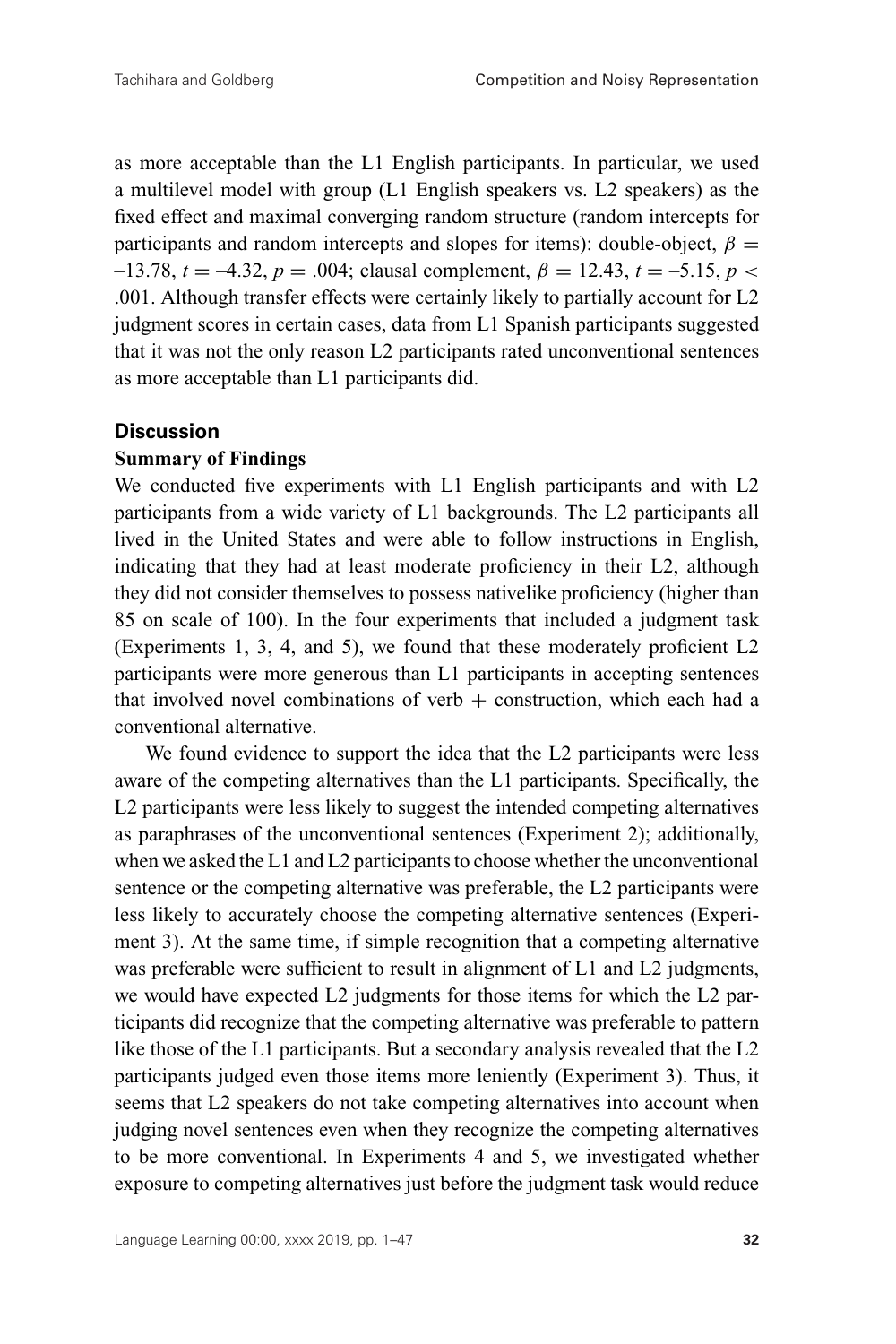the discrepancy in judgments between L1 and L2 speakers. There was no discernable effect. That is, despite having just encountered acceptable competing alternatives, the L2 participants judged the unconventional sentences to be more acceptable than the L1 participants did; in fact, the L2 participants' judgments in the competing alternative condition were not different from L2 judgments in the control condition in which they had not encountered competing alternatives.

In Experiment 5, we tested whether participants were able to remember the competing alternative sentences that they had encountered with a verbatim memory recognition task that followed the collection of judgments. Here we found that the L2 participants' memory was less accurate than that of the L1 participants, and importantly, there was a significant correlation between accuracy on the verbatim memory task and the degree to which judgment scores aligned with those of the L1 participants. Moreover, when we looked at the verbatim memory results more closely, we found that the L2 participants were as accurate as the L1 participants at identifying old sentences, but differed specifically in being more likely than the L1 participants to incorrectly identify new sentences as having been encountered within the experimental context. The memory results are consistent with the idea that L2 speakers have somewhat noisier representations than L1 speakers do.

#### **Noisy Representations for L2 Constructions**

Noisier representations predict that L2 speakers should differ more from L1 speakers for novel combinations of verb and construction compared to familiar combinations. That is, familiar sentence types should be consistent with memory traces even if those traces are noisier, while less precise representations should present a particular issue for new sentence types because noisier or vaguer representations may erroneously be perceived as matches to novel sentences. We illustrate this idea in Figure 15. The colored clouds are intended to capture the representations of a familiar verb  $+$  argument structure combination for L1 speakers (Figure 15a) and L2 speakers (Figure 15b). We expect that a new instance of the conventional formulation will fall within the colored cloud for both L1 and L2 speakers, but an unconventional formulation would be more difficult for L2 speakers to distinguish because the boundaries of their representations are less clearly delimited.

We performed an analysis on the combined data in order to compare judgments on familiar and novel sentence types. There is evidence that L2 speakers are less confident (and so less extreme) in their judgments than are L1 speakers in that L2 participants' ratings were both higher for unconventional sentences *and* lower for conventional sentences. At the same time, as predicted by the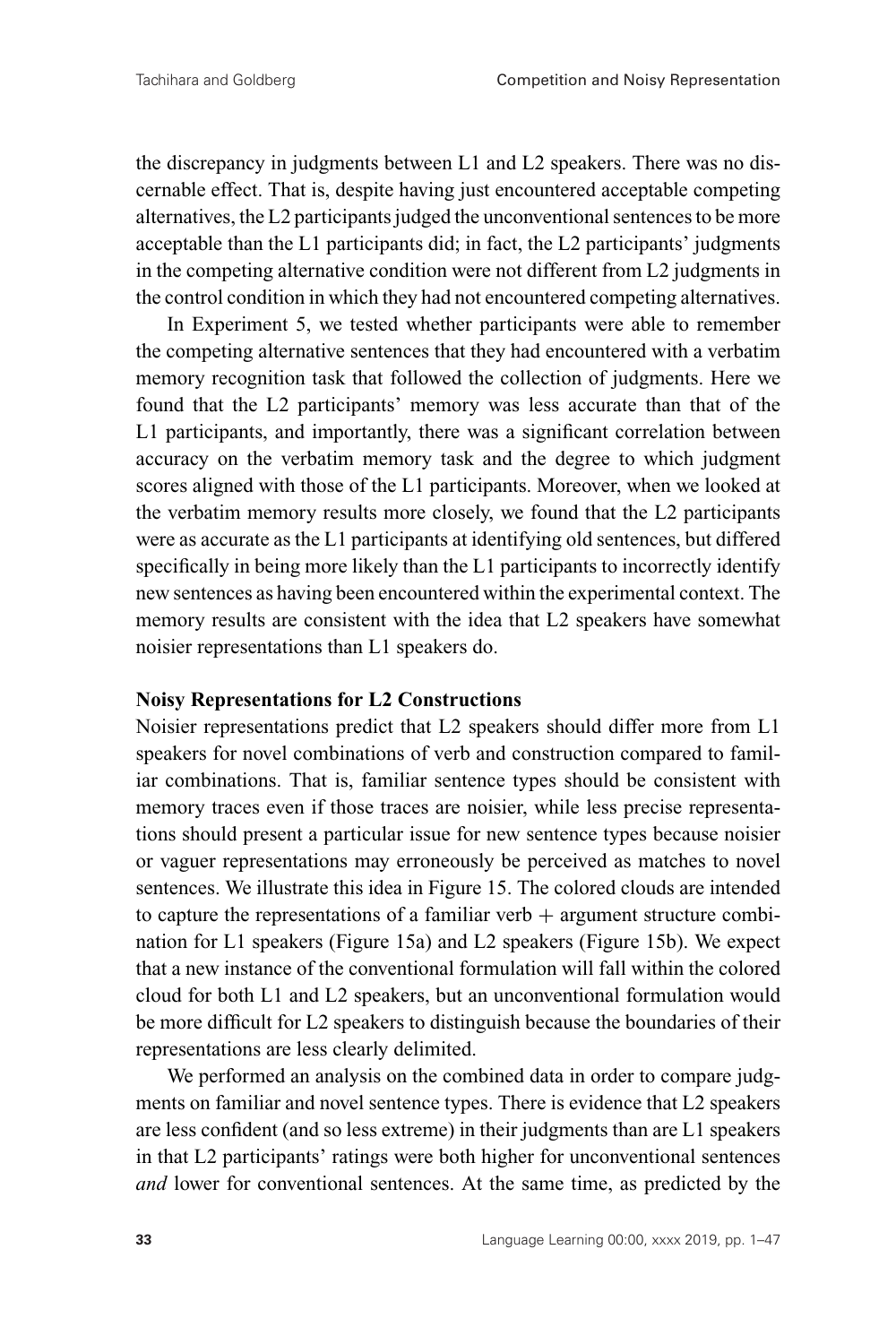

**Figure 15** L1 speakers' more clearly delimited representations (A) and L2 speakers' noisier representations (B). [Color figure can be viewed at wileyonlinelibrary.com]

idea that L2 speakers' representations are noisier than those of L1 speakers, we found a greater discrepancy between groups in judgments of unconventional sentences than of the conventional sentences: The L2 participants differed more from the L1 participants on novel combinations of verb and construction than on familiar combinations. Indeed, a new analysis of the Robenalt and Goldberg (2016) data found the same interaction. Moreover, other researchers have previously observed a similar asymmetry between judgments of acceptable and unacceptable sentences for L2 speakers, where L2 speakers had more difficulty with implicit learning of unacceptable sentences (R. Ellis, 2004; Shirai, 2019). This suggests that L2 speakers are not equally challenged by all aspects of L2 but have particular difficulty with sentences that fall outside of their experience—the unconventional sentences.

L2 speakers may have noisier representations of English combinations of  $verb + construction because their input is itself noisier. In particular, many$ L2 speakers interact regularly with other L2 speakers, and this may lead them to repeatedly hear unconventional sentences produced by other L2 speakers (Ellis & Larsen-Freeman, 2006). Our sample was restricted to participants in the United States, but we did not have more precise information about the statistics of the English that they had encountered. We therefore acknowledge that the types of sentences that we considered unconventional may in fact be more conventionally used by L2 speakers. At the same time, this leaves us with a version of our original question: Why are L2 speakers more likely to produce unconventional sentences in the first place?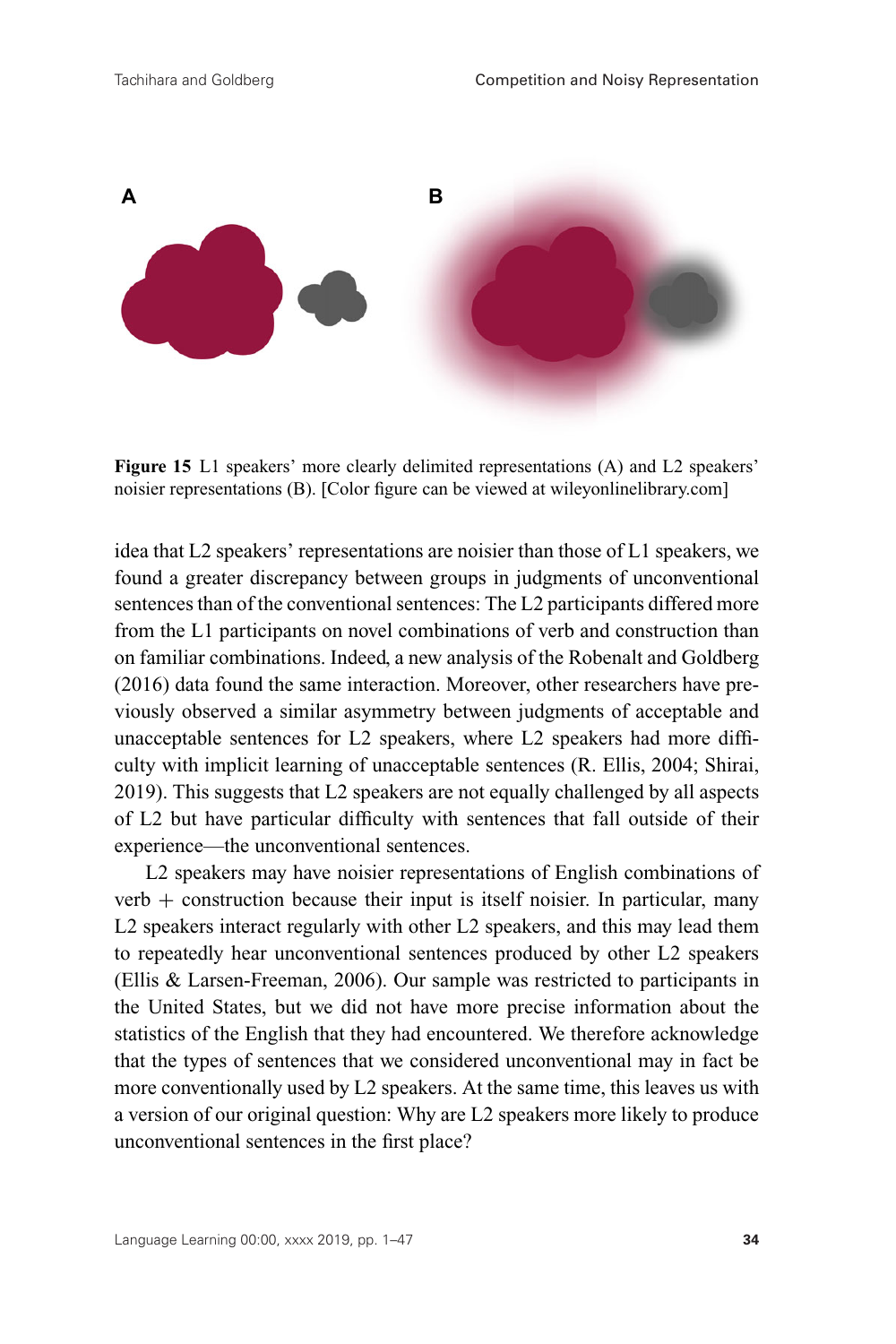The current experiments confirmed the phenomenon that moderately proficient L2 speakers judge unconventional combinations of verb and construction as more acceptable than L1 speakers do. We have suggested that this effect is due to learners' having noisier linguistic representations and being less aware of more conventional competing alternatives. We further speculate that these two variables may be related to one another. In particular, L2 speakers may take less advantage of *statistical preemption*, that is, the competition between alternative ways of formulating a particular message in context. Researchers have argued that statistical preemption finetunes L1 speakers' knowledge of language (Boyd & Goldberg, 2011; Goldberg, 1995, 2011, 2019; Perek & Goldberg, 2017). As we reviewed in the Introduction, this idea predicts that L1 speakers should more readily accept novel combinations when no standard conventional alternative exists, and they appear to do so (e.g., Robenalt & Goldberg, 2015).

On a representational level, we believe that the competition between conventional ways of expressing particular messages sculpts the boundary conditions of how constructions are used. This would lead to clearly delimited representations of forms that are preferable compared to those that are not. Evidence that L2 speakers take less advantage of statistical preemption comes from the findings reviewed in the Introduction and in the current judgment data. L2 speakers do not appear to take competing alternatives into account in their judgments of unconventional sentences, except at the highest levels of proficiency when their judgments align with those of L1 speakers (cf. Figure 2 in Robenalt  $\&$ Goldberg, 2016; see also Ambridge & Brandt, 2013; Zhang & Mai, 2018).

Why should statistical preemption have less of an effect on L2 speakers? There is growing evidence that L1 speakers anticipate or predict upcoming grammatical choices as they experience utterances unfolding (Dahan, Swingley, Tanenhaus, & Magnuson, 2000; DeLong, Groppe, Urbach, & Kutas, 2012; Kutas, DeLong, & Smith, 2011; Lew-Williams & Fernald, 2007; Wicha, Moreno, & Kutas, 2004). When L2 speakers encounter an unanticipated word or morpheme rather than an anticipated one, one can expect an error signal that will subsequently serve to slightly inhibit the anticipated form in favor of the encountered form when the same message in context is required next. However, L2 speakers appear to be less likely than L1 speakers to predict upcoming forms, even when they demonstrate knowledge of the forms during production and in offline tasks (Grüter, Hurtado, Marchman, & Fernald, 2014; Ito, Martin, & Nieuwland, 2017; Kaan, 2014; Kaan, Dallas, & Wijnen, 2010; Kaan, Kirkham, & Wijnen, 2016; Lew-Williams & Fernald, 2010; Martin et al., 2013), perhaps due to greater cognitive load from increased self-monitoring (Levelt, 1983) or the need to inhibit their L1 (Green, 1998). To the extent that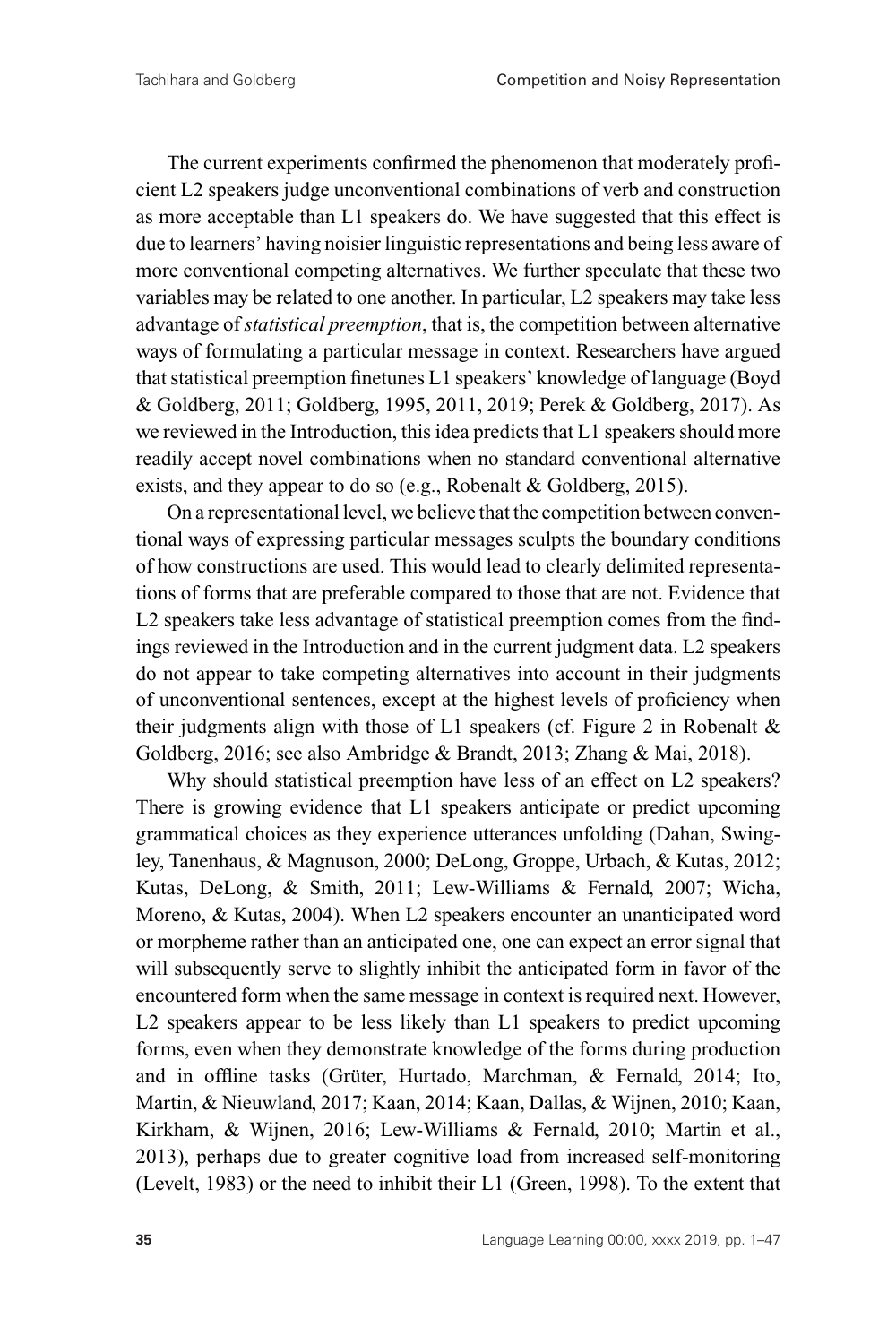L2 speakers are less likely to predict upcoming grammatical choices, they will have less opportunity to learn from predictions that are subsequently falsified by the speech that they encounter.

Moreover, we speculate that L2 speakers' experience with betweenlanguage competition may affect their sensitivity to competition as a cue. We know that L2 speakers experience competition from their L1 to some extent, even in monolingual settings (Costa, 2004; de Groot, 1993; Marian & Spivey, 2003). This competition between words and constructions from the L1 needs to be ignored, and this may inadvertently reduce L2 speakers' sensitivity to competition effects when they use their L2. That is, perhaps L2 speakers are less affected by competition from the competing alternatives in their judgments because they have essentially needed to reduce the impact of competition when using their L2. Consistent with this idea is the fact that monolingual speakers are more likely to resist assigning a second label to a concept, presumably because of competition from the first label, while bilingual speakers are less resistant to accepting a second word label for a concept (Byers-Heinlein & Werker, 2009; Davidson & Tell, 2005). Further investigation into the possible effect of between-language competition on within-language competition is needed to clarify this possibility.

To summarize, we propose that for L1 speakers, competition leads to more clearly delineated representations of conventional forms, which allows speakers to clearly distinguish novel formulations that might be used to express the same message. L2 speakers, we suggest, show a reduced sensitivity to competition, which results in noisier representations.

#### **Transfer and Proficiency Effects**

An analysis of the combined data allowed us to consider possible transfer effects for the L2 participants with various L1s, with the most common L1 being Spanish. Although transfer effects have been well-documented in other studies, we did not find evidence for transfer as an explanation here for the L2 participants' tendency to accept unconventional sentences more readily than L1 participants. First, we found no difference among L2 speakers from a variety of L1 backgrounds. Second, English and Spanish share the same restrictions on one of the constructions we tested (clausal complement) but not the other (double-object), and yet participants whose L1 was Spanish showed the same overly generous judgments on novel instances of both constructions.

In line with previous findings, self-rated proficiency revealed a significant effect when L2 participants from the full self-rated proficiency range were included (Robenalt & Goldberg, 2016). That is, judgments of the L2 participants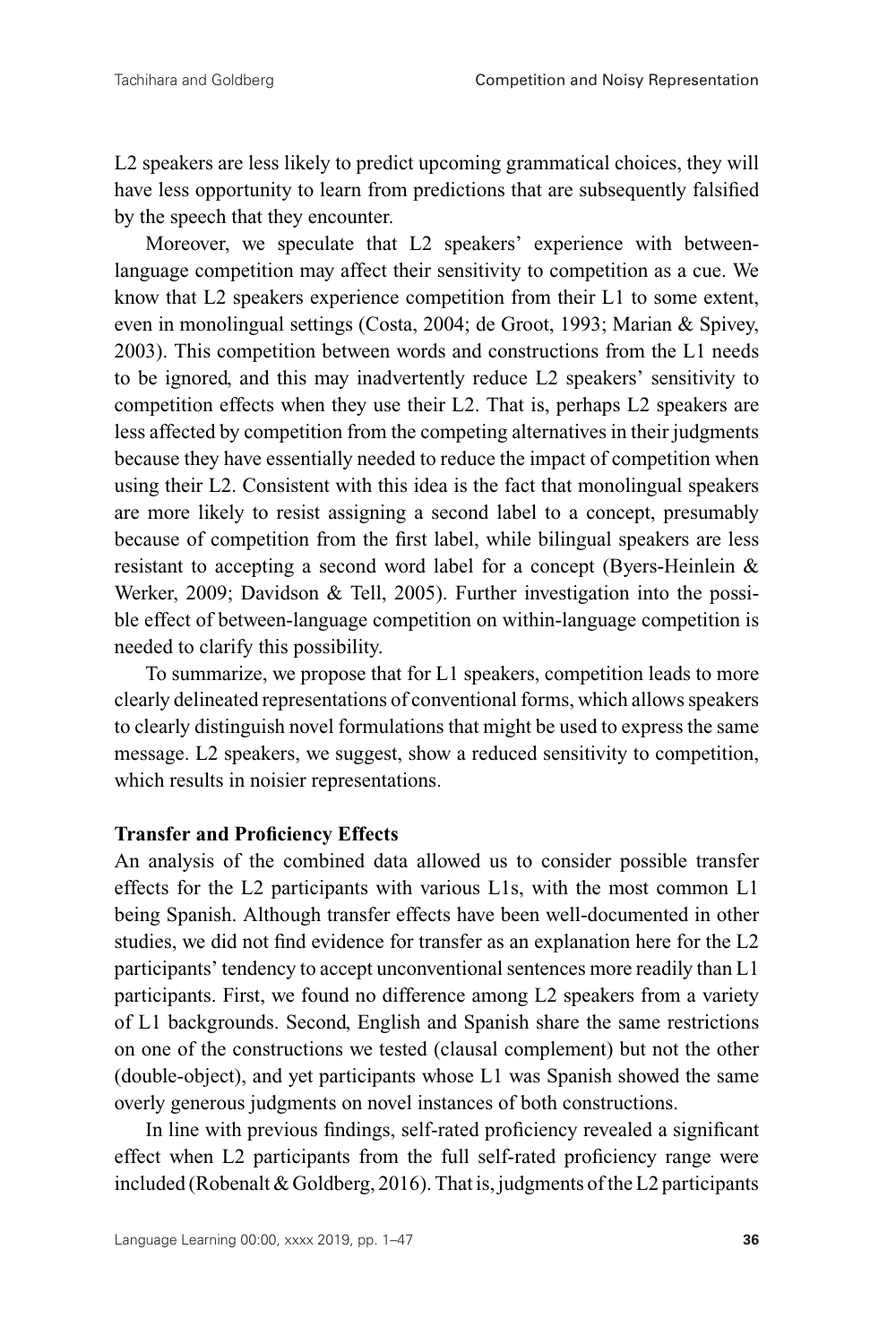at the very highest proficiency level aligned more closely with those of the L1 participants. But surprisingly, when we included only the participants who conformed to our preregistered criterion of self-rated proficiency  $(< 85)$ , the effect of proficiency was only marginal. No effect of age of acquisition or years speaking English was evident. Thus, it appears that that the type of novel combinations of verb  $+$  construction that we investigated remains challenging for L2 speakers even at moderate proficiency levels.

At the same time, it is important not to overstate the differences in ratings between L1 and L2 speakers. The L2 participants systematically and appropriately judged the unconventional sentences as less acceptable than the conventional baseline sentences. Also, although L2 participants were less likely than L1 participants to produce the intended competing alternative as a paraphrase of the unconventional sentences (Experiment 2), they did do so 65% of the time. The L2 participants also selected the competing alternative over the unconventional alternative (Experiment 3) 85% of the time. Finally, although the L2 participants' verbatim memory was not as accurate as that of the L1 participants, it was well above chance (Experiment 5). We expected the L2 participants' judgments to align more closely with the L1 participants' judgments at higher levels of proficiency, and we found support for this in the combined analysis. That is, self-rated proficiency correlated (inversely) with the L2 participants' judgments on the unconventional sentences, which is consistent with evidence that L2 speakers can become fully proficient in a L2 (Dussias, Marful, Gerfen, & Bajo, 2010; Foucart, Martin, Moreno, & Costa, 2014; Havik, Roberts, van Hout, Schreuder, & Haverkort, 2009; Hopp, 2013; Rossi, Diaz, Kroll, & Dussias, 2017). It remains quite possible that sufficient exposure to the relevant competing alternatives would induce more nativelike judgments; the designs in Experiments 4 and 5 provided only single instances of the conventional alternatives.

#### **Limitations and Future Work**

Although Experiments 4 and 5 showed that single exposures to conventional alternatives had no effect on subsequent judgments, we remain optimistic that greater exposure to the conventional alternatives would ultimately lead to a stronger preference for the conventional over the unconventional means of expression. If nativelike judgments of unacceptable sentences depend on implicit learning, then it is likely that continued repeated exposure over time is required (R. Ellis, 2004; McClelland, McNaughton, & O'Reilly, 1995; Shirai, 2019). We hope to explore whether more extended and repeated exposure to conventional alternatives will hasten the learning process in the future.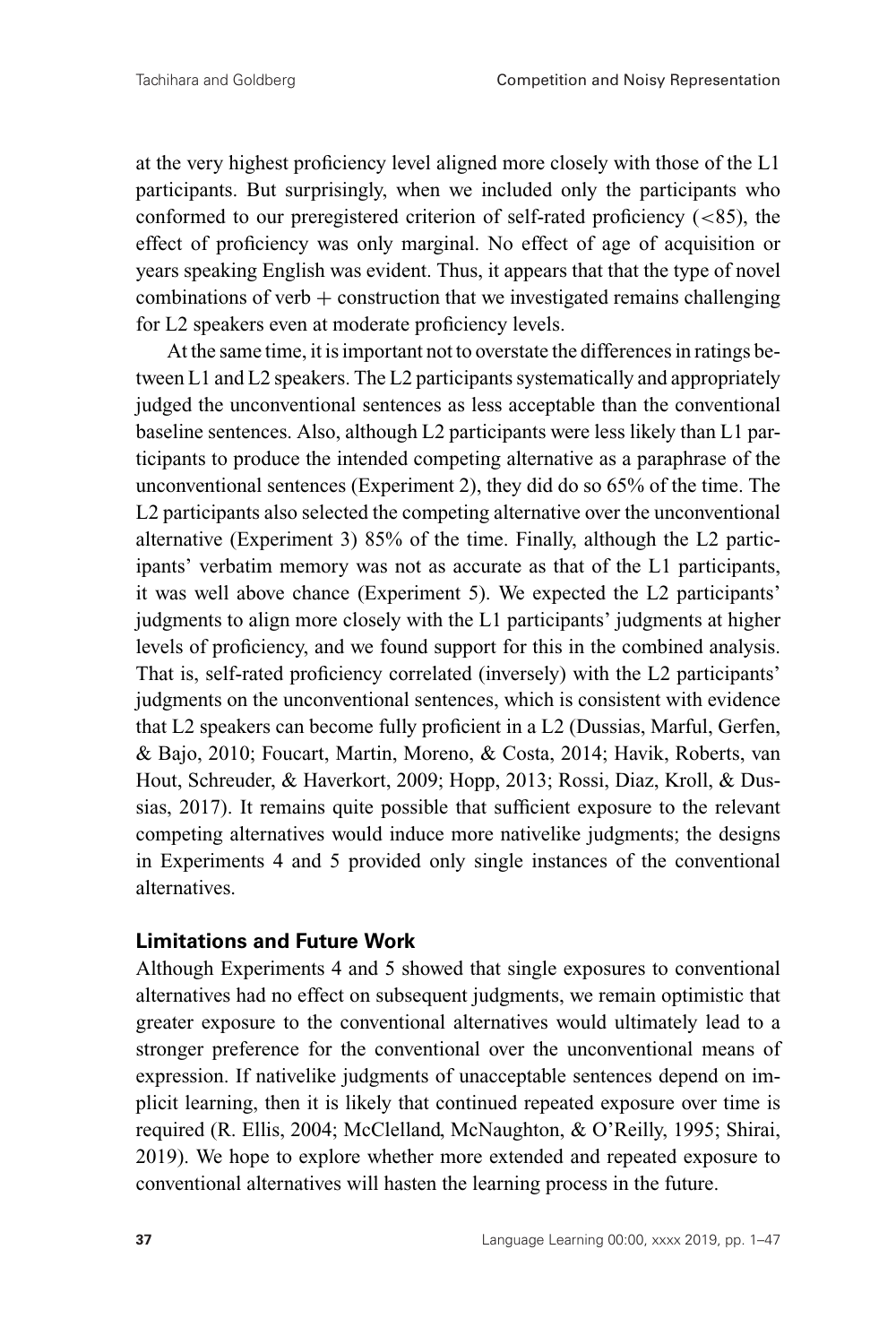The current work failed to reveal strong effects of self-rated proficiency except when we included the entire set of L2 participants (with self-rated proficiency between 1 and 99). This may be in part due to the noisy nature of selfrated proficiency scores. Because we recruited our participants online (within the United States) to achieve a large sample, we were unable to determine their proficiency levels more precisely. Future work also needs to address whether a more accurate or more sensitive measure of proficiency or other aspects of language background would predict judgments more strongly.

The analysis of the subgroup of 150 native Spanish speakers revealed that simple transfer effects were unlikely to be the root cause of L2 speakers' more generous ratings on unconventional sentences given that Spanish only fails to make key distinction required for nativelike English judgments in one of the constructions tested, and yet judgments on both constructions were equally generous. Still, more careful consideration of various L1s and how they differ from English requires more investigation. Conversely, if the higher acceptability of unconventional sentences in L2 speakers is based on the effects of competition as suggested here, L2 speakers of languages other than English should display similar effects in those languages. Additionally, whether knowledge of multiple languages impacts the current findings is an open question.

In an effort to test new constructions using a large number of participants  $(N = 980)$  without making the manipulation too obvious (22 filler sentences were included), our preregistered studies only involved six target unconventional sentences involving two constructions. Future work needs to investigate the effects reported here on a larger scale, including more items as well as different constructions. The motivation for the judgment study came from reports of L2 production errors, but our work relied on explicit judgments rather than on more naturalist language use. Future work could use cued recall, reading times, or neural measures to determine in more implicit tasks the extent to which L2 speakers are more tolerant of unconventional formulations with competing alternatives (R. Ellis, 2004).

## **Conclusion**

The current work demonstrates that moderately proficient L2 speakers are more tolerant of novel combinations of verb  $+$  constructions that have conventional competing alternatives than L1 speakers are, a finding consistent with previous research. The present five studies and the combined analysis begin to shed light on why this may be the case. First, L2 participants were less aware of the conventional competing alternatives of unconventional sentences than the L1 participants were, both in a paraphrase tasks (Experiment 2) and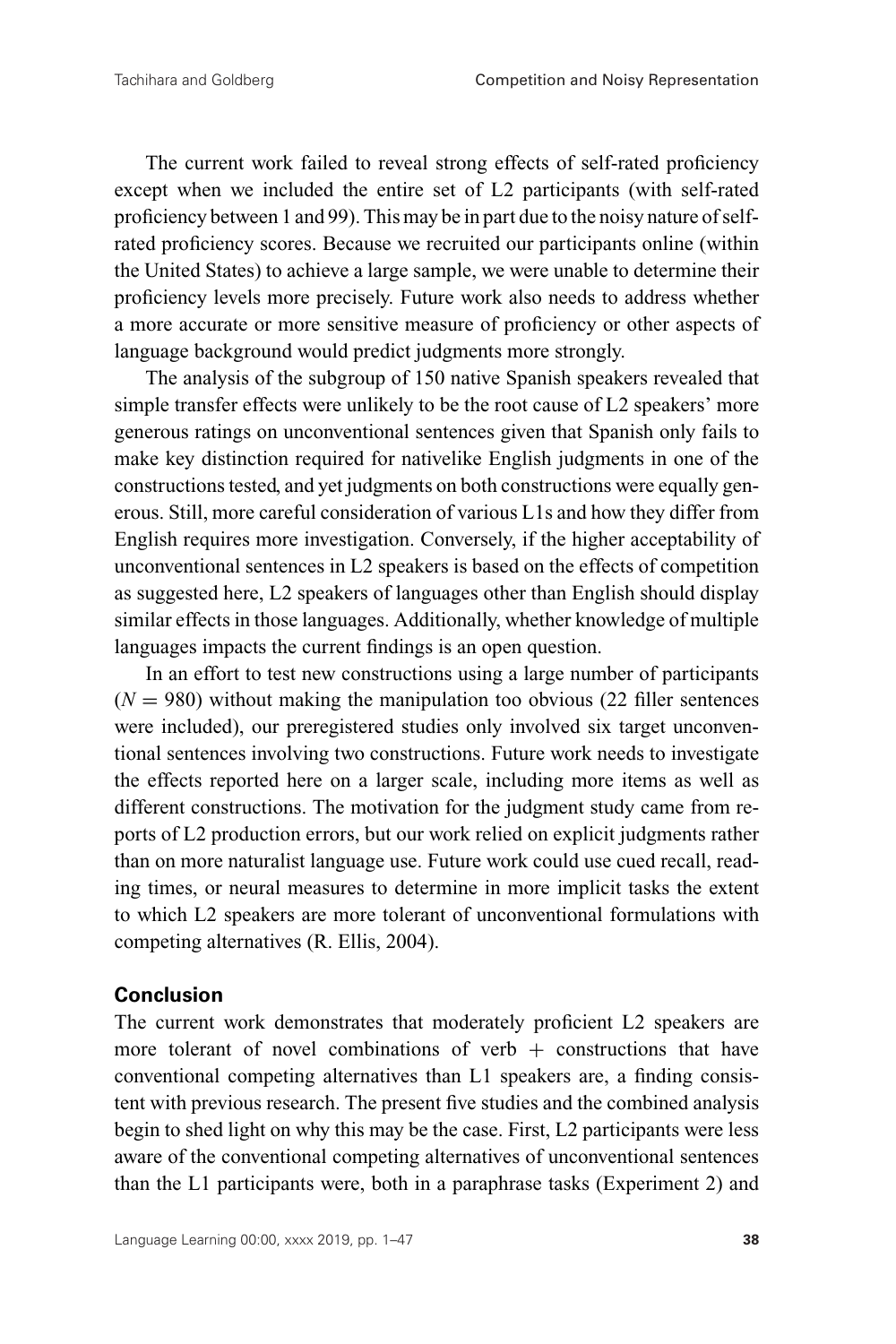in a forced-choice task (Experiment 3). Even when the L2 participants recognized that an alternative was preferable (Experiment 3) or were exposed to the alternative before the judgment task (Experiments 4 and 5), they remained more generous in their acceptance of unconventional combinations of verb  $+$ construction. We found a correlation between accuracy on the memory task and more nativelike judgments (Experiment 5), in that the L2 participants who were better able to recognize which of two formulations they had encountered produced judgments on unconventional sentences that aligned more closely with L1 participants' judgments. This finding is consistent with our proposal that L2 speakers' linguistic representations are noisier than those of L1 speakers.

Using combined judgment data across four experiments, we confirmed that the L2 participants' higher acceptability ratings of novel uses of verbs was not solely due to uncertainty: L2 participants' judgments on unconventional sentences diverged more from those of L1 participants' than did the L2 participants' judgments on conventional sentences. We also confirmed this same effect by reanalyzing data from Robenalt and Goldberg (2016). The combined analysis further suggested that L2 participants' more generous judgments of unconventional sentences were not easily attributable to transfer effects insofar as the effect held across various L1s. Moreover, in an analysis of a large subgroup of L1 Spanish/L2 English speakers, judgments were unaffected by whether the key distinction was made in Spanish or not. We suggest that L2 speakers have a reduced sensitivity to within-language competition, leading to noisier representations with less clearly delimited boundaries. This leads L2 speakers to more readily accept novel interpretable sentences for which conventional competing alternatives exist.

Final revised version accepted 27 June 2019

#### **Notes**

- 1 We confirmed this with a search of the Corpus of Contemporary American English for SPILL <pronoun> versus DRIP <pronoun> (search performed on 30 November 2018).
- 2 In fact, Robenalt and Goldberg (2015) found that, for L1 speakers, the inverse frequency effect was only evident for sentences that had a conventional competing alternative, that is, L1 speakers judged sentences such as "The teacher frowned a warning to the back of the class" to be as acceptable as "The teacher glowered a warning to the back of the class," even though *frown* is more frequent than *glower*. This is presumably because *frown* (not *glower*) is normally used to express the intended meaning of Example 5a.
- 3 Zhang and Mai (2018) combined ratings on familiar and novel denominal verbs.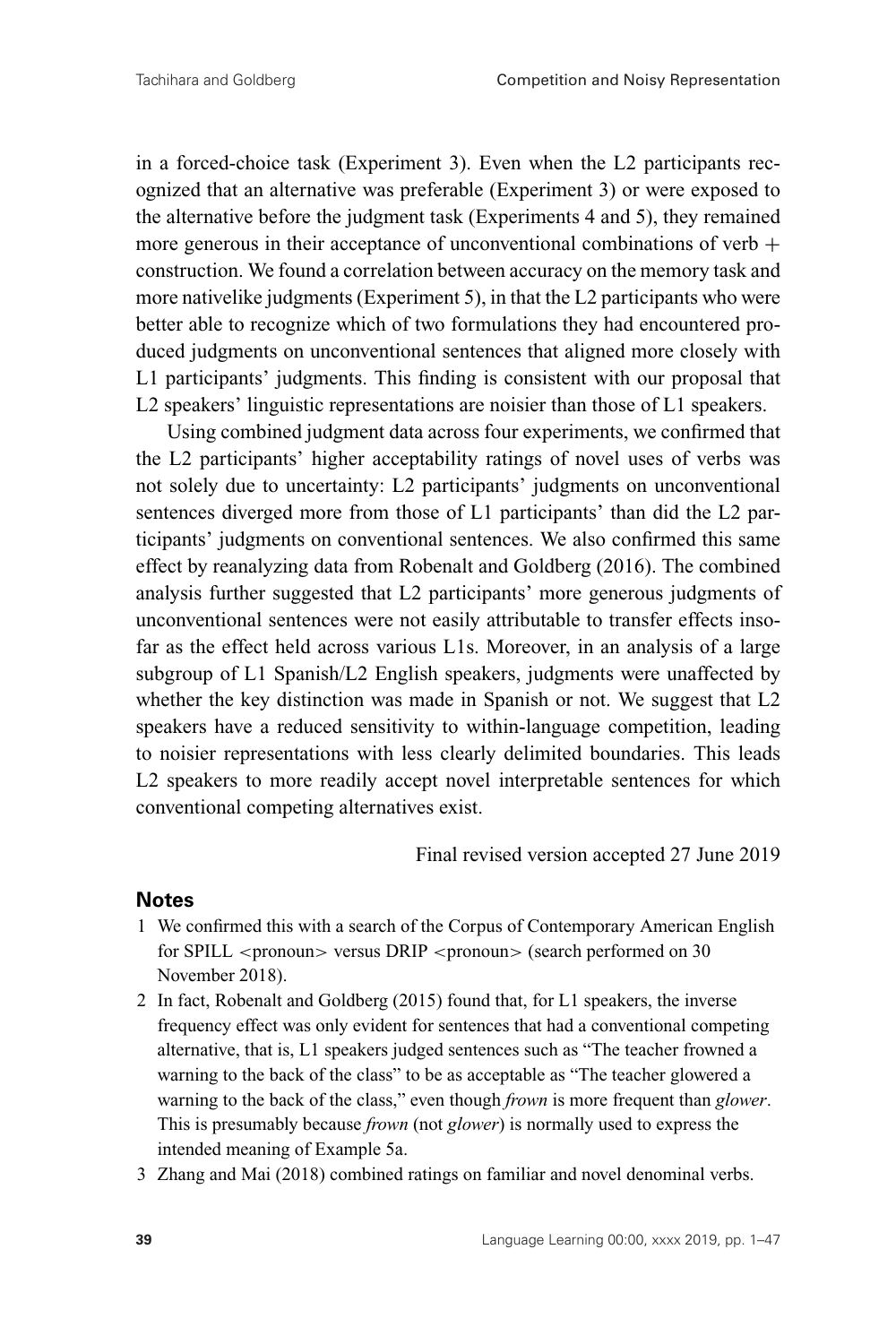- 4 In an abstract, Futrell and Gibson (2017) made an independent suggestion that L2 representations are noisier than L1 representations. They hypothesized that noisy representations may lead L2 speakers to be more likely to form shallow parses.
- 5 Preregistration ensures that planned analyses were actually planned in advance in order to guard against various issues that have been found to reduce replicability in experimental research (see Marsden, Morgan-Short, Thompson, & Abugaber, 2018).

#### **References**

- Ambridge, B., & Brandt, S. (2013). Lisa filled water into the cup: The roles of entrenchment, pre-emption and verb semantics in German speakers' acquisition of English locatives. Zeitschrift für Anglistik und Amerikanistik, 61, 245–263. https://doi.org/10.1515/zaa-2013-0304
- Ambridge, B., Pine, J. M., Rowland, C. F., & Young, C. R. (2008). The effect of verb semantic class and verb frequency (entrenchment) on children's and adults' graded judgments of argument-structure overgeneralization errors. *Cognition*, *106*, 87–129. https://doi.org/10.1016/j.cognition.2006.12.015
- Austin, G., Pongpairoj, N., & Trenkic, D. (2015). Structural competition in second language production: Towards a constraint-satisfaction model. *Language Learning*, *65*, 689–722. https://doi.org/10.1111/lang.12108
- Barr, D. J., Levy, R., Scheepers, C., & Tily, H. J. (2013). Random effects structure for confirmatory hypothesis testing: Keep it maximal. *Journal of Memory and Language*, *68*, 255–278. https://doi.org/10.1016/j.jml.2012.11.001
- Bates, E., & MacWhinney, B. (1987). Competition, variation, and language learning. In B. MacWhinney (Ed.), *Mechanisms of language acquisition* (pp. 157–193). Hillsdale, NJ: Erlbaum.
- Bley-Vroman, R., & Joo, H. R. (2001). The acquisition and interpretation of English locative constructions by native speakers of Korean. *Studies in Second Language Acquisition*, *23*, 207–219. https://doi.org/10.1017/S0272263101002042
- Bley-Vroman, R., & Yoshinaga, N. (1992). Broad and narrow constraints on the English dative alternation: Some fundamental differences between native speakers and foreign language learners. *University of Hawai'i Working Papers in ESL*, *11*, 157–199.
- Boyd, J. K., & Goldberg, A. E. (2011). Learning what not to say: The role of statistical preemption and categorization in *A*-adjective production. *Language*, *87*, 55–83. https://doi.org/10.1353/lan.2011.0012
- Brooks, P., & Tomasello, M. (1999). How children constrain their argument structure constructions. *Language*, *75*, 720–738. https://doi.org/10.2307/417731
- Byers-Heinlein, K., & Werker, J. F. (2009). Monolingual, bilingual, trilingual: Infants' language experience influences the development of a word-learning heuristic.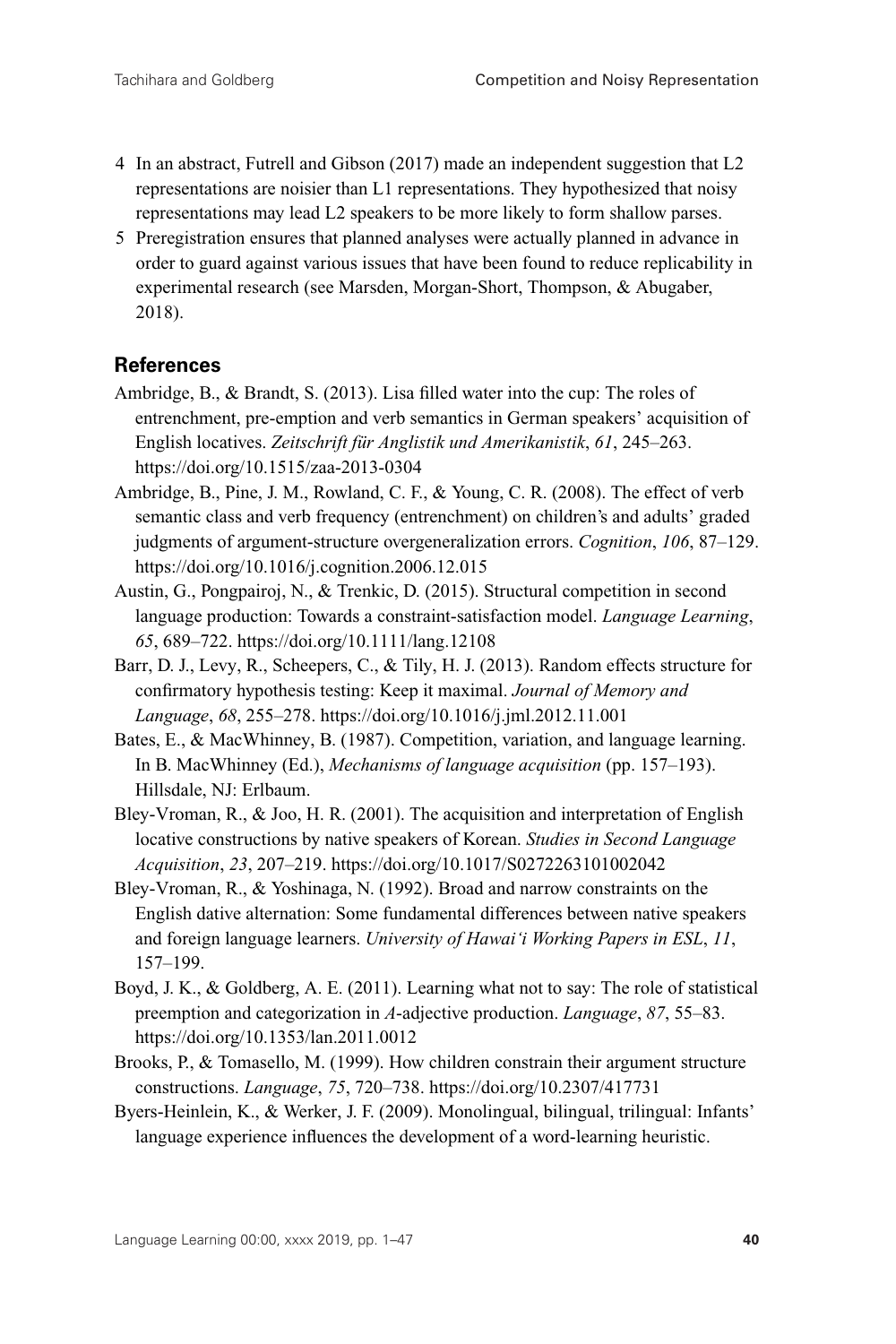*Developmental Science*, *12*, 815–823. Retrieved from http://doi.org/10.1111/j.1467-7687.2009.00902.x

Costa, A. (2004). Speech production in bilinguals. In T. K. Bhatia & W. C. Ritchie (Eds.), *The handbook of bilingualism* (pp. 201–223). Oxford, UK: Blackwell.

Dabrowska, E. (2018). Experience, aptitude and individual differences in native language ultimate attainment. *Cognition*, *178*, 222–235. https://doi.org/10.1016/j.cognition.2018.05.018

Dahan, D., Swingley, D., Tanenhaus, M. K., & Magnuson, J. S. (2000). Linguistic gender and spoken-word recognition in French. *Journal of Memory and Language*, *42*, 465–480. https://doi.org/10.1006/jmla.1999.2688

Davidson, D., & Tell, D. (2005). Monolingual and bilingual children's use of mutual exclusivity in the naming of whole objects. *Journal of Experimental Child Psychology*, *92*, 25–45. https://doi.org/10.1016/j.jecp.2005.03.007

Davies, M. (2008). *The Corpus of Contemporary American English: 400*+ *million words, 1990-present.* Retrieved from http://www.americancorpus.org

de Groot, A. M. B. (1993). Word-type effects in bilingual processing tasks: Support for a mixed-representational system. In R. Schreuder & B. Weltens (Eds.), *The bilingual lexicon* (pp. 27–52). Amsterdam, Netherlands: John Benjamins.

- DeLong, K. A., Groppe, D. M., Urbach, T. P., & Kutas, M. (2012). Thinking ahead or not? Natural aging and anticipation during reading. *Brain and Language*, *121*, 226–239.
- Dussias, P. E., Marful, A., Gerfen, C., & Bajo, M. T. (2010). Usage frequencies of complement-taking verbs in Spanish and English: Data from Spanish monolinguals and Spanish-English bilinguals. *Behavior Research Methods*, *42*, 1004–1011.

Ellis, N. C. (2002). Frequency effects in language processing. *Studies in Second Language Acquisition*, *24*, 143–188. https://doi.org/10.1017.S0272263102002024

Ellis, N. C., & Larsen-Freeman, D. (2006). Language emergence: Implications for applied linguistics: Introduction to the special issue. *Applied Linguistics*, *27*, 558–589. Retrieved from http://doi.org/10.1093/applin/aml028

Ellis, R. (1991). Grammaticality judgments and second language acquisition. *Studies in Second Language Acquisition*, *13*, 161–186. https://doi.org/10.1017/S0272263100009931

Ellis, R. (2004). The definition and measurement of explicit knowledge. *Language Learning*, *54*, 227–275. https://doi.org/10.1111/j.1467-9922.2004.00255.x

Finn, A. S., & Hudson Kam, C. L. (2015). Why segmentation matters: Experience-driven segmentation errors impair "morpheme" learning. *Journal of Experimental Psychology: Learning, Memory, and Cognition*, *41*, 1560–1569. Retrieved from http://doi.org/10.1037/xlm0000114

Foucart, A., & Frenck-Mestre, C. (2011). Grammatical gender processing in L2: Electrophysiological evidence of the effect of L1-L2 syntactic similarity. *Bilingualism: Language and Cognition*, *14*, 379–399. Retrieved from http://doi.org/10.1017/S1366728911000137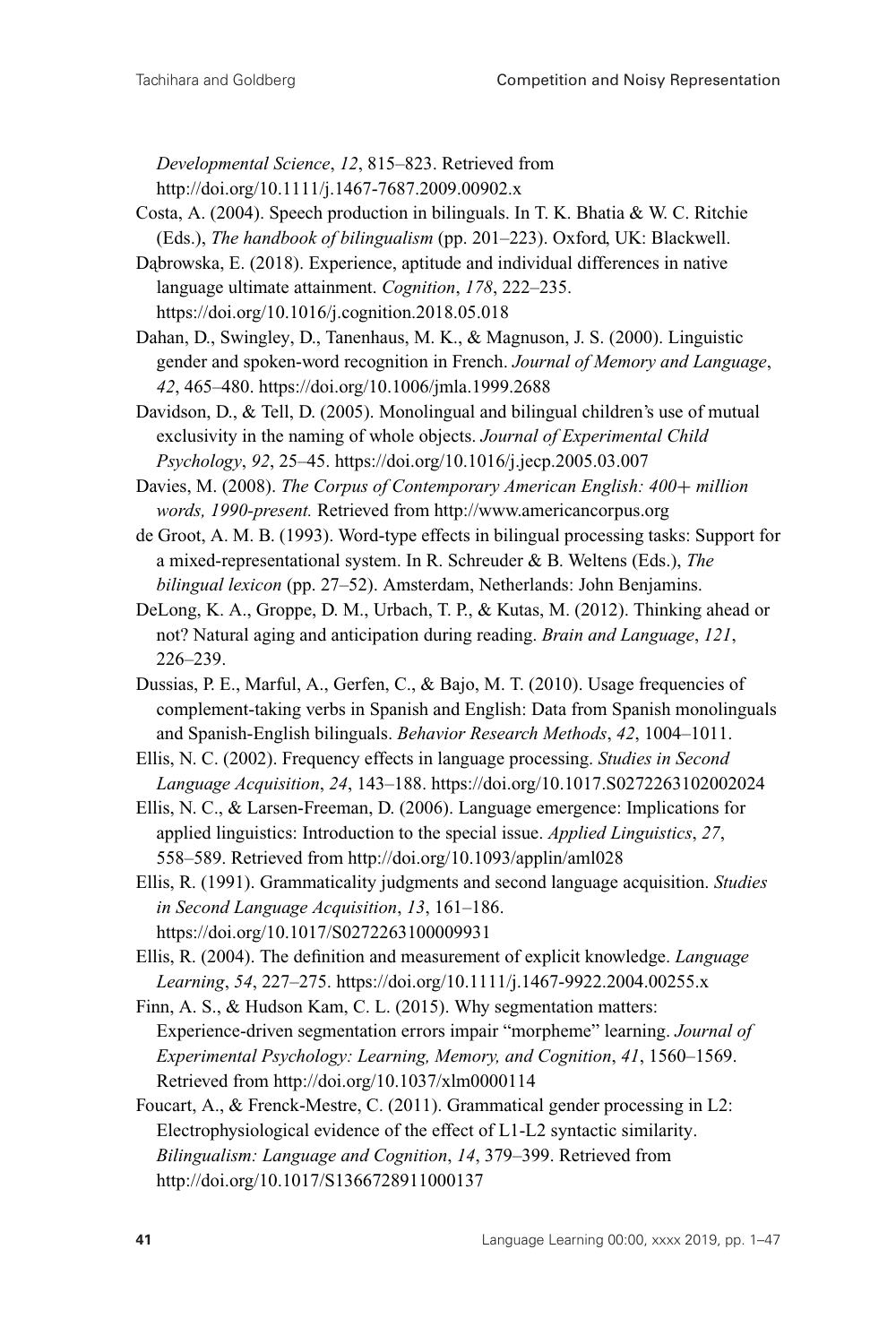Foucart, A., Martin, C. D., Moreno, E., & Costa, A. (2014). Can bilinguals see it coming? Word anticipation in L2 reading. *Journal of Experimental Psychology: Learning, Memory, and Cognition*, *40*, 1461–1469. Retrieved from http://doi.org/10.1037/a0036756

Futrell, R., & Gibson, E. (2017). L2 processing as noisy channel language comprehension. *Bilingualism: Language and Cognition*, *20*, 683–684. https://doi.org/10.1017/S1366728916001061

Goldberg, A. E. (1995). *Constructions: A construction grammar approach to argument structure*. Chicago, IL: Chicago University Press.

Goldberg, A. E. (2011). Corpus evidence of the viability of statistical preemption. *Cognitive Linguistics*, *22*, 131–153. https://doi.org/10.1515/COGL.2011.006

Goldberg, A. E. (2019). *Explain me this: Creativity, competition and the partial productivity of constructions*. Princeton, NJ: Princeton University Press.

Green, D. W. (1998). Mental control of the bilingual lexico-semantic system. *Bilingualism: Language and Cognition*, *1*, 67–81. https://doi.org/10.1017/S1366728998000133

Grüter, T., Hurtado, N., Marchman, V. A., & Fernald, A. (2014). Language exposure and online processing efficiency in bilingual development. *Input and Experience in Bilingual Development*, *13*, 15–36. https://doi.org/10.1075/tilar.13.02gru

Hartshorne, J. K., Tenenbaum, J. B., & Pinker, S. (2018). A critical period for second language acquisition: Evidence from 2/3 million English speakers. *Cognition*, *177*, 263–277. https://doi.org/10.1016/j.cognition.2018.04.007

Havik, E., Roberts, L., van Hout, R., Schreuder, R., & Haverkort, M. (2009). Processing subject-object ambiguities in the L2: A self-paced reading study with German L2 learners of Dutch. *Language Learning*, *59*, 73–112. https://doi.org/10.1111/j.1467-9922.2009.00501.x

Hernandez, A., Li, P., & MacWhinney, B. (2005). The emergence of competing modules in bilingualism. *Trends in Cognitive Sciences*, *9*, 220–225. https://doi.org/10.1016/j.tics.2005.03.003

Hopp, H. (2013). Grammatical gender in adult L2 acquisition: Relations between lexical and syntactic variability. *Second Language Research*, *29*, 33–56. https://doi.org/10.1177/0267658312461803

Hubbard, P. L., & Hix, D. (1988). Where vocabulary meets grammar: Verb subcategorization errors in ESL writers. *CATESOL Journal*, *1*, 89–100.

Inagaki, S. (1997). Japanese and Chinese learners' acquisition of the narrow-range rules for the dative alternation in English. *Language Learning*, *47*, 637–669. https://doi.org/10.1111/0023-8333.00024

Ito, A., Martin, A., & Nieuwland, M. (2017). Bilinguals reading in their second language do not predict upcoming words as native readers do. *Journal of Memory and Language*, *69*, 574–588. Retrieved from http://doi.org/10.1016/j.jml.2013.08.001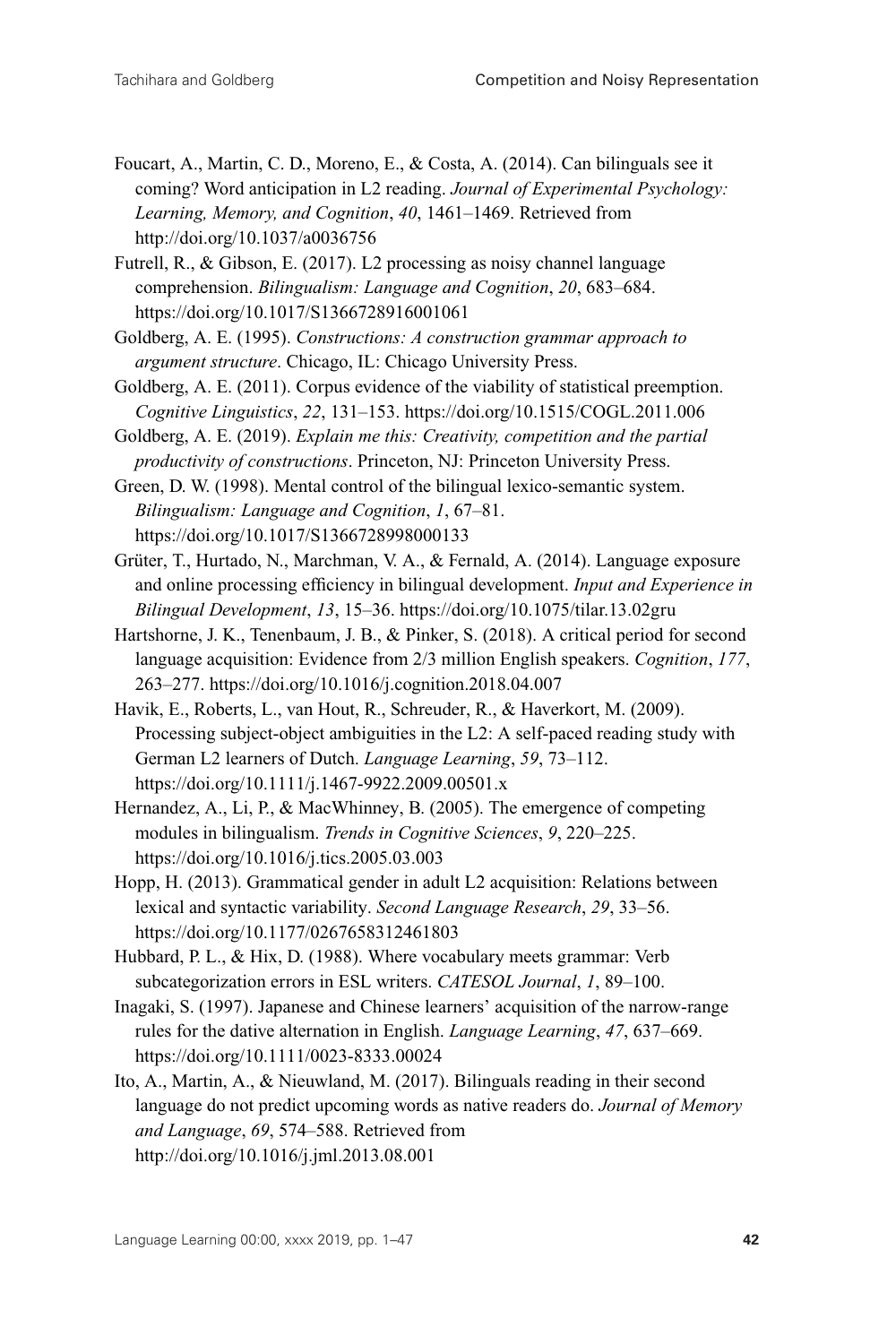- Kaan, E. (2014). Predictive sentence processing in L2 and L1: What is different? *Linguistic Approaches to Bilingualism*, *4*, 257–282. https://doi.org/10.1075/lab.4.2.05kaa
- Kaan, E., Dallas, A., & Wijnen, F. (2010). Syntactic predictions in second-language sentence processing. *Linguistics Today*, *164*, 207–214. https://doi.org/10.1075/la.164.23kaa
- Kaan, E., Kirkham, J., & Wijnen, F. (2016). Prediction and integration in native and second-language processing of elliptical structures. *Bilingualism: Language and Cogntion*, *19*, 1–18. https://doi.org/10.1017/S1366728914000844
- Kang, J. (2017). Statistical preemption and Korean learners of English. *SNU Working Papers in English Language and Linguistics*, *15*, 40–52. Retrieved from http://hdl.handle.net/10371/139639
- Kellerman, E. (1979). Transfer and non-transfer: Where we are now. *Studies in Second Language Acquisition*, *2*, 37–57.
- Kellerman, E. (1995). Crosslinguistic influence: Transfer to nowhere? *Annual Review of Applied Linguistics*, *15*, 125–150.
- Kutas, M., DeLong, K. A., & Smith, N. J. (2011). A look around at what lies ahead: Prediction and predictability in language processing. In M. Bar (Ed.), *Predictions in the brain: Using our past to generate a future* (pp. 190–207). New York, NY: Oxford University Press.
- Kuznetsova, A., Brockhoff, P. B., & Christensen, R. H. B. (2017). lmer test package: Tests in linear mixed effects models. *Journal of Statistical Software*, *82*, 1–26. https://doi.org/10.18637/jss.v082.i13
- Levelt, W. J. (1983). Monitoring and self-repair in speech. *Cognition*, *14*, 41–104. https://doi.org/10.1016/0010-0277(83)90026-4
- Lew-Williams, C., & Fernald, A. (2007). Young children learning Spanish make rapid use of grammatical gender in spoken word recognition. *Psychological Science*, *33*, 193–198. https://doi.org/10.1111/j.1467-9280.2007.01871.x
- Lew-Williams, C., & Fernald, A. (2010). Real-time processing of gender-marked articles by native and non-native Spanish speakers. *Journal of Memory and Language*, *63*, 447–464. https://doi.org/10.1016/j.jml.2010.07.003
- MacWhinney, B. (2006). Emergentism–Use often and with care. *Applied Linguistics*, *27*, 729–740. https://doi.org/10.1093/applin/aml035
- Marian, V., & Spivey, M. (2003). Competing activation in bilingual language processing: Within- and between-language competition. *Bilingualism: Language and Cognition*, *6*, 97–115. https://doi.org/10.1017/S1366728903001068
- Marsden, E., Morgan-Short, K., Thompson, S., & Abugaber, D. (2018). Replication in second language research: Narrative and systematic reviews and recommendations for the field. *Language Learning*, *68*, 321–391. https://doi.org/10.1111/lang.12286
- Martin, C. D., Thierry, G., Kuipers, J., Boutonnet, B., Foucart, A., & Costa, A. (2013). Bilinguals reading in their second language do not predict upcoming words as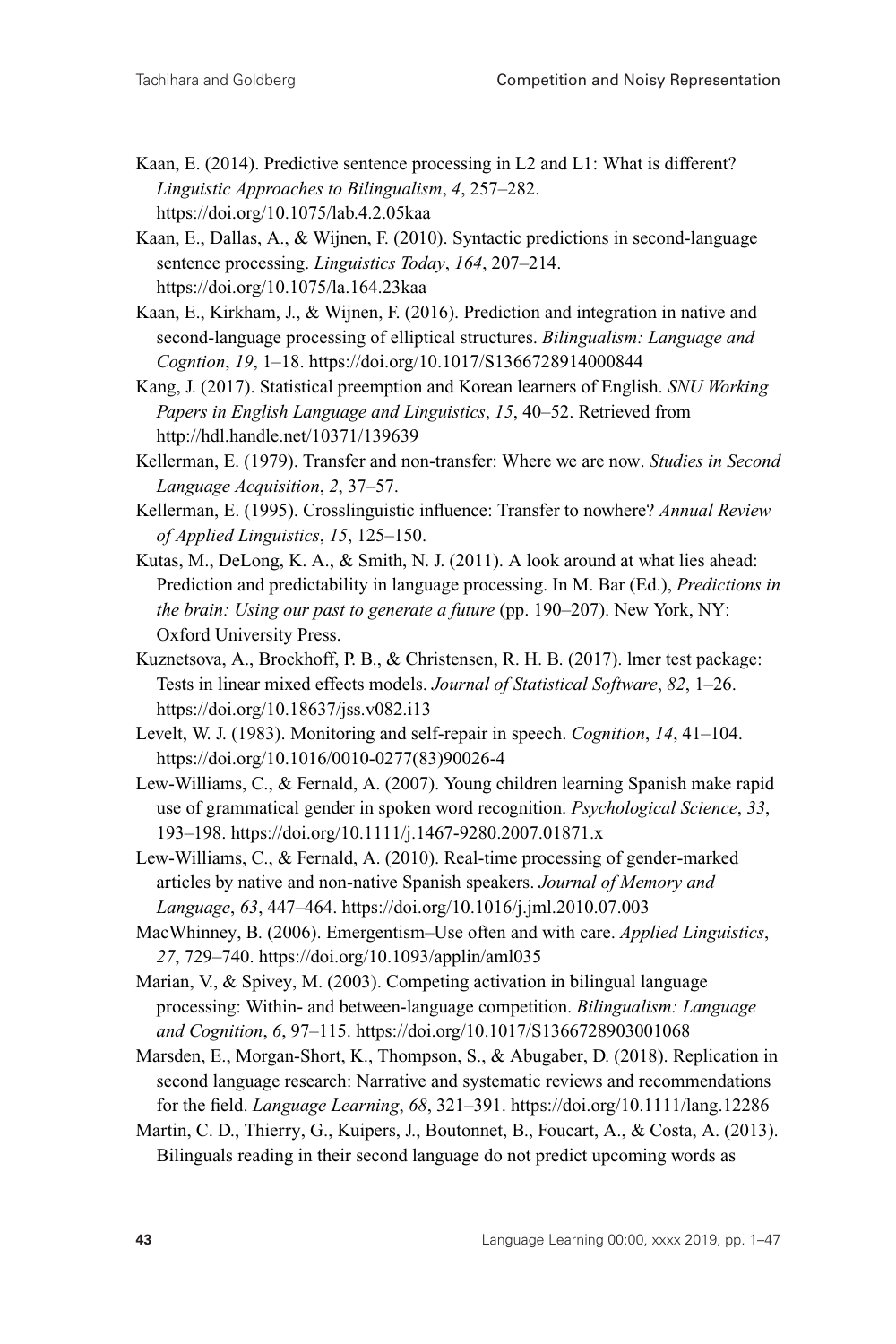native readers do. *Journal of Memory and Language*, *69*, 574–588. https://doi.org/10.1016/j.jml.2013.08.001

Martinez-Garcia, M. T., & Wulff, S. (2012). Not wrong, yet not quite right: Spanish ESL students' use of gerundial and infinitival complementation. *International Journal of Applied Linguistics*, *22*, 225–244.

https://doi.org/10.1111/j.1473-4192.2012.00310.x

- McClelland, J. L., McNaughton, B. L., & O'Reilly, R. C. (1995). Why there are complementary learning systems in the hippocampus and neocortex: Insights from the successes and failures of connectionist models of learning and memory. *Psychological Review*, *102*, 419–457. https://doi.org/10.1037/0033-295X.102.3.419
- Oh, E. (2010). Recovery from first-language transfer: The second language acquisition of English double objects by Korean speakers. *Second Language Research*, *26*, 407–439. https://doi.org/10.1177/0267658310365786
- Pawley, A., & Syder, F. H. (1983). Two puzzles for linguistic theory: Nativelike selection and nativelike fluency. In J. C. Richards & R. W. Schmidt (Eds.), *Language and Communication* (pp. 191–226). London, UK: Longman.
- Perek, F., & Goldberg, A. E. (2017). Linguistic generalization on the basis of function and constraints on the basis of statistical preemption. *Cognition*, *168*, 276–293. https://doi.org/10.1016/j.cognition.2017.06.019
- R Development Core Team. (2008). R: A language and environment for statistical computing [Computer software]. Vienna, Austria: R Foundation for Statistical Computing. Retrieved from http://www.R-project.org
- Robenalt, C., & Goldberg, A. E. (2015). Judgment and frequency evidence for statistical preemption: It is relatively better to *vanish* than to *disappear* a rabbit, but a lifeguard can equally well *backstroke* or *swim* children to shore. *Cognitive Linguistics*, *26*, 1–44. https://doi.org/10.1515/cog-2015-0004
- Robenalt, C., & Goldberg, A. E. (2016). Nonnative speakers do not take competing alternative expressions into account the way native speakers do. *Language Learning*, *66*, 60–93. https://doi.org/10.1111/lang.12149
- Rossi, E., Diaz, M., Kroll, J. F., & Dussias, P. E. (2017). Late bilinguals are sensitive to unique aspects of second language processing: Evidence from Clitic pronouns word-order. *Frontiers in Psychology*, *8*, 1–13. https://doi.org/10.3389/fpsyg.2017.00342

Rutherford, W. E. (1989). Preemption and the learning of L2 grammars. *Studies in Second Language Acquisition*, *11*, 441–457. https://doi.org/10.1017/S0272263100008433

- Sabourin, L., Stowe, L. A., & de Haan, G. J. (2006). Transfer effects in learning a second language grammatical gender system. *Second Language Research*, *22*, 1–29. https://doi.org/10.1191/0267658306sr259oa
- Selinker, L., & Lakshmanan, U. (1992). Language transfer and fossilization: The "Multiple Effects Principle." In S. Gass & L. Selinker (Eds.), *Language transfer in language learning* (pp. 197–216). Amsterdam, Netherlands: John Benjamins.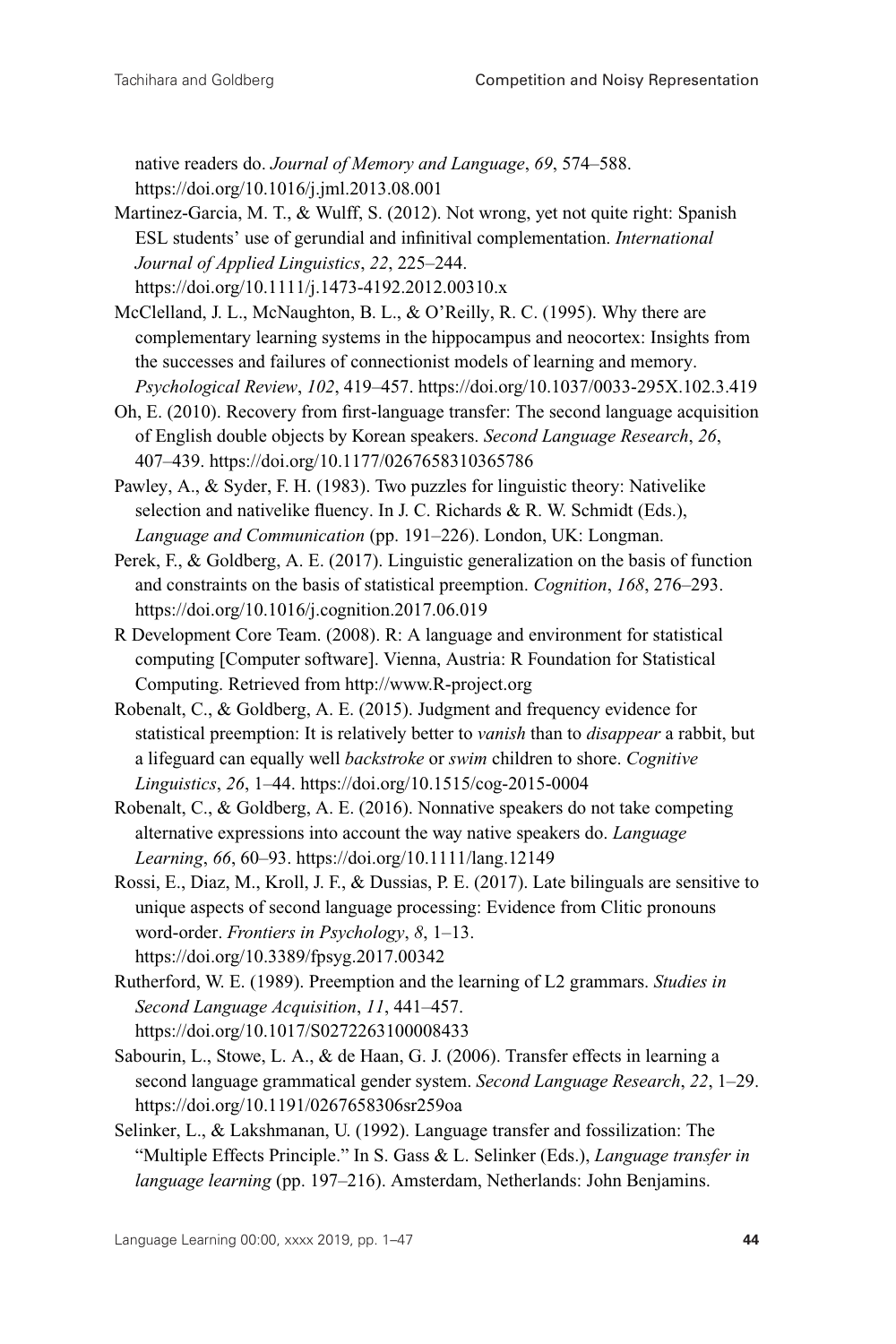- Shirai, Y. (2019). *Connectionism and second language acquisition*. New York, NY: Routledge.
- Theakston, A. L. (2004). The role of entrenchment in children's and adults' performance on grammaticality judgment tasks. *Cognitive Development*, *19*, 15–34. https://doi.org/10.1016/j.cogdev.2003.08.001
- Trahey, M., & White, L. (1993). Positive evidence and preemption in the second language classroom. *Studies in Second Language Acquisition*, *15*, 181–204. https://doi.org/10.1017/S0272263100011955
- Wicha, N. Y. Y., Moreno, E. M., & Kutas, M. (2004). Anticipating words and their gender: An event-related brain potential study of semantic integration, gender expectancy, and gender agreement in Spanish sentence reading. *Journal of Cognitive Neuroscience*, *16*, 1272–1288. https://doi.org/10.1162/0898929041920487
- Zhang, X., & Mai, C. (2018). Effects of entrenchment and preemption in second language learners' acceptance of English denominal verbs. *Applied Psycholinguistics*, *39*, 413–436. https://doi.org/10.1017/S0142716417000406

## **Supporting Information**

Additional Supporting Information may be found in the online version of this article at the publisher's website:

**Appendix S1.** Sentences Used in the Judgment Task.

**Appendix S2.** Preregistration Links.

**Appendix S3.** Descriptive Statistics for Various Participant Background Variables.

**Appendix S4.** R Code Used for Mixed-Effects Model Analyses.

**Appendix S5.** Short Stories and Comprehension Questions Used in Experiment 4.

**Appendix S6.** Items for the Memory Task in Experiment 5.

# **Appendix: Accessible Summary (also publicly available at https://oasis-database.org)**

# **Nonnative Speakers Are More Tolerant of Unconventional Sentences and Have "Noisier" Knowledge of Acceptable Expressions in a Second Language**

#### *What This Research Was About and Why It Is Important*

Native speakers are particular about which expressions are conventional and which they consider to be errors. For example, native English speakers strongly prefer "considered going" over "considered to go." The latter is judged to be unconventional, or an error, even though it is easily interpretable. In this study, the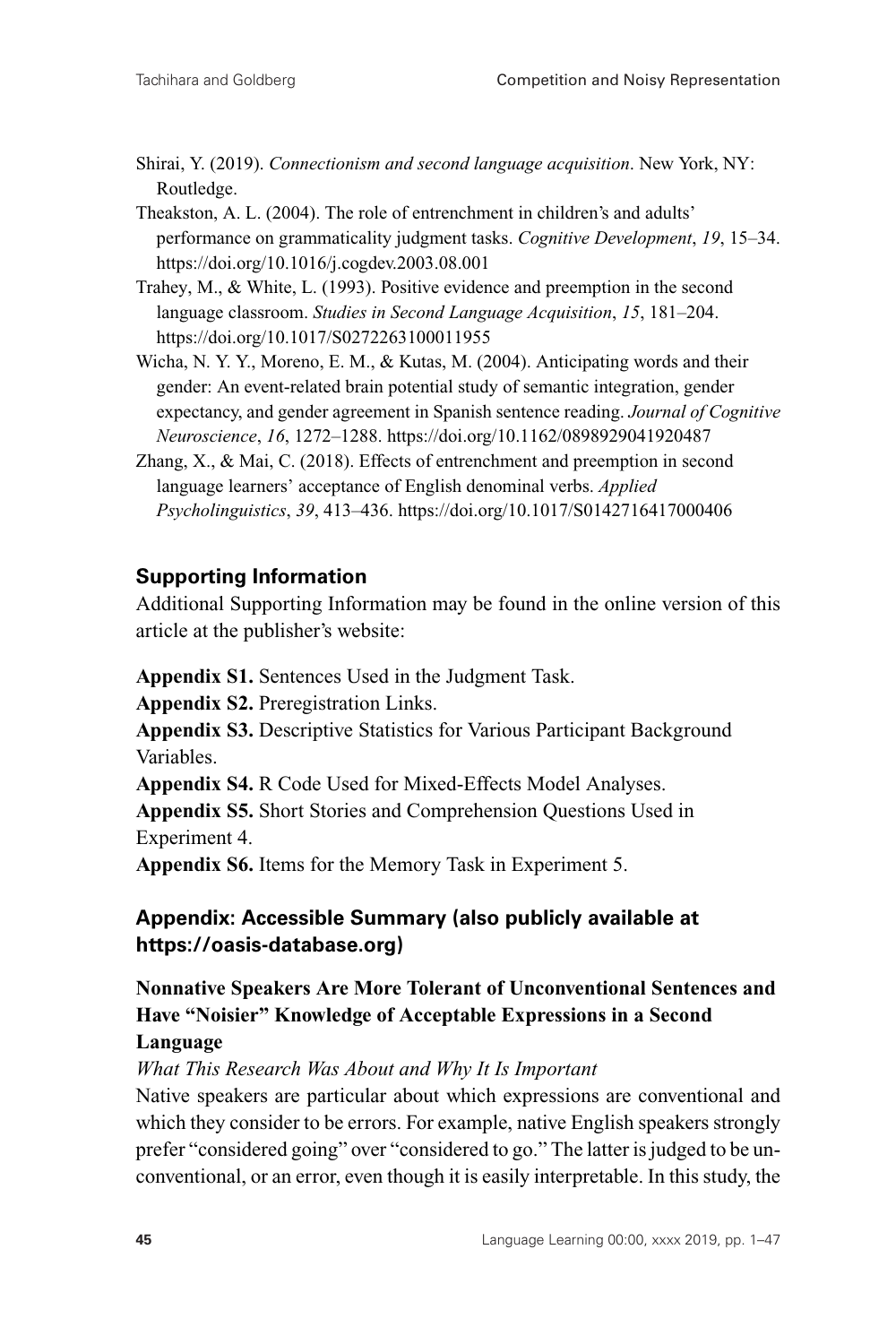researchers performed five experiments that investigated why nonnative speakers of English often continue to produce unconventional expressions despite being reasonably proficient and residing in an English-speaking environment, often for many years. The researchers found that nonnative speakers consistently judged unconventional formulations to be more acceptable than native speakers did. Nonnative speakers also had more trouble distinguishing conventional formulations from unconventional alternatives, which implied that they have "noisier," less clearly defined understanding of the expressions in their second language.

#### *What the Researchers Did*

- The researchers used the online crowdsourcing platform Amazon Mechanical Turk (https://www.mturk.com) to recruit 980 participants (490 native English speakers, 490 nonnative speakers of English), all from the United States.
- The researchers then compared native speakers and nonnative speakers on a number of short tasks, with 70 participants included in each group per task.
- In a judgment task, for example, the participants judged the acceptability of unconventional sentences (e.g., "Ken convinced that Laura clean her room," "Amber explained Zach the answer") and their more conventional alternatives (e.g., "Ken convinced Laura to clean her room," "Amber explained the answer to Zach"), using a 0–100 scale (0 = "absolutely not acceptable," 100 = "completely acceptable").
- = "completely acceptable").<br>• To encourage nonnative speakers to recognize unconventional sentences as unconventional, the researchers had them read conventional alternatives like "Amber explained the answer to Zach" just before the judgment task. The idea was that conventional formulation would compete with their unconventional alternatives ("Amber explained Zach the answer") and would therefore lower the acceptability of these unconventional alternatives.
- To check whether the participants' ratings of acceptability reflected their memory of having read particular expressions before the judgment task, the researchers also exposed the participants to short stories containing target expressions and then asked them whether they had just read particular sentences or not.

#### *What the Researchers Found*

- The nonnative speakers were more accepting of unconventional sentences than the native speakers were.